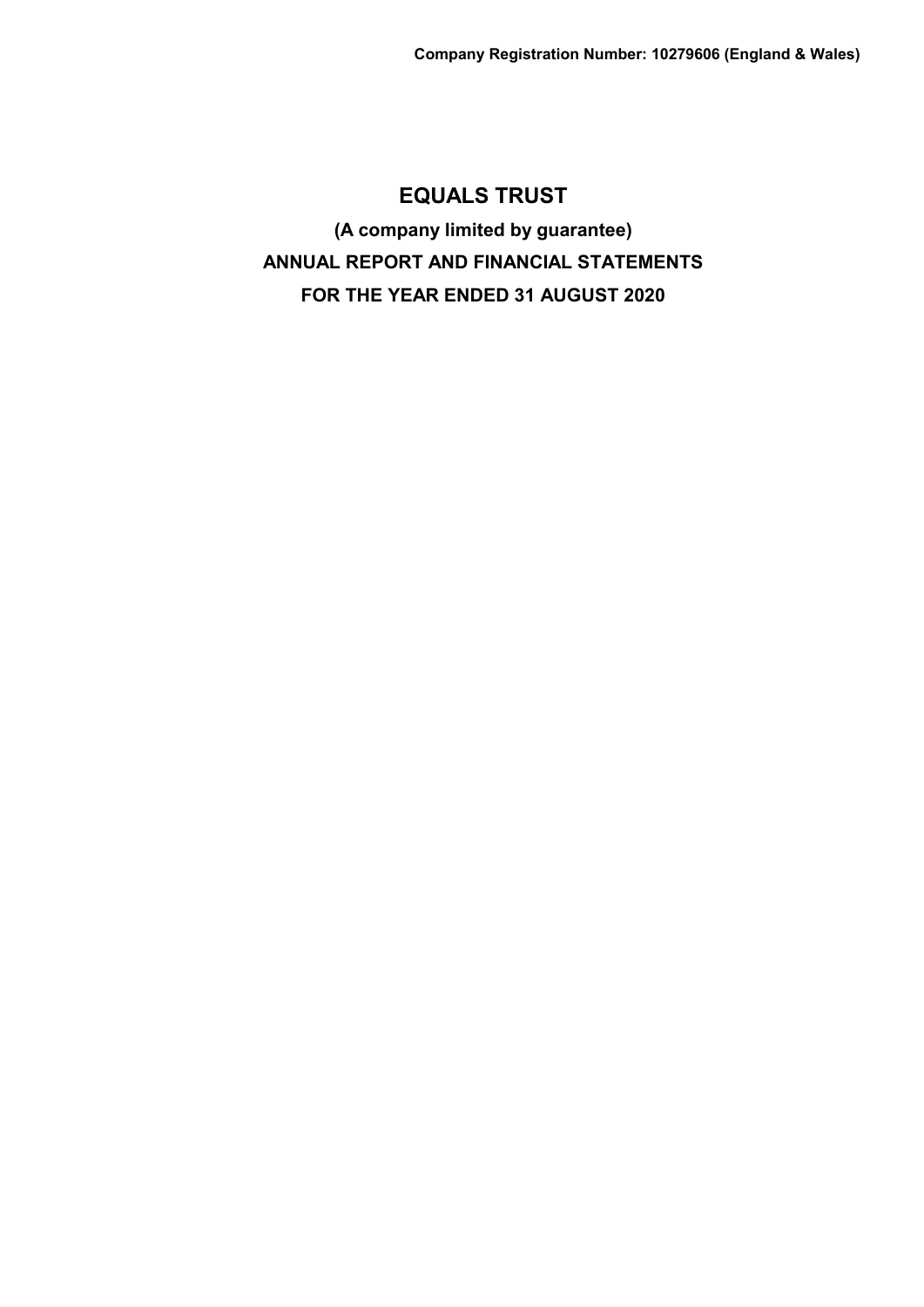# **EQUALS TRUST (A company limited by guarantee)**

# **CONTENTS**

| Reference and administrative details                                           | Page<br>$1 - 2$ |
|--------------------------------------------------------------------------------|-----------------|
| <b>Trustees' report</b>                                                        | $3 - 18$        |
| <b>Governance statement</b>                                                    | $19 - 24$       |
| Statement on regularity, propriety and compliance                              | 25              |
| <b>Statement of Trustees' responsibilities</b>                                 | 26              |
| Independent auditor's report on the financial statements                       | $27 - 29$       |
| Independent reporting accountant's report on regularity                        | $30 - 31$       |
| Statement of financial activities incorporating income and expenditure account | 32              |
| <b>Balance sheet</b>                                                           | 33              |
| <b>Statement of cash flows</b>                                                 | 34              |
| Notes to the financial statements                                              | $35 - 65$       |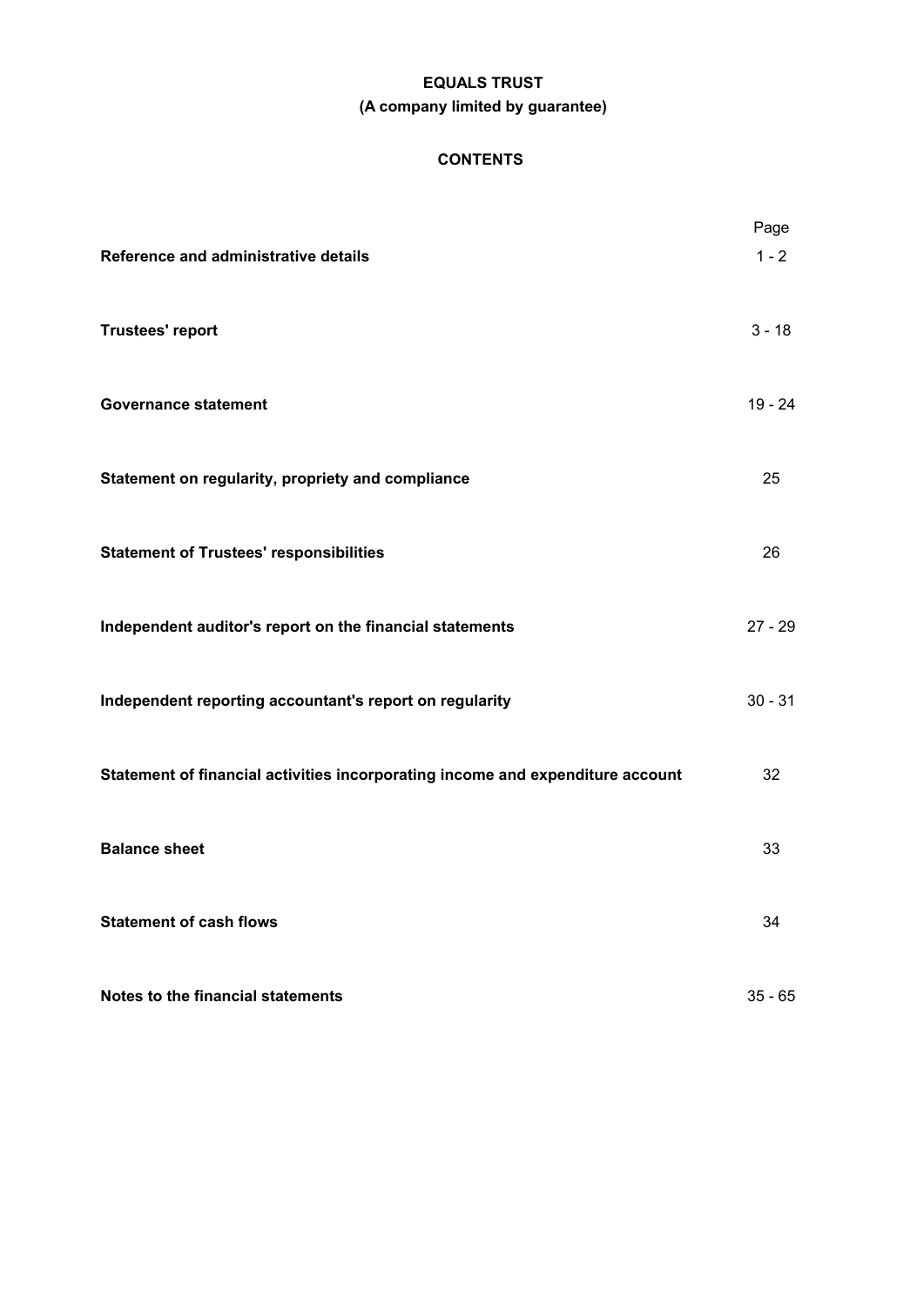# **(A company limited by guarantee)**

# **REFERENCE AND ADMINISTRATIVE DETAILS**

| <b>Members</b>                            | S Kingman<br>D Blackman<br>A Demetriou<br>A Beaumont<br>A Devlin                                                                                                                                                                                                                                          |
|-------------------------------------------|-----------------------------------------------------------------------------------------------------------------------------------------------------------------------------------------------------------------------------------------------------------------------------------------------------------|
| <b>Trustees</b>                           | P Foale, Chair<br>S Jaques<br><b>B</b> Walker<br>P Palmer, CEO & Accounting Officer<br>L Williams, Vice Chair<br>C Keast<br>R M Patel<br>Z Adam, Chair of Finance & Audit Committee<br>J Panagamuwa<br>J Hughes (co-opted)<br><b>K</b> Platts                                                             |
| <b>Company registered</b><br>number       | 10279606                                                                                                                                                                                                                                                                                                  |
| <b>Company name</b>                       | <b>Equals Trust</b>                                                                                                                                                                                                                                                                                       |
| <b>Principal and registered</b><br>office | <b>Equals Trust</b><br>c/o Keyworth Primary and Nursery School<br>Nottingham Road<br>Keyworth<br>Nottingham<br><b>NG12 5FB</b>                                                                                                                                                                            |
| <b>Company secretary</b>                  | C Cox (Trust Administration and Governance Manager)                                                                                                                                                                                                                                                       |
| <b>Trust finance manager</b>              | Mike Giddings (MLG - CFO)                                                                                                                                                                                                                                                                                 |
| <b>Senior management</b><br>team          | P Palmer - CEO<br>J Cook - Head Teacher<br>L Hussey - Head Teacher<br>L Noble - Head Teacher<br>C Aldrich - Head Teacher<br>P Cresswell - Executive Head Teacher<br>R Gilbey - Head Teacher<br>M Robinson - Head Teacher<br>K Bartlett - Head Teacher<br>M North - Head Teacher<br>G Kenny - Head Teacher |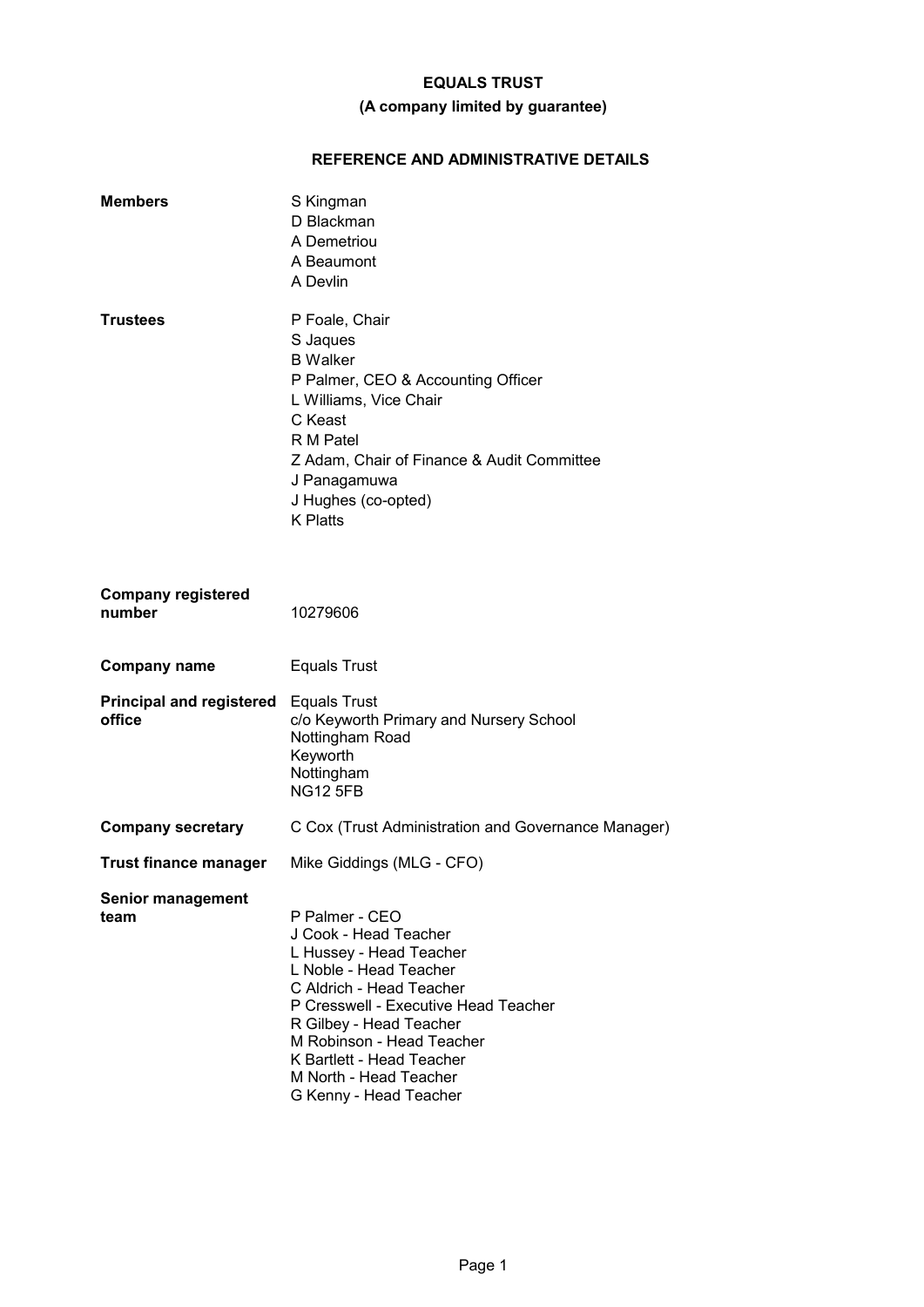# **(A company limited by guarantee)**

#### **REFERENCE AND ADMINISTRATIVE DETAILS (CONTINUED) FOR THE YEAR ENDED 31 AUGUST 2020**

| Independent auditor | Cooper Parry Group Limited<br>One Central Boulevard<br><b>Blythe Valley Business Park</b><br>Solihull<br>West Midlands<br><b>B90 8BG</b> |
|---------------------|------------------------------------------------------------------------------------------------------------------------------------------|
| <b>Bankers</b>      | Lloyds Banking Group<br>12-16 Lower Parliament Street<br>Nottingham<br>NG <sub>1</sub> 3DA                                               |
| <b>Solicitors</b>   | Stone King LLP<br>1 Aire Street<br>Leeds<br>LS1 4PR                                                                                      |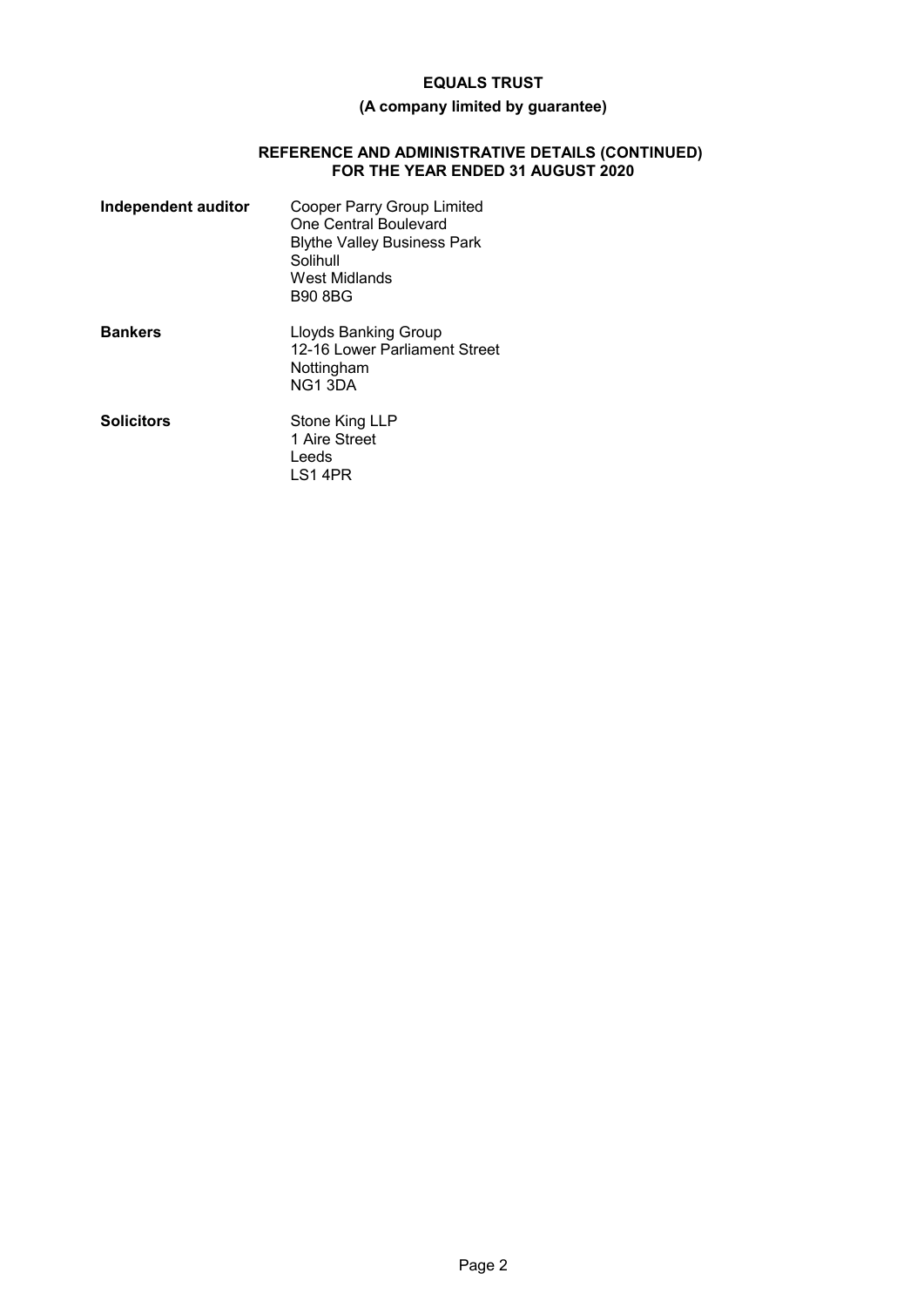# **EQUALS TRUST (A company limited by guarantee)**

# **TRUSTEES' REPORT FOR THE YEAR ENDED 31 AUGUST 2020**

The Trustees present their annual report together with the financial statements and auditor's report of the charitable company for the 1 September 2019 to 31 August 2020. The annual report serves the purposes of both a Trustees' report and a directors' report under company law.

Equals Trust ('the Trust') operates eleven primary schools across the boroughs of Rushcliffe and Gedling within Nottinghamshire. It has pupil capacity of 2,070 and had a roll of 2,315 in the August 2019 school census.

# **Structure, governance and management**

# **a. Constitution**

The academy trust is a company limited by guarantee and an exempt charity. The charitable company's Memorandum and Articles of Association are the primary governing documents of the Trust.

The Trustees are also the directors of the charitable company for the purposes of company law. The charitable company operates as Equals Trust.

Details of the trustees who served throughout the year and to the date the approval of this report and the financial statements are included in the Reference and Administrative Details on page 1.

# **b. Members' liability**

Each member of the charitable company undertakes to contribute to the assets of the charitable company in the event of it being wound up while they are a member, or within one year after they cease to be a member, such amount as may be required, not exceeding £00010, for the debtors and liabilities contracted before they ceased to be a member.

### **c. Trustees' indemnities**

The Academy Trust has opted into the Department of Education's Risk Protection Arrangement ('RPA'), an alternative to insurance where UK government funds cover losses that arise. The scheme protects Members, Trustees Officers from claims arising from negligent acts, errors or omissions occurring whilst on Academy Trust business. The scheme provides cover up to £10,000,000.

# **d. Method of recruitment and appointment or election of Trustees**

The company's Memorandum and Articles are the primary governing documents of the Trust. Members of the Trust are nominated by the Secretary of State for Education.

The Articles of Association allow the members to appoint, by ordinary resolution, up to 10 Trustees. Trustees are appointed by members using a skills-based assessment in order that the Board achieves a balanced skill set that will aid the development of the Trust.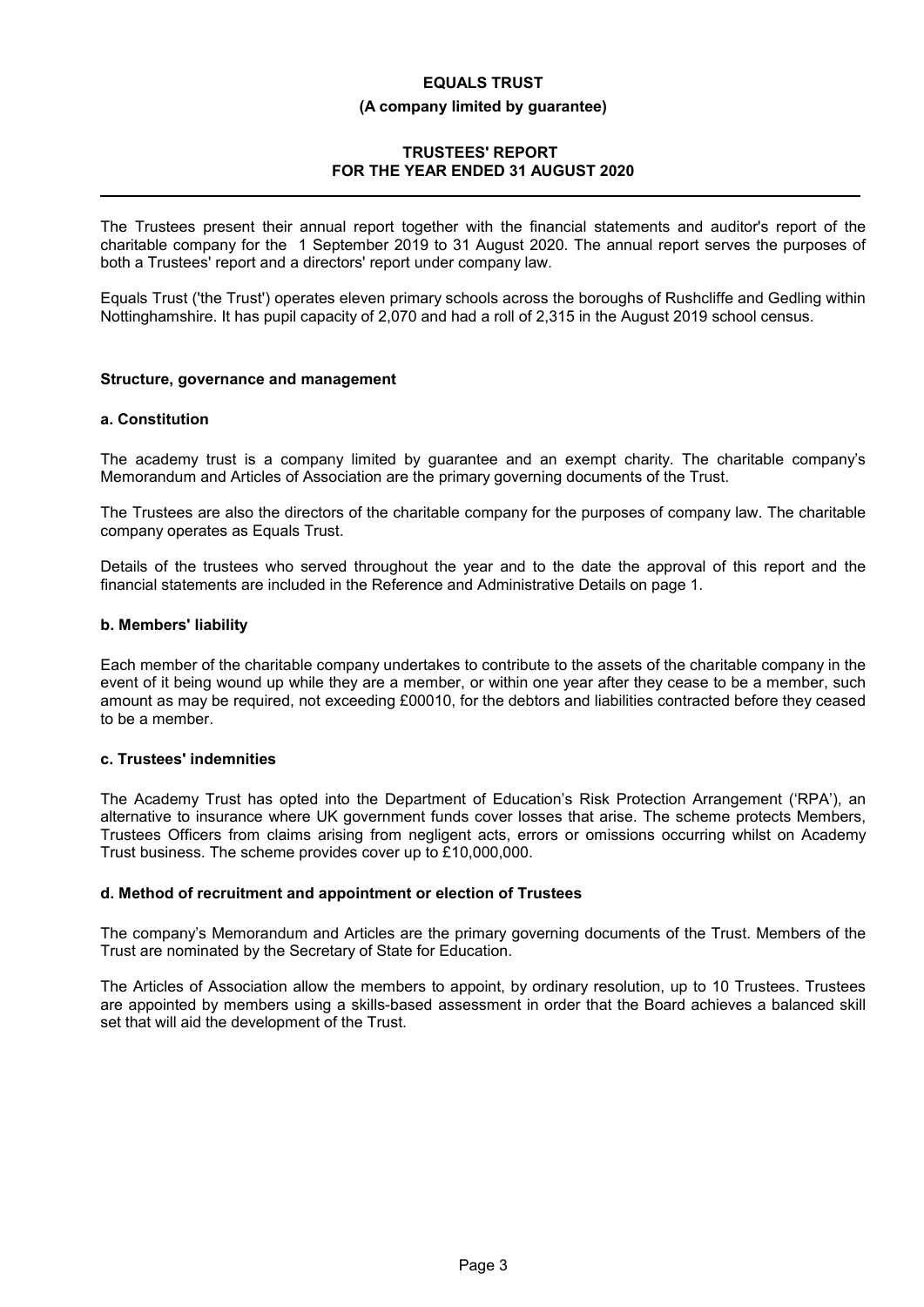#### **(A company limited by guarantee)**

# **TRUSTEES' REPORT (CONTINUED) FOR THE YEAR ENDED 31 AUGUST 2020**

#### **Structure, governance and management (continued)**

#### **e. Policies and procedures adopted for the induction and training of Trustees**

The Trust Administration and Governance Manager manages the induction and training for new Trustees and ensures that all Trustees have access to all relevant information in order to adequately fulfil their role.

The Trust Administration and Governance Manager provides reports to LGBs following every Trust Board meeting. Matters referred from LGBs to the Trust Board are presented to Trustees by the Trust Administration Manager, providing a secure communication channel between layers of governance.

Termly briefings for Headteachers and Chairs of LGBs informs them of their responsibilities for the term

#### **f. Organisational structure**

The management structure consists of four levels: the Members, Trustees and the appointed committees, the senior management of the Trust and Local Governing Bodies. The aim of this structure is to devolve responsibility to those best able to make the appropriate decisions.

The Trustees support the senior management team and the community in the running of each member school, and do not run the Trust on a day to day basis. Along with this governance role the trustees are there to set the strategic direction and fulfil their statutory obligations by setting policies and procedures and to be ambassadors for the Trust and its member schools and what they are trying to achieve.

The senior management team, referred to as the Leadership Group, is chaired by the Chief Executive Officer (CEO) and is responsible for the day to day operations of Equals Trust. In line with the latest edition of the Academies Financial Handbook, the CEO has delegated financial responsibilities to the Trust Finance Manager (CFO), governance responsibilities to the Trust Administration and Governance Manager and teaching and learning responsibilities to the Leadership Group, which consists of Executive Head Teacher and Head Teachers from each member academy.

Responsibilities and authorities are delegated to the local governing bodies via the Trust's scheme of delegation. The governors of each member academy are primarily responsible for monitoring the performance of their academy, focusing on academy standards and leadership.

#### **g. Arrangements for setting pay and remuneration of key management personnel**

The Board of Directors has overall responsibility for pay and remuneration of key management personnel and has developed a Trust wide process to enable local governing bodies to communicate effectively their recommendations and proposals for Head Teachers whilst maintaining a suitable level of rigour and oversight over associated performance targets and reviews. A Pay and Remuneration Committee has been established with delegated responsibilities in relation to Trust wide setting of pay and remuneration of key management personnel.

The Board of Directors appoints all non teaching members of the leadership group and remuneration is set on appointment. The Board seeks relevant human resource advice where necessary to ensure that remuneration is appropriate and in line with the principles of best value and the latest edition of the Academies Financial Handbook.

The Head Teachers or Executive Head Teacher appoint senior leaders in each member academy, in conjunction with local governing body approval. Remuneration is reviewed annually as part of the Trust's established timetables for performance review and reported to the local governing bodies as necessary.

Head Teachers or Executive Head Teachers have their pay determined under the School Teachers' Pay and Conditions document and related to the Individual Salary Range attached to their school, personal performance and the requirements of TUPE.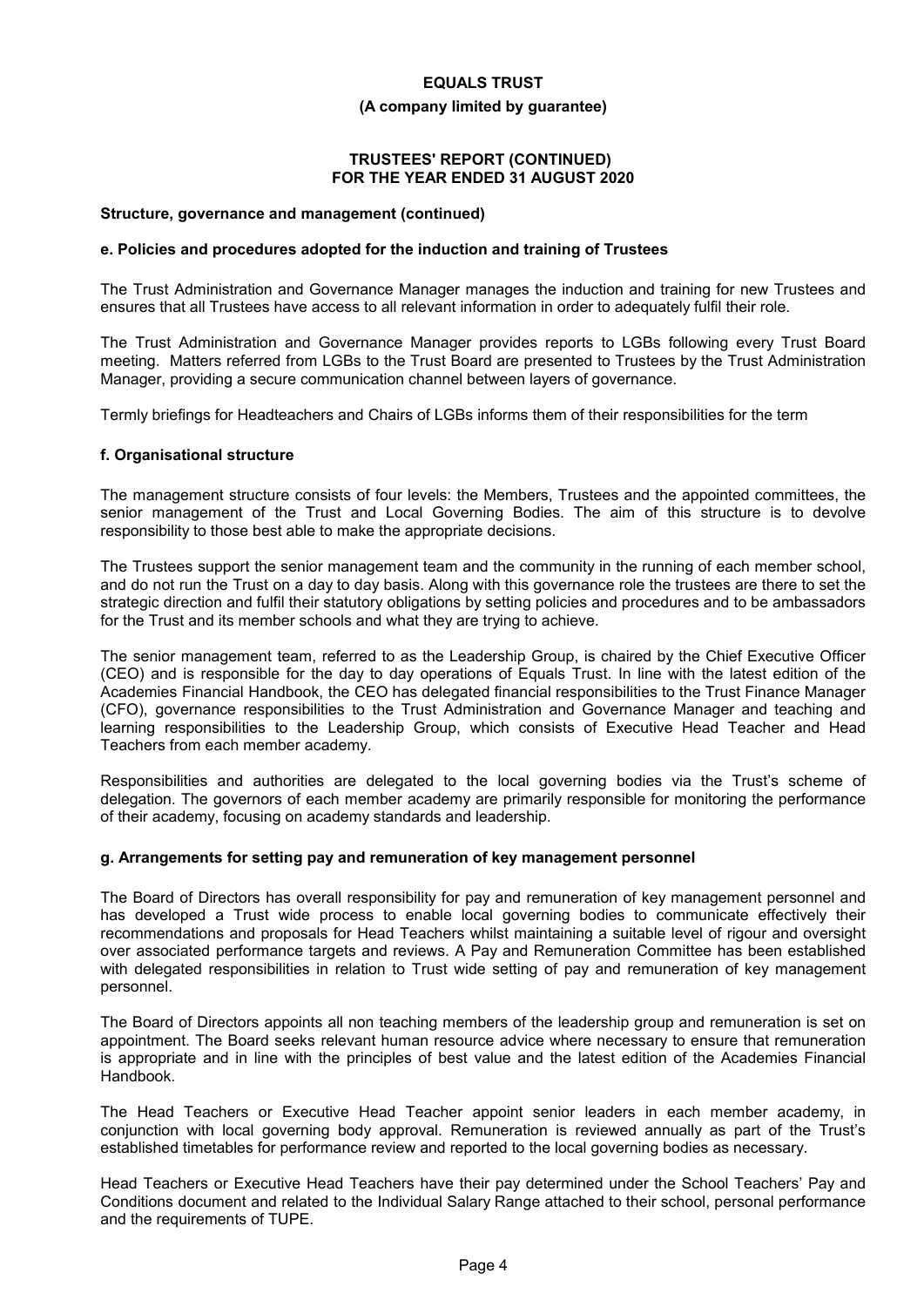#### **(A company limited by guarantee)**

#### **TRUSTEES' REPORT (CONTINUED) FOR THE YEAR ENDED 31 AUGUST 2020**

#### **Structure, governance and management (continued)**

### **h. Trade union facility time**

#### **Relevant union officials**

Number of employees who were relevant union officials during the year - Full-time equivalent employee number -

### **Percentage of time spent on facility time**

| <b>Percentage of time</b>                                                                            | <b>Number of</b><br>employees |   |
|------------------------------------------------------------------------------------------------------|-------------------------------|---|
| 0%<br>1%-50%<br>51%-99%<br>100%                                                                      |                               |   |
| Percentage of pay bill spent on facility time                                                        | £000                          |   |
| Total cost of facility time<br>Total pay bill<br>Percentage of total pay bill spent on facility time | 98,424                        | % |
| Paid trade union activities                                                                          |                               |   |
| Time spent on paid trade union activities as a percentage of total paid facility time<br>hours       |                               | % |

#### **i. Related parties and other connected charities and organisations**

Each member academy works collaboratively with the local authority, other academy trusts, maintained schools, community organisations and parents to deliver better outcomes of all pupils.

Equals Trust owns 100% of the share capital of Equals Trading Company Ltd. This company was dormant for the year ending 31 August 2019.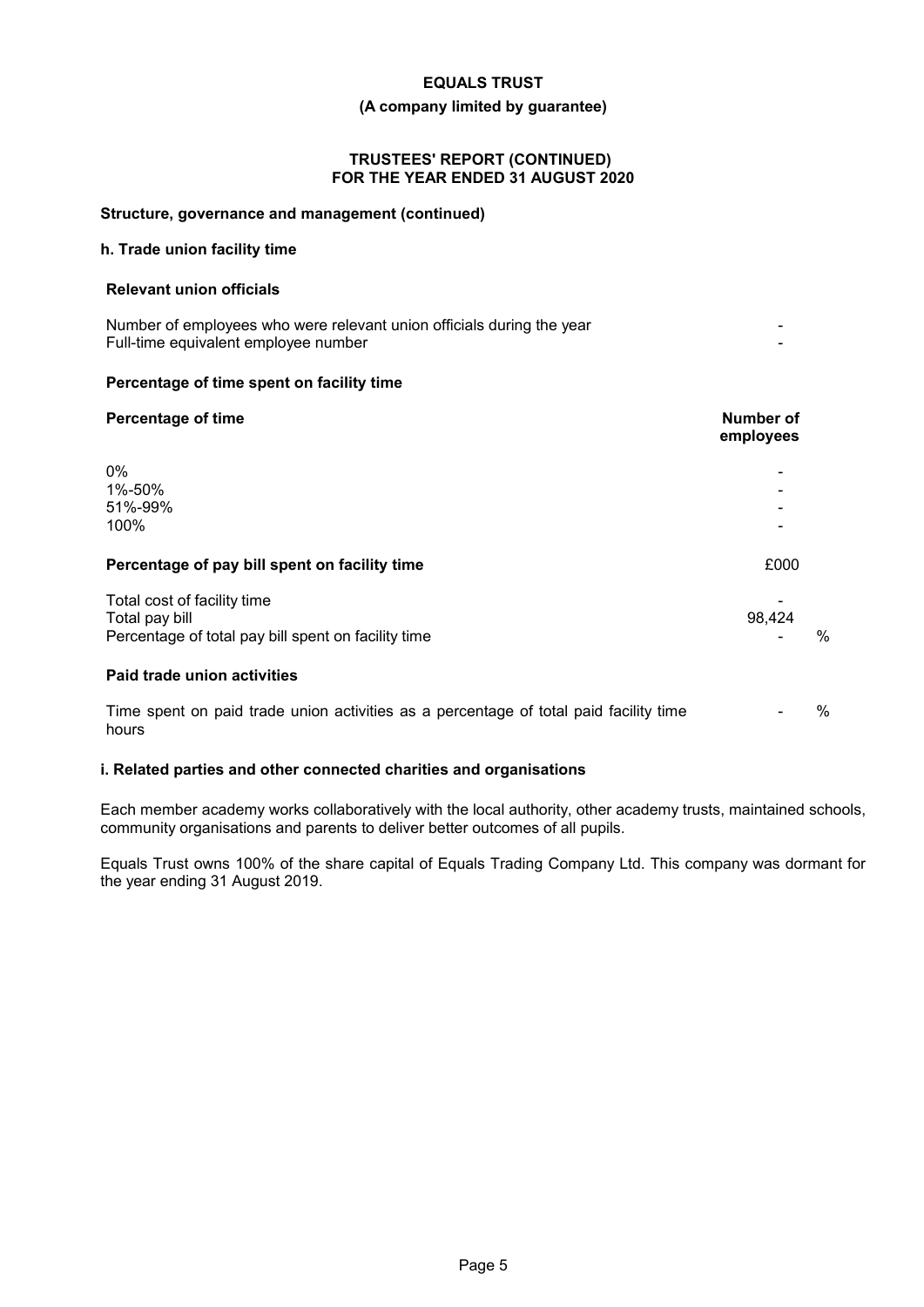#### **(A company limited by guarantee)**

## **TRUSTEES' REPORT (CONTINUED) FOR THE YEAR ENDED 31 AUGUST 2020**

#### **Structure, governance and management (continued)**

#### **j. Engagement with employees (including disabled persons)**

The Academy Trust's policy is to consult and discuss with employees, through unions, staff councils and at meetings, matters likely to affect employees' interests. Information about matters of concern to employees is given through information bulletins, reports and meetings which seek to achieve a common awareness on the part of all employees of the financial and economic factors affecting the Academy Trust's performance.

During employment, the Trust seeks to work with employees, taking into account their personal circumstances, to ensure appropriate training, development and advanced employment opportunities are available to them to reach their full potential.

Applications for employment by disabled persons are always fully considered, bearing in mind the aptitudes of the applicant concerned. In the event of members of staff becoming disabled, every effort is made to ensure that their employment within the Academy Trust continues and that the appropriate training is arranged. It is the Academy Trust's policy that the training, career development and promotion of disabled persons should, as far as possible, be identical to that of other employees.

The academy trust has implemented a number of detailed policies in relation to all aspects of personnel matters including:

- Equal opportunities policy
- Volunteers' policy
- Health & safety policy

In accordance with the academy trust's equal opportunities policy, the academy trust has long-established fair employment practices in the recruitment, selection, retention and training of disabled staff.

Full details of these policies are available from the academy trust's offices.

#### **k. Engagement with suppliers, customers and others in a business relationship with the academy trust**

Please see Promoting Success section.

#### **Objectives and activities**

#### **a. Objects and aims**

a. Objects and aims

Equals Trust is a primary phase multi-academy trust based on the principle of equality, founded with the aim of allowing member schools to maintain their ethos and unique identities within a tight local network, with strong mutual accountability, shared support services and a strong collaborative approach to staff development and school improvement.

We work collaboratively together with a clear purpose and direction, where:

- teaching and learning are at the centre of all we do;
- children enjoy, and are engaged in, a curriculum that challenges and excites them;
- we develop responsible citizens who value diversity;
- we ensure a culture of high expectations amongst all our children;
- children value themselves and each other, developing the self-confidence and resilience to face future challenges; and
- contributions made by all stakeholders are valued.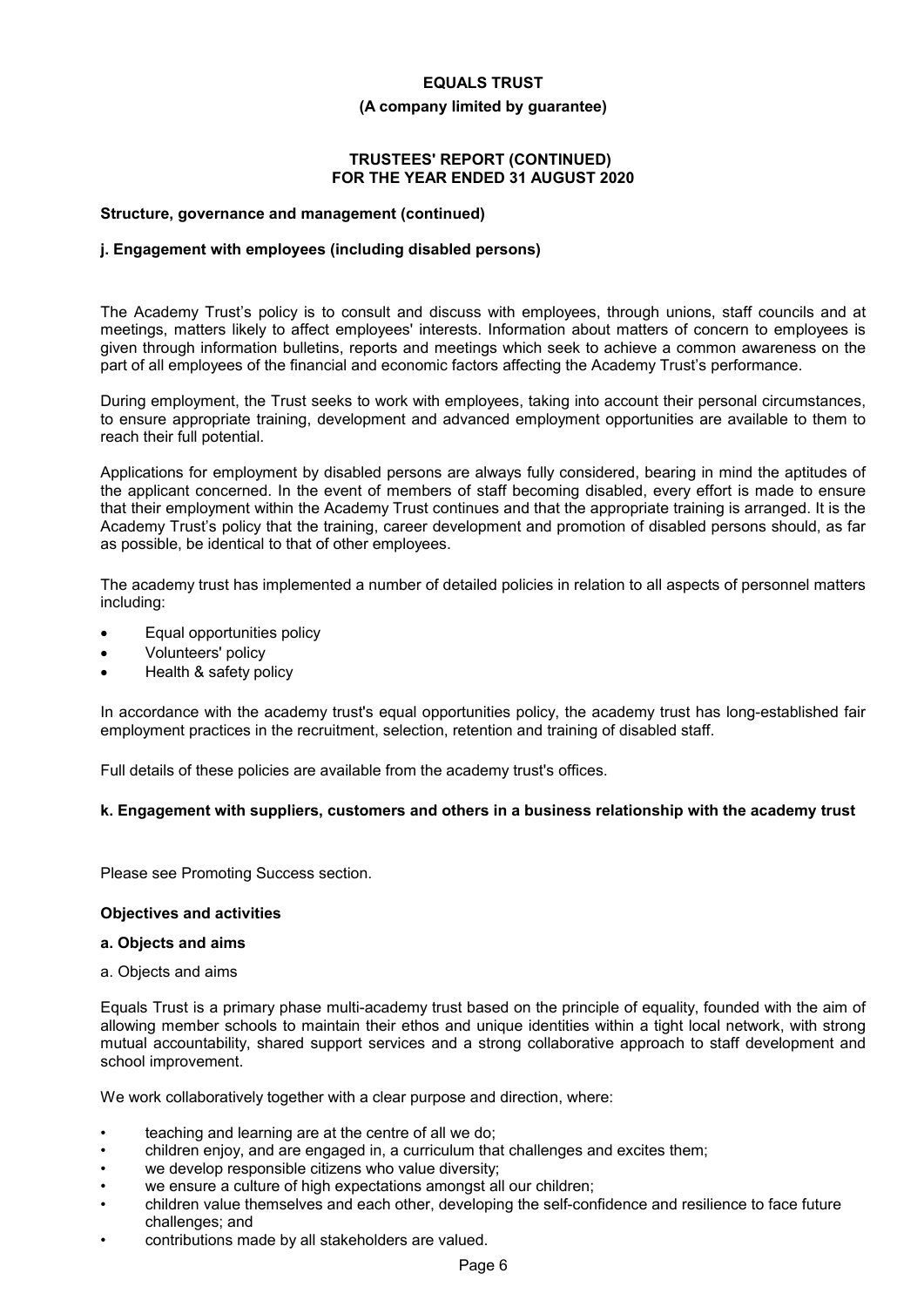#### **(A company limited by guarantee)**

# **TRUSTEES' REPORT (CONTINUED) FOR THE YEAR ENDED 31 AUGUST 2020**

### **Objectives and activities (continued)**

We work effectively in school partnerships to enhance our provision by:

- extending the learning opportunities and activities for pupils;
- enriching the curriculum through partnership working and shared resources;
- enabling the greater sharing of excellent teaching and learning;
- enhancing the professional development of teaching and support staff;
- building mutual support and accountability for Head Teachers and Governors; and
- securing cost and resource efficiencies through joint commissioning.

During the year ending 31 August 2020 the principal activity of the charitable company was the operation of 11 primary phase academies across the Rushcliffe and Gedling areas of Nottinghamshire. In operating these academies, the charitable company entered into a series of funding agreements with the Secretary of State for Education. The agreements specify, amongst other things, the basis for admitting students to the academies, the catchment areas from which the students are drawn and that the curriculum should develop the substance of the national curriculum.

#### **b. Objectives, strategies and activities**

Equals Trust has achieved the aim of its second phase of growth, which included a steady expansion to 11 schools or 3,000 pupils, whilst maintaining the Trust ethos, vision and values. Equals Trust has grown in a planned and manageable way to maximise economies of scales, efficiencies in working practices, local collaboration, and access to funding that enhances the high standards of education of pupils currently within the Trust.

Our Trust model has been proven successful and represents a significant opportunity for like-minded schools to share in the benefit of our genuinely collaborative approach. This model gives us a genuine USP within the local area. Further Trust growth would build a stronger platform to deliver innovative and successful developments in education to the benefit of children in our schools. To ensure the future security of the Trust we should ensure that management structures are sufficient to support any growth, especially in educational standards, finances and that governance procedures continue to allow clarity at Board level to allow Directors to fulfil their responsibilities.

With 12 schools we are in a strong position and have a good capacity in the central team to expand further. The next stage of growth is a very important one and we need to make the most of all opportunities open to us. This includes sponsoring underachieving schools and supporting local place planning by applying to open Free schools. Equals Trust believes it has a responsibility to share the good practice it is developing beyond the existing Trust schools and to further increase the provision and opportunities for the children in our care. The Trust is open to all opportunities presented to it and will consider the benefits they offer.

To accommodate further expansion, the Trust has implemented new strategies for finance, estates and technologies which enables Equals Trust to grow effectively. To support further expansion, Equals Trust will apply for Trust Capacity Funding (TCaF). The organisation of the management and leadership structures, including the Leadership Group and governance, also ensure the ongoing integrity of the Trust.

The Trust has developed a three year strategic plan that highlights the ways in which the Trust will deliver its vision and values whist adapting to wider changes in the education sector.

The Trust is entering in to the third year of this strategic plan.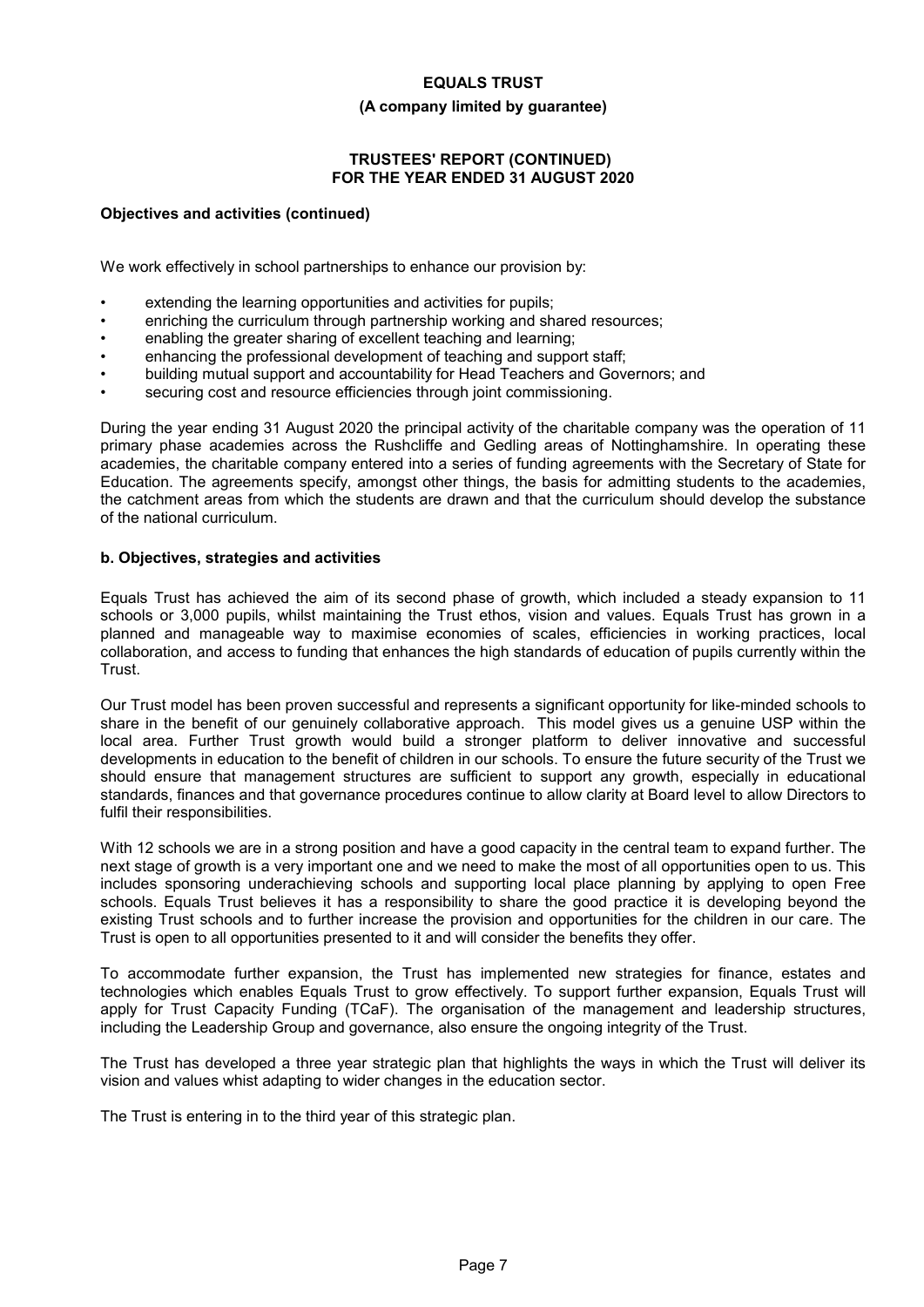#### **(A company limited by guarantee)**

# **TRUSTEES' REPORT (CONTINUED) FOR THE YEAR ENDED 31 AUGUST 2020**

# **Objectives and activities (continued)**

# *Strategic Aims for Equals Trust*

# **Financial Strategy and Controls**

- To identify and develop new and existing expertise and resources across the Trust to ensure their efficient and effective use for all member schools.
- To encourage and develop optimum school to school support.
- To embed and review a clear funding strategy for the Trust and its member schools.
- To develop key functions to provide central services to member schools, such as estate management, finance and school improvement.
- To develop and implement clear schemes of delegation and levels of accountability
- Audit, evaluate and develop a shared data management system to ensure consistency of reporting across the Trust
- Implement and monitor the contribution for Trust services from each member school on an annual basis
- Work closely with the Local Authority, academy trusts and other local schools to understand the range of solutions that can be achieved for problems and issues faced across the entire education sector.

# **Strategy for Growth**

- Develop a clear strategy for growth to include the rate of growth, optimum number of academies at each stage and the balance of primary/secondary and sponsored/converter/free school.
- Review governance, leadership and business structure of Equals Trust when new schools join the Trust.
- Identify key services required by Academies joining Equals Trust and develop clear specifications for commissioning such services.
- Develop central services in line with a clear financial strategy according to the identified need of the members of Equals Trust.
- Develop an estates' plan and programme for capital expenditure in line with the growth strategy and needs of the Trust.
- Identify the information technology needs within each member academy and develop an IT infrastructure in line with these needs and the growth strategy.
- Identify and develop strategies for growth in additional provisions, such as nursery, holiday and breakfast clubs.

# **Communications**

- Develop a clear public relations strategy that encompasses national, regional and local media.
- Develop a media crisis strategy and ensure all key staff are aware of protocols in the event of press enquiries.
- Identify and develop a range of marketing platforms, such as websites and social media.
- Development consistent procedures for gathering feedback and enquiries, both internally and externally.
- Ensure all internal communications are appropriate, co-ordinated and accessible.

# **c. Public benefit**

The objects of Equals Trust are to advance for the public benefit in the United Kingdom, in particular but without prejudice to the generality of the foregoing, by establishing, maintaining, carry on, managing and developing schools offering a broad and balanced curriculum or education. Equals Trust will promote for the benefit of such inhabitants or the areas in which the academies are situated the provision of facilities for recreation or other leisure time occupation of individuals who have need for such facilities by reason of their youth, age, infirmity of disablement, financial hardship or social and economic circumstances or for the public at large in the interests of social welfare and with the object of improving the condition of life of the said inhabitants. The Trustees confirm that they have complied with the duty to have due regard to the Charity Commission's general guidance on public benefits, "Charities and Public Benefit".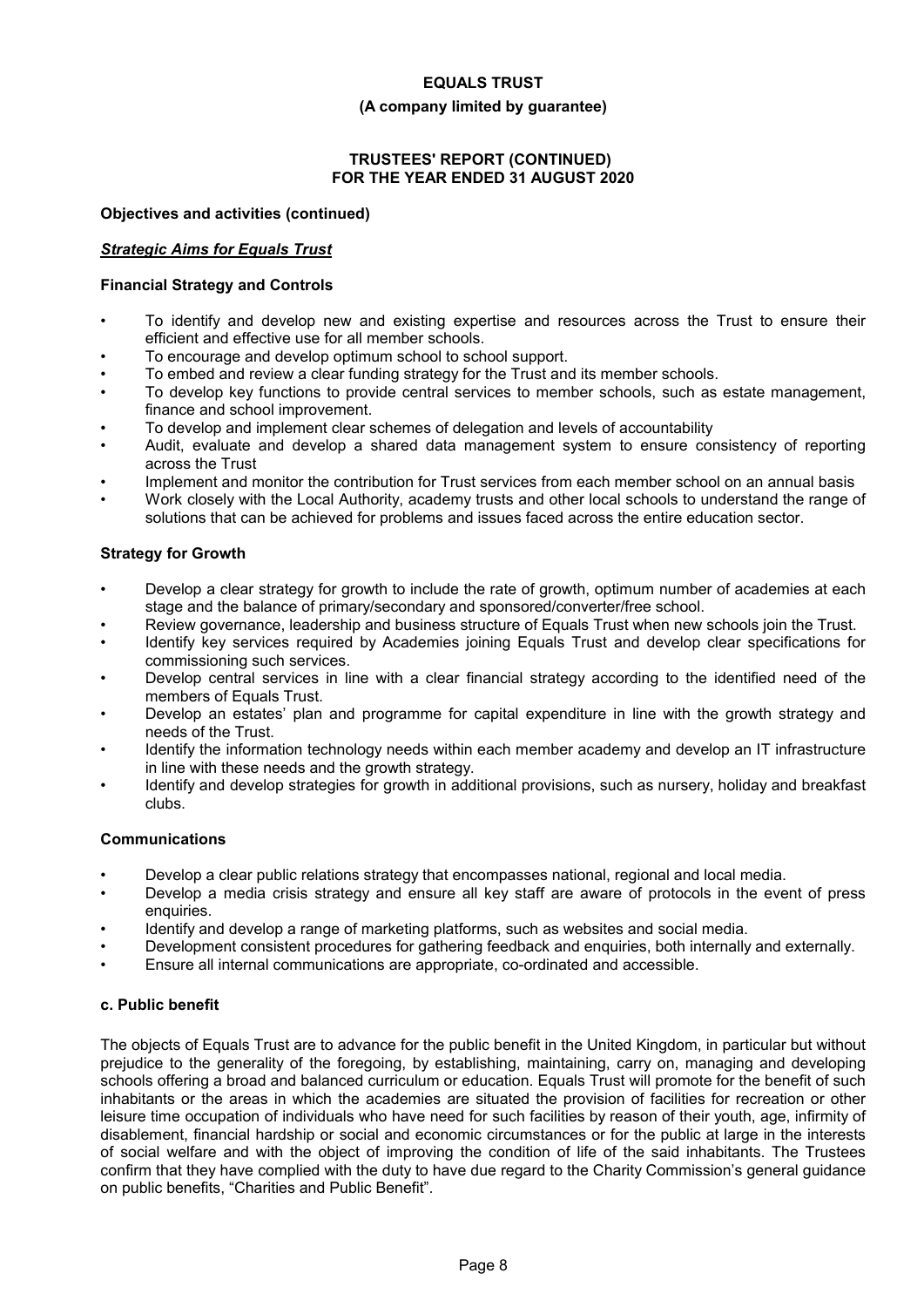#### **(A company limited by guarantee)**

## **TRUSTEES' REPORT (CONTINUED) FOR THE YEAR ENDED 31 AUGUST 2020**

#### **Objectives and activities (continued)**

#### **d. Employees and disabled persons**

The Trustees recognise that equal opportunities should be an integral part of good practice within the workplace. The Trust aims to establish equal opportunity in all areas of its activities including creating a working environment in which the contribution and needs of all people are fully valued.

Lifts, ramps and disabled toilets are installed and door widths are adequate to enable wheelchair access to all main areas of the Trust estate where possible. The policy of the Trust is to support recruitment and retention of students and employees with disabilities. The Trust does this by adapting the physical environment, by making resources available and through training and continuing professional development. The Trust has inherited a large estate from the Local Authority with significant legacy issues in some areas, as such accessibility will form a crucial part of the Trust's own strategic estate management plan.

#### **Strategic report**

#### **Achievements and performance**

The Trust expanded to 11 schools over the course of the 2019-20 academic year, welcoming Richard Bonington Primary and Nursery School (joining on 1 October, 2019) and Brookside Primary School (joining on 1 March, 2020) as members. The Trust provided education for 2,858 primary school aged children in Nottinghamshire.

The quality of education provided by Trust schools was sustained over the year, reflected in the inspection judgements from Ofsted:

- Keyworth Primary and Nursery School inspected October, 2019. Judgement: 'Good'
- Crossdale Primary School inspected November, 2019. Judgement: 'Good' (with 'Outstanding' judgement for Personal Development).

Collaboration and stakeholder engagement is at the centre of the Trust, supporting sustained development over time, while maintaining the unique identity of each school.

#### **Attainment and Progress**

There is no performance data available for 2019-20, as all primary age key stage assessments were cancelled due to the Covid-19 crisis and the related disruption to education. Mid-year assessments just prior to the Covid-19 lockdown showed that statutory assessment outcomes in schools were on track to be improved on those attained at the end of 2019.

Teacher assessment of children will form the basis of starting points for learning for 2020-21, with 'catch-up premium' to be used to target intervention where it is needed.

#### **School Improvement**

The Trust's School Improvement Lead delivered a curriculum development programme of CPD for the Headteachers and curriculum leaders of all Trust schools. Key areas of the programme included:

- Training from the Head of the Kyra Research School with a focus on the Education Endowment Fund's research and strategies that support cognitive approaches to teaching.
- A Trust-wide training day for teachers and TAs, delivered by Chris Quigley, that had a focus on the Science of Learning and 'Making Learning Stick'.
- Trust-wide CPD for subject leaders has enabling a subject specific approach to curriculum development and design across Trust schools.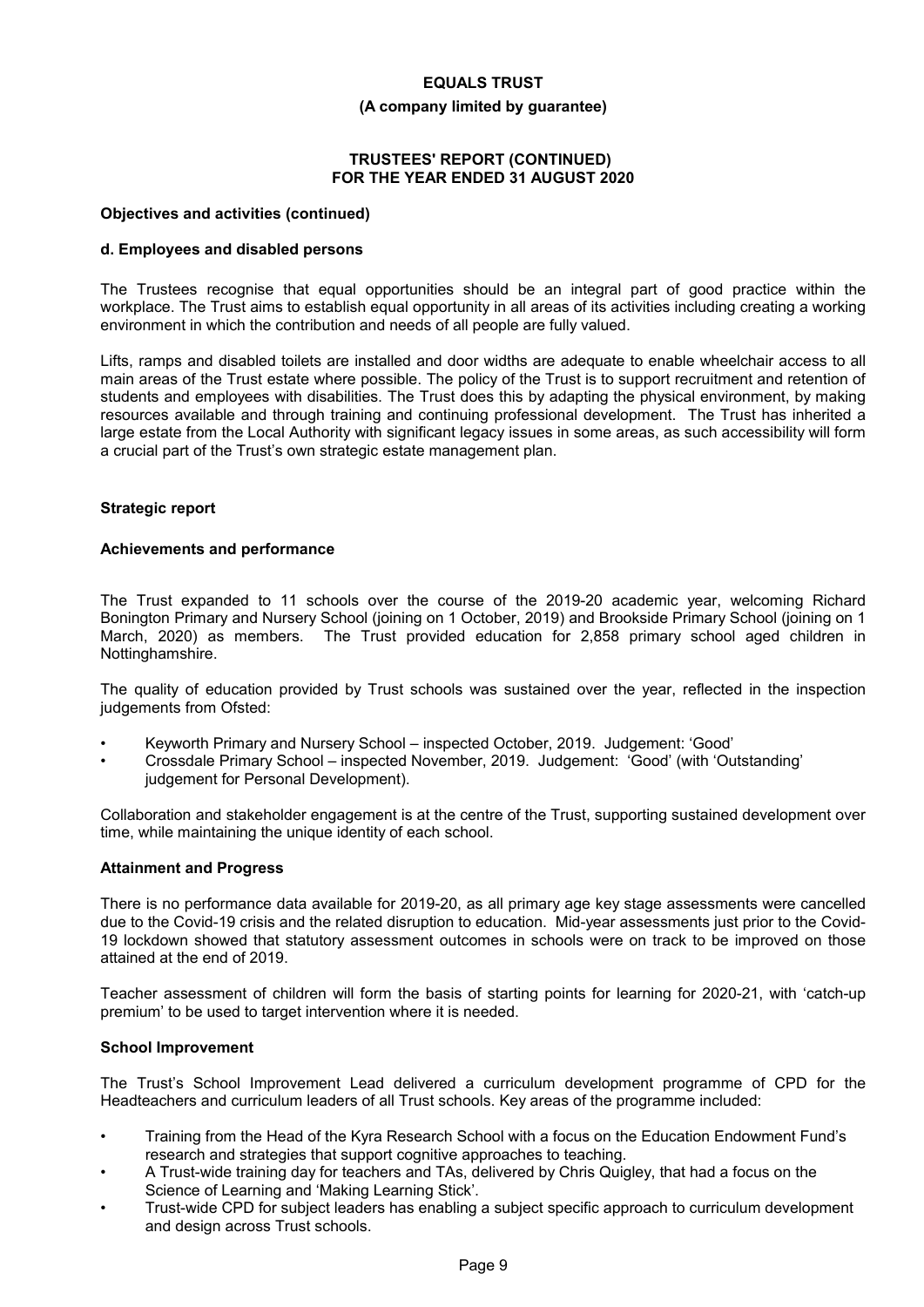#### **(A company limited by guarantee)**

### **TRUSTEES' REPORT (CONTINUED) FOR THE YEAR ENDED 31 AUGUST 2020**

#### **Strategic report (continued)**

#### **Achievements and performance (continued)**

Staff in individual schools worked to take this and the range of resources provided by the Trust to create their own distinctive and bespoke curricula. The distinctive and school specific curricula that Trust schools now have in place is the resulting impact of the curriculum development programme and associated CPD.

A range of Teaching and Learning practitioners were identified and selected to support other schools in developing the quality of education across Trust schools with reference to their specific areas of expertise. A group of research practitioners are creating a range of CPD materials to support metacognition and well-being across the Trust.

A D&T Leading Practitioner was selected, who has produced a comprehensive set of curriculum and Teaching and Learning materials to support teachers in trust schools with their lessons. Resource boxes to match these curriculum materials are being made to provide schools with the resources needed to deliver the learning activities.

Trust-wide assessment and tracking procedures have been established to significantly reduce staff workload whilst also providing more detailed and consistent information to school leaders and teachers.

#### **Governance**

Local Governing Bodies have reported their monitoring to the Trust Board using a consistent format across ten broad areas. A calendar of monitoring and reporting enables the Trust Board to gain an overview of trends and exceptions in standards across schools.

LGBs have consistent clerking and half of all their meetings are attended by the Trust Administration and Governance Manager, who provides a secure communication and reporting channel to the Trust Board. The membership of the Trust Board has remained consistent this year, with all Trustees appointed for their skills and expertise.

#### **HR Support**

The Trust appointed a new headteacher at Tollerton Primary School, adopting a rigorous recruitment process. The headteacher contributes to the evolution of the Trust through the Leadership Group.

Engagement with unions has continued through Joint Consultative Committee meetings to discuss matters relating to staff working conditions. The HR Manager has continued to provide support and advice to schools to enable staffing matters to be considered appropriately.

# **Covid-19**

Member schools have risen to the challenges of the Covid-19 partial closure of schools and re-opening through a consistent team approach. Schools were supported in responding to a wide range of complex situations and Headteachers provided with personalised support. With the help of the Central Trust team, the Headteachers have benefited from a collaborative approach, with consistent documentation, risk assessments and communication. Use of technology was significantly developed during lockdown to communicate with staff groups, pupils, Trustees and Governors. The capabilities of the existing IT provision was realised through use of virtual meetings, lessons and resources.

Individual risk assessments for clinically vulnerable and clinical extremely vulnerable staff have enabled changes to be made to working practices where appropriate, while still maintaining provision for keyworker and vulnerable children. Home schooling provision was maintained across all schools, with staff working from home appropriately deployed to ensure quality resources were supplied.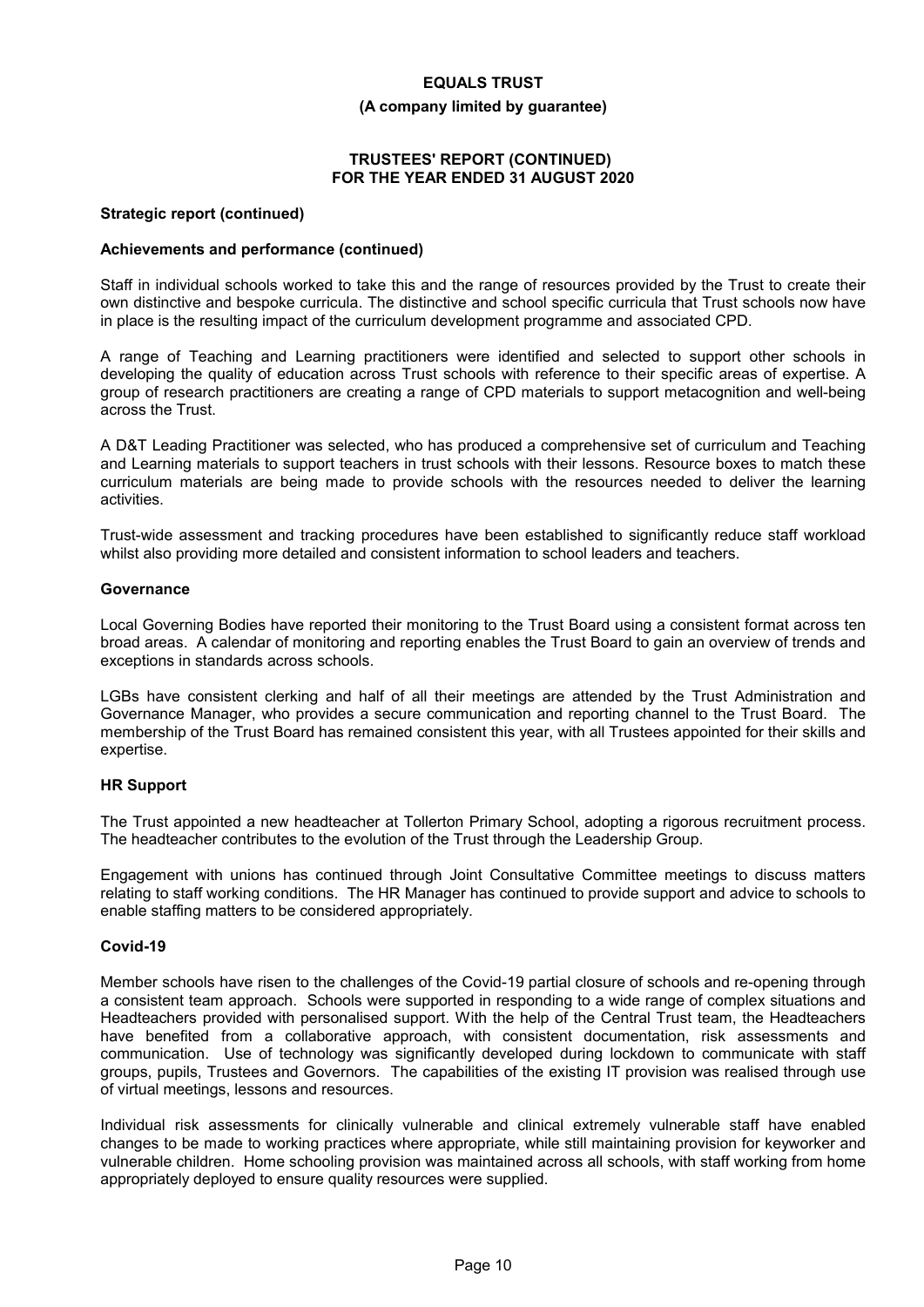#### **(A company limited by guarantee)**

# **TRUSTEES' REPORT (CONTINUED) FOR THE YEAR ENDED 31 AUGUST 2020**

### **Strategic report (continued)**

# **Achievements and performance (continued)**

Staff and pupil welfare was a priority throughout the partial closure and when children were welcomed back to school. Health and safety assessments were consistently applied and dialogue with unions was maintained to ensure that any concerns were allayed.

LGBs approved the risk assessments used by schools through meetings held virtually, also receiving reports on the provision in school during the national crisis. Consistent reporting formats enabled school leaders to share expertise. PPE and Covid-19 related resources were bought centrally to ensure the best use of the budget.

Throughout the Covid-19 partial closure of schools a programme of curriculum development CPD was maintained. Methods and approaches to home learning were developed and successful practice was shared and promoted across trust schools.

# **a. Key performance indicators**

During the academic/financial year two trust schools (Keyworth Primary and Nursery School and Crossdale PrimarySchool) received an OFSTED inspection.

OFSTED visited Keyworth Primary and Nursery School in October – we are really proud of what they said about our school, and especially our children! The comments below in italics have been taken directly from the report:

# **Behaviour and Attitudes:**

- *• Around the school, pupils are kind and polite; they do not disrupt lessons*
- *• Everyone gets on well here; pupils behave with kindness to each other.*
- *• Pupils feel safe in school. They say that staff will help them if they are ever worried.*
- *• Any bullying is extremely rare, and teachers attend to it immediately.*

# **Teaching and Learning:**

- *• Classrooms, including early years, are busy places where everyone can learn well. Teachers expect all pupils to pay close attention in class. This, as well as interesting work, mean that lessons proceed without disruption.*
- *• Exciting teaching means that every child wants to join in.*
- *• Lessons are interesting. Teachers deliver them through exciting topics.*
- *• Every member of staff works hard to make sure that pupils do as well as they can.*
- *• Even those who need extra support to catch up know that they are improving quickly. They are keen to show what they can do.*

#### **Leadership:**

- *• Effective and determined senior leaders have improved this school rapidly since it opened* [as an academy in 2016]*. They have made it clear to all staff that every child must succeed in all subjects. They have taken decisive action to drive up pupils' progress.*
- *• Leaders make sure that staff are well trained in safeguarding. Staff all know the importance of reporting any concerns they have. Leaders keep detailed safeguarding records and take brisk action to help pupils at risk of harm.*

OFSTED visited Crossdale Primary School in November 2019. In verbal feedback to governors and their report, inspectors were especially complimentary about the behaviour and enthusiasm of our wonderful children!

We are especially proud that inspectors singled out our provision for Personal Development to be a particular strength as it is a testament to our ethos and values summarised by the motto, 'A Family of Learning, Growing Together'. In doing so, the inspectors judged that Crossdale met the following criteria to achieve their top rating:

• The school consistently promotes the extensive personal development of pupils. The school goes beyond the expected, so that pupils have access to a wide, rich set of experiences. Opportunities for pupils to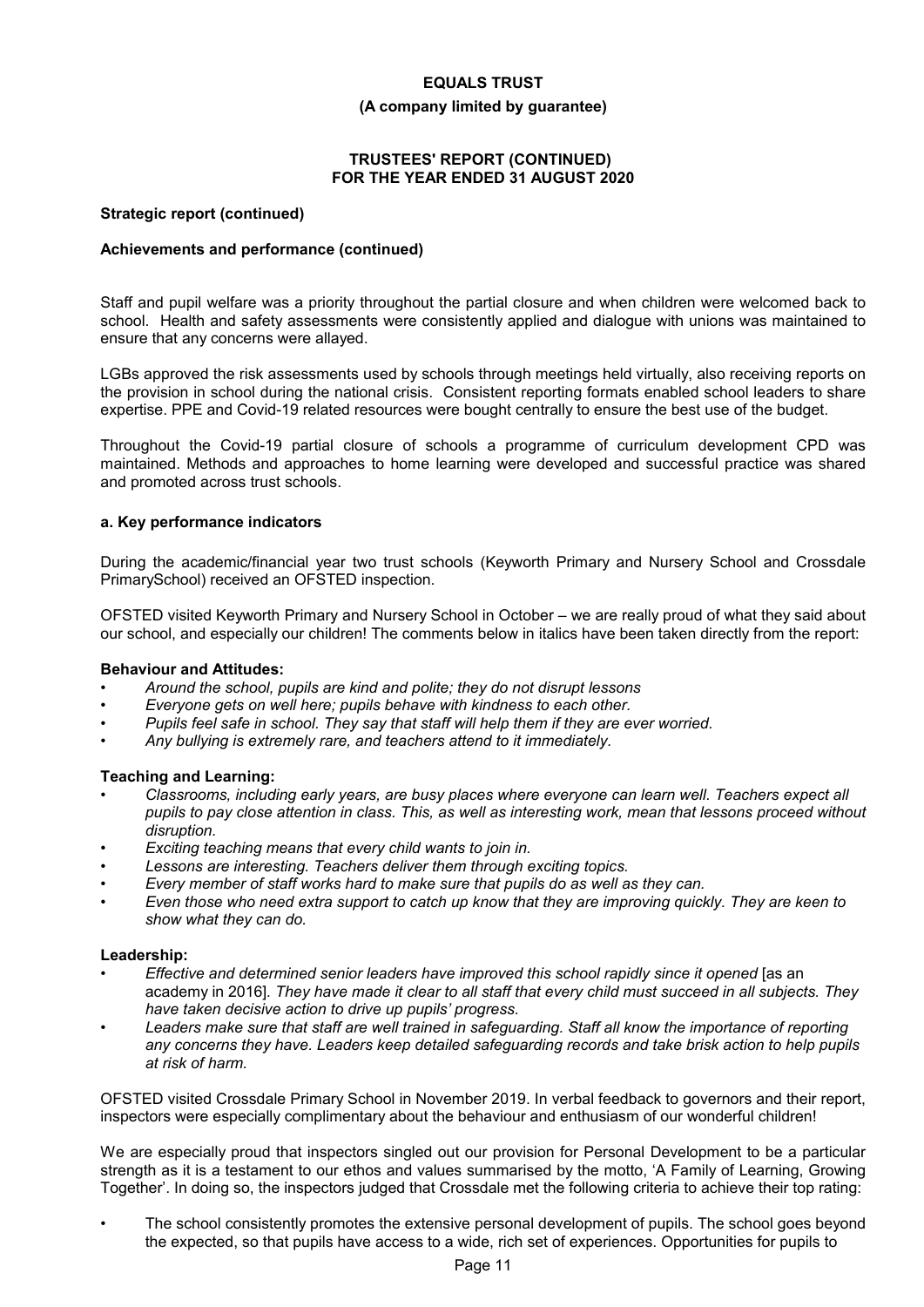## **(A company limited by guarantee)**

# **TRUSTEES' REPORT (CONTINUED) FOR THE YEAR ENDED 31 AUGUST 2020**

# **Strategic report (continued)**

# **Achievements and performance (continued)**

develop their talents and interests are of exceptional quality.

- There is strong take-up by pupils of the opportunities provided by the school. The most disadvantaged pupils consistently benefit from this excellent work.
- The school provides these rich experiences in a coherently planned way, in the curriculum and through extra-curricular activities, and they considerably strengthen the school's offer.
- The way the school goes about developing pupils' character is exemplary and is worthy of being shared with others.

# **STRENGTHS**

To give you a flavour of the strengths identified in the report, the comments below, in italics, have been taken directly from the OFSTED report:

# **CHILDREN'S BEHAVIOUR AND ATTITUDES:**

- *• 'Coming to Crossdale school makes me happy,' was a typical comment from several pupils.*
- *• Pupils want to improve their work and are proud of what they produce*
- *• Pupils learn to value teamwork and creativity.*
- *• Pupils […] understand how the values that they are learning about, such as democracy and fairness, underpin what they do at school.*
- *• Pupils […] feel that the school's behaviour code, known as 'The Crossdale Way' helps them to live together well […] Pupils tell us that behaviour is good and disagreements are rare.*
- *• Pupils […] could not recall any bullying taking place. They can explain what they would do if it did happen. They are confident that staff would deal with it quickly.*

# **TEACHING AND LEARNING:**

- *• Teachers expect pupils to do their best.*
- *• At Crossdale pupils learn through many rich and varied experiences […] Parents comment positively about these wider opportunities.*
- *• Children get off to a swift start in learning how to read. Teachers check which sounds they know […] Most pupils become fluent readers.*
- *• Teachers help pupils to become confident mathematicians […] They ensure that pupils practise what they are learning until they become fluent.*
- *• Pupils enjoy the topics that they learn. They remember what they have learned in previous years and make connections with what they are learning now.*
- *• Pupils are well supported, including those with special educational needs and/or disabilities (SEND).*
- *• Teachers are ambitious for pupils with SEND and make sure that they are well prepared for the next stage of their learning […] They work with parents and carers and other agencies to make sure that pupils get the help that they need.*
- *• Teachers make sure that pupils learn how to stay safe online. Pupils know that they have to be careful about the information that they share with others.*

# **LEADERSHIP:**

- *Leaders have developed an ambitious curriculum for pupils.*
- *• Leaders and teachers know the steps that pupils need to make to be well prepared for the next stage of their learning. Pupils achieve well.*
- *• Leaders ensure that pupils are prepared for life in modern Britain.*
- *• Leaders make sure that all staff receive regular safeguarding training […] Leaders act promptly to deal with any concerns […] They check that this is making a difference.*
- *• Governors fulfil their responsibilities well. They challenge leaders to maintain their high ambitions for all pupils.*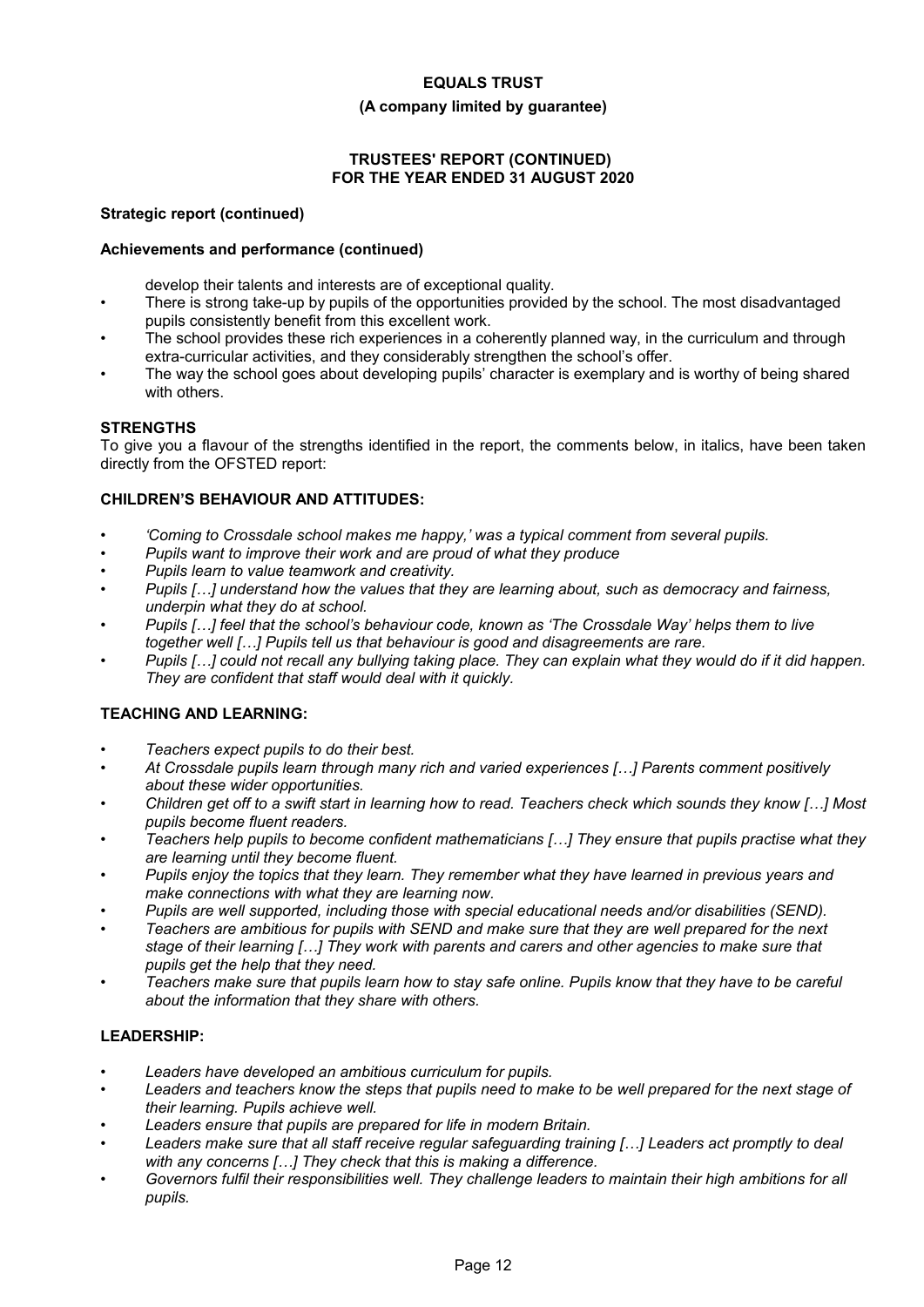#### **(A company limited by guarantee)**

# **TRUSTEES' REPORT (CONTINUED) FOR THE YEAR ENDED 31 AUGUST 2020**

## **Strategic report (continued)**

# **Achievements and performance (continued)**

# **b. Going concern**

After making appropriate enquiries, the Trustees have a reasonable expectation that the academy trust has adequate resources to continue to operate for the forseeable future. For this reason, it continues to adopt the going concern basis in preparing the financial statements. Further details regarding the adoption of the going concern basis can be found in the Statement of Accounting Policies (note 1).

# **c. Promoting the success of the company**

The Trustees have acted in the way which they consider, in good faith, promotes the success of the Academy Trust for the benefit of its pupils and their parents, the Department for Education and the Education and Skills Funding Agency as principal funders and regulators, its suppliers and local wider school community as a whole, and in doing so have given regard to (amongst other matters):

### Our educational business relationships and community

With a highly committed and dedicated workforce, the Academy Trust takes great pride in listening to what our pupils, parents and local community want and continues to provide the level of education outcomes and results that they have come to expect. The Academy Trust continues to evolve and to adapt to the ever-changing educational environment, leading to the continued increase in the awareness of the Academy Trust's overall activities and educational performance.

As an educational focused charitable organisation, public benefit is also at the heart of all we do. The details in the "Objectives and Activities" and "Achievements and Performance" section of the Trustees' report above provide full details of the impact of our activities and our achievements for the year.

With respect to suppliers, the Academy Trust's policy for the payment of suppliers is to agree to terms of payment in advance in line with normal commercial practices and, provided a supplier performs in accordance with the agreement, to abide by such terms.

The Academy Trust is also committed to contributing towards combating the threat of global warming by using energy efficient measures to reduce CO2 emissions throughout its buildings, facilities and operations.

#### Our stakeholders

In additional to our pupils, parents, suppliers and wider local community, the Trustees also recognise the importance of their relationship with the Department for Education (DfE) and the Education and Skills Funding Agency (ESFA), as principal funders, regulators and stakeholders. The Trustees are committed to the effective engagement with the DfE and the ESFA (and their representatives) are recognise that its success depends on the Trustees and senior management's ability to engage with them effectively and to work with them constructively, taking into account their guidance and best practice initiatives, whilst also working in line with the specific requirements of the Academy Trust's funding agreement and the Academies Financial Handbook.

#### Our people

The Academy Trust's key asset is its people. It employs over 400 staff, including agency workers, and it is only through the combined effort of this workforce, together with our supporters and volunteers, that we can change the lives of the children under our care. The Academy Trust encourages the involvement of all employees in decision making processes that impact on them directly and further details on our engagement with our people is detailed in the "Engagement with Employees (including Disabled Persons)" section of the Trustees' report above.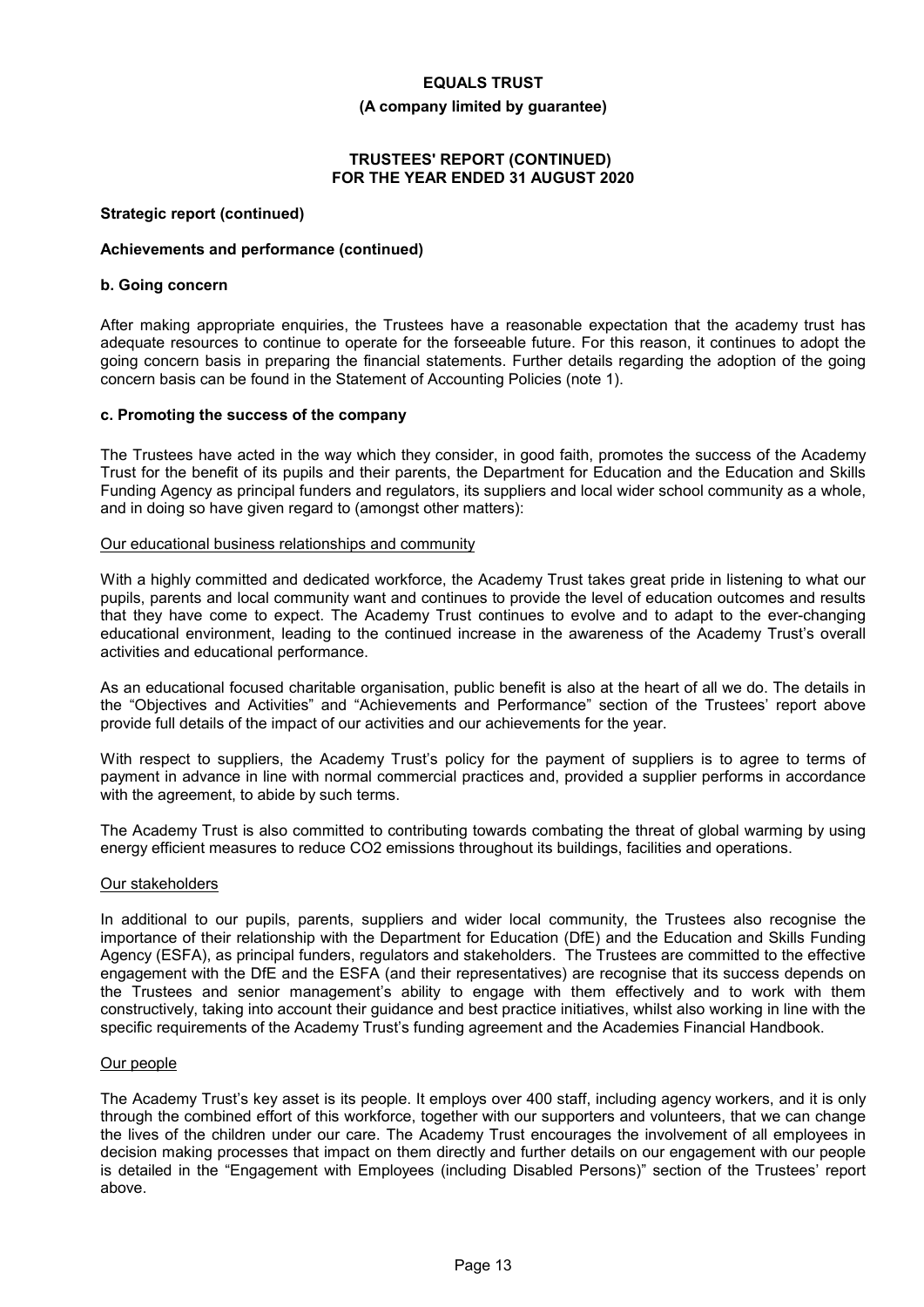#### **(A company limited by guarantee)**

# **TRUSTEES' REPORT (CONTINUED) FOR THE YEAR ENDED 31 AUGUST 2020**

### **Strategic report (continued)**

### **Achievements and performance (continued)**

### Our Members

The Trustees are committed and openly engaged with our Members through regular and effective dialogue with them, including an Annual General Meeting. The Members are actively engaged in understanding our strategy and vision for the future, our culture and ethos, our people and our educational performance and standards.

#### Maintaining a reputation for high standards

The Academy Trust has been in existence for four years, and is committed to continual improvement, which it achieves in a number of ways, including improvement planning, review meetings, continual professional development, lesson observations, performance management, self-evaluation, data analysis and action planning. The Academy Trust also continually develops strategies to maintain and grow its pupil base, including looking for new schools and academies to join the Trust, and further improve relationships with our suppliers.

The information in the "Achievements and Performance" section of the Trustees' report above provide full details of our achievements during the year and the standards of educational performance we have achieved for all our stakeholders.

# **Financial review**

.

### **a. Review of activities**

The majority of the Trust's income is obtained from the ESFA in the form of recurrent grants, the use of which is restricted to particular purposes. The grants received from the ESFA during the period ended 31 August 2020 and the associated expenditure are shown as restricted funding in the statement of financial activities.

During the year, the Trust received total funding of £23,025k compared to total resources expended of £15,083k to give a surplus for the year of £7,842k. The movement on the Trusts general reserves in the year, which excludes depreciation and FRS102 pension adjustments, was a deficit of £176k. This deficit was after a transfer from restricted general funds to capital funds of £155k.

The Trust has £37,020k of accumulated reserves carried forward, of which £666k were general reserves (comprising restricted income funds of £47k and unrestricted income funds of £619k).

The local government pension scheme, of which the Trust's non-teaching staff are entitled to membership, remains in deficit of £7,898k.

Key financial policies adopted during the year cover procurement of goods and services, tendering, gifts and hospitality, expenses and fraud procedures all of which are detailed in the Equals Trust Financial Policies and Procedures. The implementation of Trust wide policies and procedures are review internally by Trust staff and externally by the appointed auditors.

The majority of the Academy Trust's income is received from the Education and Skills Funding Agency ('ESFA') in the form of recurrent grants, the use of which is restricted to particular purposes. The grants received from the ESFA during the year ended 31 August 2020 and the associated expenditure of these grants are shown as restricted funds in the Statement of Financial Activities.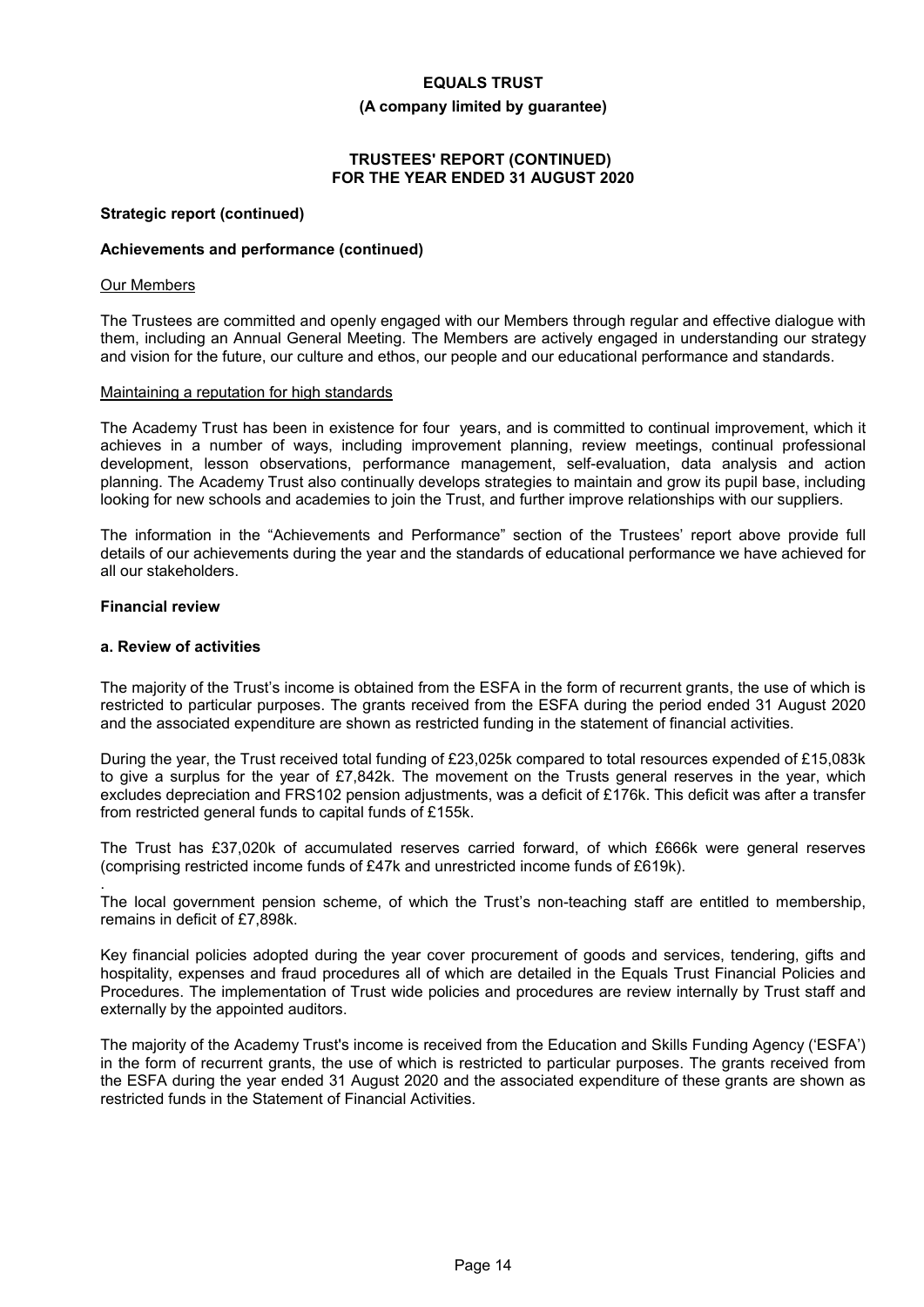#### **(A company limited by guarantee)**

### **TRUSTEES' REPORT (CONTINUED) FOR THE YEAR ENDED 31 AUGUST 2020**

# **Strategic report (continued)**

# **Financial review (continued)**

### **b. Reserves policy**

The finance strategy has focussed the schools on their responsibilities to each other and the Trust. Month end meetings support the setting and running of balanced operational budgets that are aimed at developing a surplus. These add to the accumulated Trust reserves and are considered to support all schools. This includes schools who have intermediate pressures on their budgets. Recovery and Sustainability Plans as part of the School Overview reporting, ensures that health and safety and standards in schools are supported, but any deficits are recovered and plans made that ensure a schools financial viability. All school schools Estates and IT are being planned for centrally to take further pressure off the school finances.

The Trust has been very successful in its applications for CIF bid, seeking professional advice from AMR consultants. Over recent years it has been awarded £6,000,000 in projects for its schools. However this has meant that £300,000 of accumulated reserves has been allocated to these as the schools contribution. AMR will continue to support Equals Trust in implementing its Estates Strategy as it now qualifies for School Condition Allocation (SCA) due to its growth.

The Trust's 'free' reserves are its funds after excluding restricted funds. 'Reserves' are therefore the resources the Trust has or can make available to spend for any or all of its purposes once it has met its commitments and covered all levels of planned expenditure. More specifically 'free reserves' represent income to the Trust that is to be spent at the discretion of the Trustees in furtherance of the Trust's objectives but which is not yet spent, committed or designated.

The Trustees review the level of Trust reserves as well as those held by each member academy on an annual basis. Additionally, reserves are reviewed against the Investment and Reserves Policy on at least an annual basis. The Trustees have determined that the appropriate level of free reserves should provide sufficient working capital to cover delays between spending and receipt of grants and to provide a cushion to deal with unexpected emergencies such as urgent maintenance.

The level of funds at the period end, excluding the restricted fixed asset fund; endowment funds and the pension reserve, amounted to £666k. The Trustees consider an appropriate level of restricted general reserves to be at 5% of annual revenue funding.

#### **c. Investment policy**

The Trust aims to manage its cash balances to provide for the day-to-day working capital requirements for its operations. The main purpose of the Trust's investment policy is to ensure there is no risk of loss in the capital value of any funds invested.

#### **d. Principal risks and uncertainties**

The Trust has carried out an extensive risk assessment based on the Education, Skills and Funding Agency model and a detailed risk register is continually reviewed and updated.

We have identified that we need to remain focussed on our reputation within the local community to ensure the sustainability of all member schools within he Trust. In line with our vision and values, we strive to ensure that education remains at the forefront of all decision making.

Funding levels are unknown and the consultations around national fairer funding have created some uncertainty. The Trust considers that its current reserves policy will aid the transition period and enable longer term financial plans to be implemented. Pupil numbers are intrinsically linked to funding from the ESFA and as such the Trust conservatively forecasts future pupil intakes in order to address any potential future financial issues.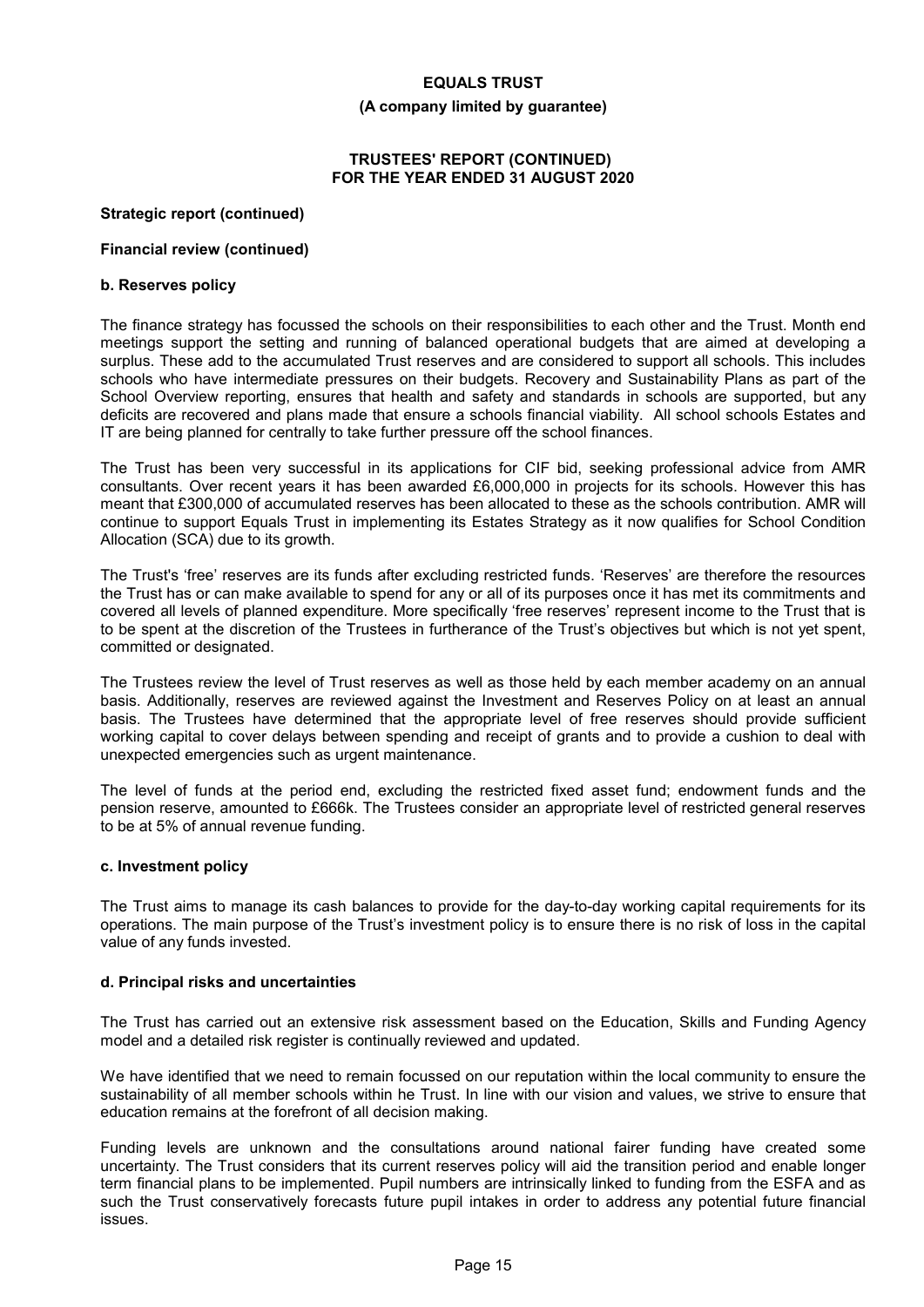#### **(A company limited by guarantee)**

## **TRUSTEES' REPORT (CONTINUED) FOR THE YEAR ENDED 31 AUGUST 2020**

#### **Strategic report (continued)**

#### **Financial review (continued)**

Failure to comply with statutory health and safety legislation remains a significant risk following conversion and as such the Trust's strategic plan includes the development of a comprehensive estates management strategy to address the inherited legacy issues around land, buildings and infrastructure. The Trust retains external advisors to ensure appropriate steps are being taken to mitigate the risk of non compliance and specialist advice is sought when necessary.

The risk of inappropriate levels or quality of management and governance exists due to this academic year being the formative year of the Trust. Currently the Leadership Group is sufficiently experienced for most tasks and is supported by the Board of Directors, who were appointed on a skills based assessment and hold a wealth of professional knowledge. The planned growth of the Trust may highlight areas where more specific expertise is required and the Trust is committed to proactively addressing this risk. Additionally the scheme of delegation is reviewed annually to ensure it remains 'fit for purpose' with the delegation of responsibilities and authorities allowing schools to retain an appropriate level of autonomy within a robust quality assurance framework.

# **Fundraising**

The Academy Trust raises funds for specific projects that will enhance the learning experience and environment for existing and future students, where funds cannot be accessed via existing channels such as government education funding. Fundraising is primarily undertaken by staff or parents, no professional fundraisers or commercial participators work with the Trust currently. Fundraising is undertaken in line with the Fundraising Regulator's Code of Fundraising Practice and is monitored by the central finance function of the Trust. The Academy Trust is mindful of the requirement to protect the public, particularly vulnerable people, from unreasonably intrusive or persistent fundraising approaches or undue pressure to donate. No complaints have been received in respect of fundraising activities, the general complaints policy of the Trust would be applicable if so.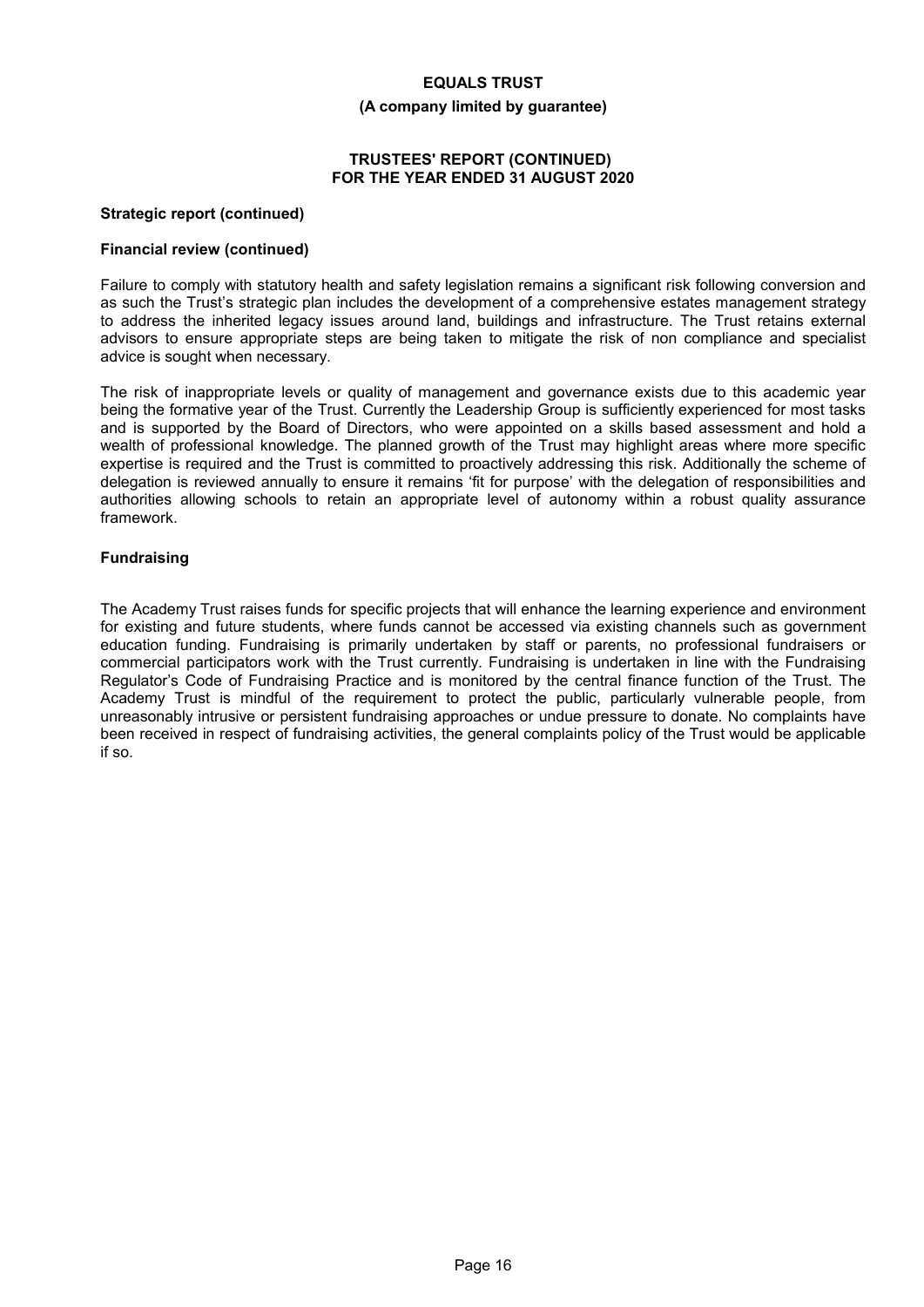#### **(A company limited by guarantee)**

# **TRUSTEES' REPORT (CONTINUED) FOR THE YEAR ENDED 31 AUGUST 2020**

### **Streamlined energy and carbon reporting**

#### UK Greenhouse gas emissions and energy use data for the period 1 September 2019 to 31 August 2020

| Energy consumption used to calculate emissions (kwh)                                                        | 235.530               |
|-------------------------------------------------------------------------------------------------------------|-----------------------|
| Scope 1 emissions in metric tonnes CO2e<br>Gas consumption<br>Owned transport - mini-buses<br>Total scope 1 | 31 32<br>4.35<br>3567 |
| Scope 2 emissions in metric tonnes CO2e                                                                     |                       |
| Purchased electricity                                                                                       | 10.86                 |
| Scope 3 emissions in metric tonnes CO2e                                                                     |                       |
| Business travel in employee owned vehicles                                                                  | 0.36                  |
| Total gross emissions in metric tonnes CO2e                                                                 | 46.89                 |
| Intensity ratio                                                                                             |                       |
| Tonnes CO2e per pupil                                                                                       | 0.03                  |

#### Quantification and reporting methodology:

We have followed the 2019 HM Government Environmental Reporting Guidelines. We have also used the GHG Reporting Protocol – Corporate Standard and have used the 2020 UK Government's Conversion Factors for Company Reporting.

#### Intensity measurement

The chosen intensity measurement ratio is total gross emissions in metric tonnes CO2e per pupil, the recommended ratio for the sector.

#### Measures taken to improve energy efficiency

We have installed smart meters across all sites and increased video conferencing technology for staff meetings, to reduce the need for travel between sites.

#### **Plans for future periods**

Equals Trust is based on the principal of equality with the aim of allowing member schools to maintain their ethos and unique identities within a tight local network, with strong mutual accountability, share support services and a strong collaborative approach to staff development and school improvement.

With the addition of Abbey Road Primary School, Equals Trust now has 12 member schools and has achieved its original strategic milestone. To enable further expansion the current review must ensure that the three current structures of governance, finance, education and estates enable this process to be supported.

With the further emphasis on growth, the Trust has developed its original expansion criteria to address the changes to national guidelines and strategy and the need for the Trust to develop financial resilience and provide capacity to further improve educational outcomes.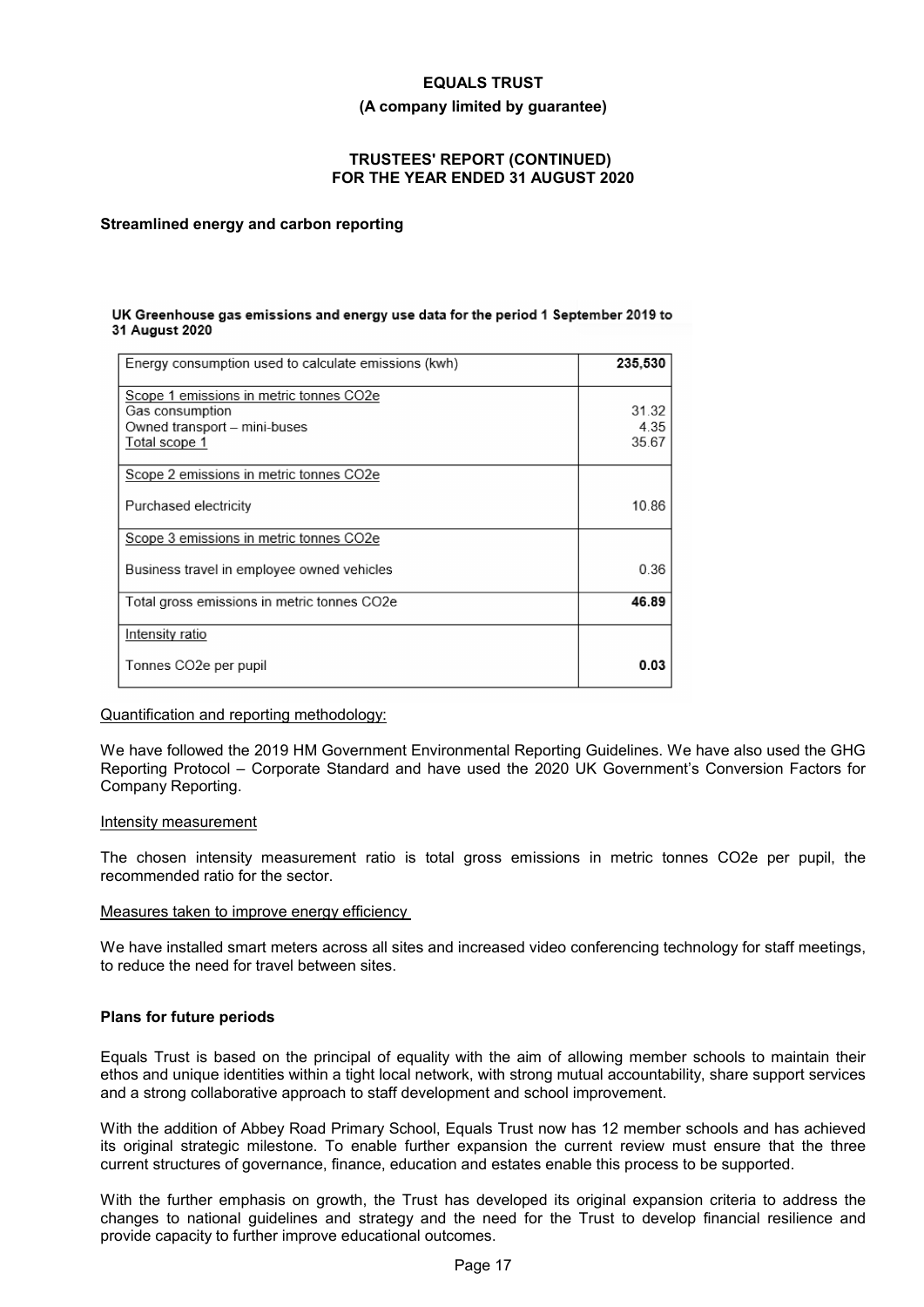#### **(A company limited by guarantee)**

## **TRUSTEES' REPORT (CONTINUED) FOR THE YEAR ENDED 31 AUGUST 2020**

### **Plans for future periods (continued)**

Equals Trust believes it has a responsibility to share the good practice it is developing beyond the existing Trust schools and to further increase the provision and opportunities for the children in our care. The Trust is open to all opportunities presented to it and will consider the benefits they offer, including sponsoring schools and opening Free Schools to support local pupil placement.

The Academy Trust strives to continually improve levels of attainment for all pupils, equipping them with the qualifications, skills and character to follow their chosen pathway, whether it is into further and higher education or employment, as well as promoting the continued professional development of its staff.

The Trustees have worked with the Equals Trust Leadership Group, comprising representatives from all member schools and executive team, to establish strategic aims for Equals Trust and its members. The Trust will focus on developing a sustainable financial strategy while implementing a manageable strategy for growth and embedding clear lines of communication and sufficiently delegated authorities.

Member schools will continue to embed the vision and values on which the Trust is established whilst celebrating achievements, encouraging personal development and delivering high standards of welfare for students and staff. A clear workforce strategy, which promotes common employment practices, aided by clear leadership and governance structures and associated quality assurance will ensure that the Trust maintains high standards in teaching and learning across all member schools.

One other primary school has also indicated an interest in joining Equals Trust during the past year. Equals Trust continues to attract enquiries from other schools locally who are exploring potential Academy conversion.

# **Funds held as custodian on behalf of others**

The Trust holds cash balances on behalf of the Gedling Area Partnership and School Behaviour Attendance Partnership. Both organisations exist to improve the educational provision in their respective communities and so are aligned to the objectives of the Trust.

Any balances unspent at the year end are shown as monies owed to the respective organisations.

#### **Disclosure of information to auditor**

Insofar as the Trustees are aware:

\_\_\_\_\_\_\_\_\_\_\_\_\_\_\_\_\_\_\_\_\_\_\_\_\_\_\_

- there is no relevant audit information of which the charitable company's auditor is unaware, and
- that Trustees have taken all steps that they ought to have taken to make themselves aware of any relevant audit information and to establish that the auditor is aware of that information.

The Trustees' report, incorporating a strategic report, was approved by order of the Board of Trustees, as the company directors, on 26 January 2021 and signed on its behalf by:

**P Foale** Chair of Trustees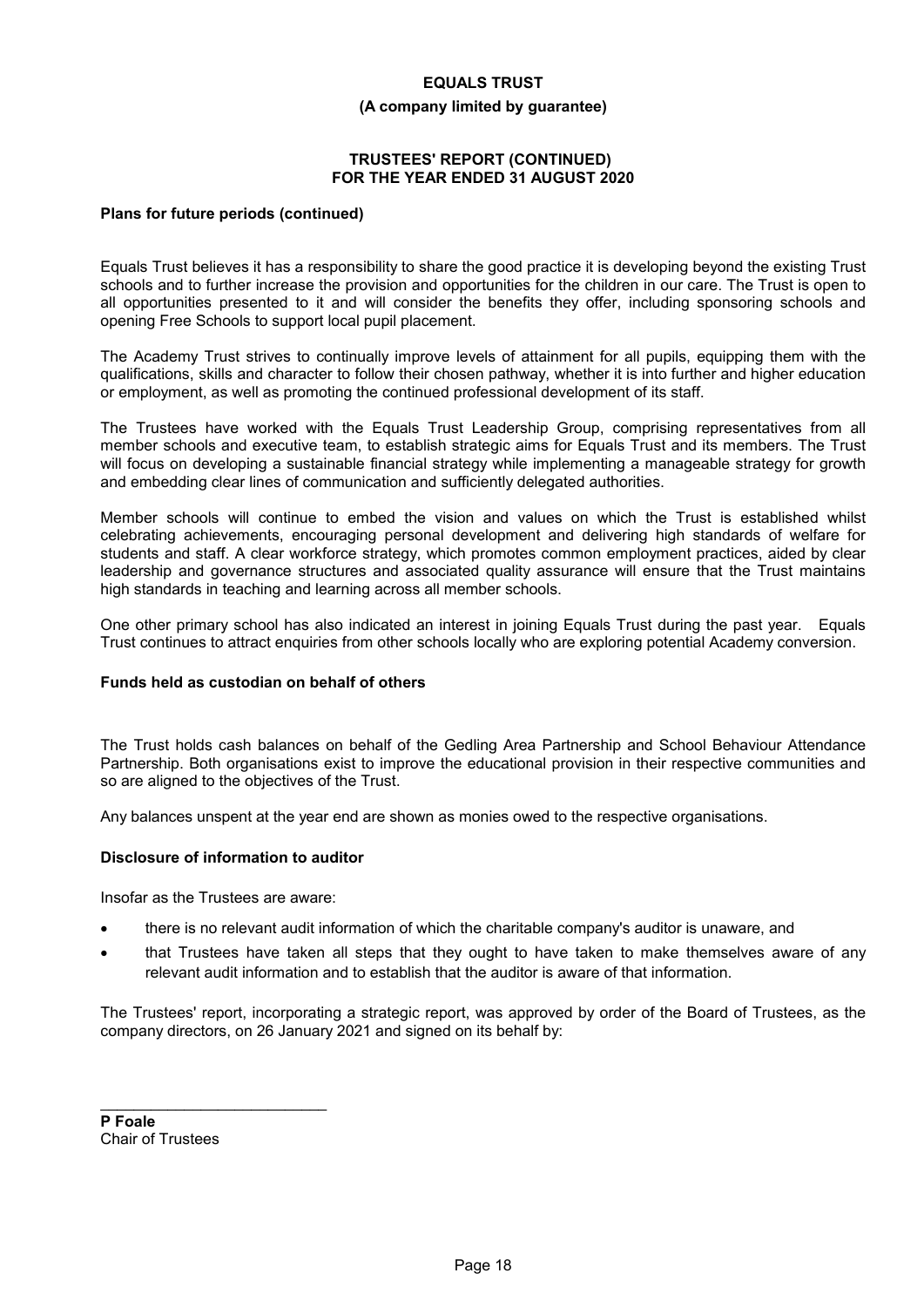# **(A company limited by guarantee)**

# **GOVERNANCE STATEMENT**

#### **Scope of responsibility**

As Trustees, we acknowledge we have overall responsibility for ensuring that Equals Trust has an effective and appropriate system of control, financial and otherwise. However, such a system is designed to manage rather than eliminate the risk of failure to achieve business objectives, and can provide only reasonable and not absolute assurance against material misstatement or loss.

As Trustees, we have reviewed and taken account of the guidance in DfE's Governance Handbook and competency framework for governance.

The board of Trustees has delegated the day-to-day responsibility to the Chief Executive Officer, as accounting officer, for ensuring financial controls conform with the requirements of both propriety and good financial management and in accordance with the requirements and responsibilities assigned to it in the funding agreement between Equals Trust and the Secretary of State for Education. They are also responsible for reporting to the board of Trustees any material weaknesses or breakdowns in internal control.

# **Governance**

The information on governance included here supplements that described in the Trustees' report and in the Statement of Trustees' responsibilities. The board of Trustees has formally met four times during the year ended 31 August 2020.

# **Trust Board meetings**

Four meetings held out of six planned (two cancelled due to Covid19, although email communication maintained and chair and vice-chair party to decision-making during lockdown).

Attendance during the year at meetings of the board of Trustees was as follows:

| <b>Trustee</b>                             | Meetings attended | Out of a possible |
|--------------------------------------------|-------------------|-------------------|
| P Foale, Chair                             |                   |                   |
| S Jaques                                   |                   |                   |
| <b>B</b> Walker                            |                   |                   |
| P Palmer, CEO & Accounting Officer         |                   |                   |
| W Williams, Vice Chair                     |                   |                   |
| C Keast                                    |                   |                   |
| R Patel                                    |                   |                   |
| Z Adam, Chair of Finance & Audit Committee |                   |                   |
| J Panagamuwa                               |                   |                   |
| J Hughes                                   |                   |                   |
| K Platts                                   |                   |                   |

The Board of Trustees has overall responsibility for the administration of the Trust finances. The primary responsibilities of the Board of Trustees are prescribed in the funding agreement between the Trust and the DfE and in the Trust's Scheme of Delegation, and include but are not limited to the following;

- a) Ensuring that grant income from the DfE is used only for intended purposes;
- b) Ensuring that funds from sponsors are received in accordance with the funding agreement and are used only for intended purposes;
- c) Approval of the annual budget;
- d) Appointment of the Chief Executive Officer and Accounting Officer.

The Trust has completed a financial management and governance self-assessment in its first year of operation. A second-year review in January 2018 assessed the finance and governance arrangements against the external audit report as well as 'The 9 Characteristics of a Successful Multi Academy Trusts', which seeks to establish a working definition that categorises the development of each characteristic against found possible stages of maturity; beginning, developing, embedding and leading.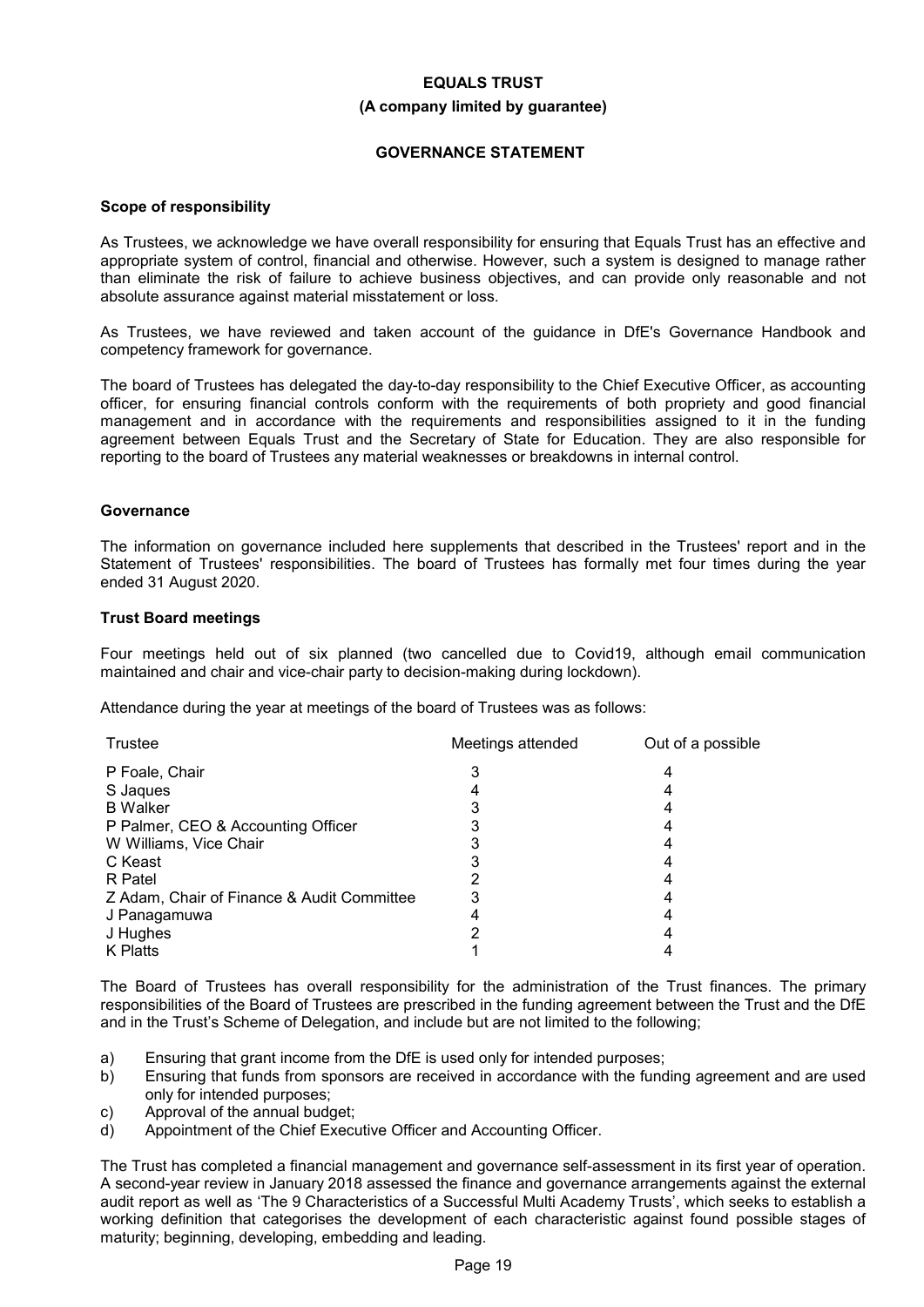# **(A company limited by guarantee)**

# **GOVERNANCE STATEMENT (CONTINUED)**

### **Governance (continued)**

The Board of Trustees reviewed the Trust's governance structure during the year to evaluate its impact and effectiveness. The Board of Trustees has a wide range of skills that contribute to the successful governance of the Trust and are satisfied that the current structure in place is appropriate and effective for the Trust.

Although the Board of Trustees met less than six times during the year, they have maintained effective financial oversight and governance through the formal work undertaken by the Finance and Audit Committee as detailed further below. These are sub-Committees of the Board of Trustees and they met four times during the year. The minutes of these sub-Committee meetings are provided to the full Board of Trustees and the Chairs of these sub-Committees report to each full Board of Trustee meeting on the key matters considered at their meetings and the impact for consideration by the full Board of Trustees.

The Finance and Audit Committee is a committee of the Board of Trustees. The main financial responsibilities of the Finance and Audit committee include, but are not limited to the following;

- a) Initial review and authorisation of the annual budgets;
- b) Regular monitoring of actual income and expenditure against budgets;
- c) Ensuring annual accounts are produced in accordance with the requirements of the Companies Act, the Charities SORP and the latest edition of the Annual Accounts Direction from the DfE;
- d) Authorising orders, purchases, payments and contracts as designated in the scheme of delegation.
- e) Authorising changes to Trust personnel;
- f) Reviewing the reports of the internal assurance services and external audit on the effectiveness of the financial procedures and controls.

Attendance during the year at meetings of the Finance and Audit Committee was as follows:

| Trustee                                      | Meetings attended | Out of a possible |
|----------------------------------------------|-------------------|-------------------|
| Z Adam, (Chair of Finance & Audit Committee) |                   |                   |
| I Walker                                     |                   | 4                 |
| J Hughes                                     |                   |                   |
| P Palmer, (CEO & Accounting Officer)         | 4                 | 4                 |
| S Jaques                                     |                   |                   |
| L Noble, (HT, non-voting)                    | 4                 |                   |
| P Cresswell, (HT, non-voting)                |                   |                   |

The Pay and Remuneration Committee was established during the year. The Pay and Remuneration Committee is a committee of the Board of Trustees. The main responsibilities of the Pay and Remuneration Committee include, but are not limited to the following;

- a) Prepare, review and submit for recommendation an appraisal policy
- b) Prepare, review and submit for recommendation a pay policy
- c) Select an external adviser to advise the committee undertaking the performance management of senior staff
- d) Support the CEO with the annual report to the Board of Trustees on appraisal arrangements and outcomes
- e) To moderate pay decisions across the Trust's academies
- f) To determine the outcome of the executive team's appraisal as proposed by the CEO
- g) To determine and manage the appraisal process of the CEO
- h) To deal with any other matter relating to pay, appraisal and employment as may be referred to by the Trust Board.

The Pay and Remuneration Committee ensure the monitoring of appraisal standards for the CEO, Head Teachers and Executive Team. Consistency of approach is determined by a rigorous analysis of the targets set and the process followed, ensuring that high standards are set, while individuals are not disadvantaged by factors outside of their control.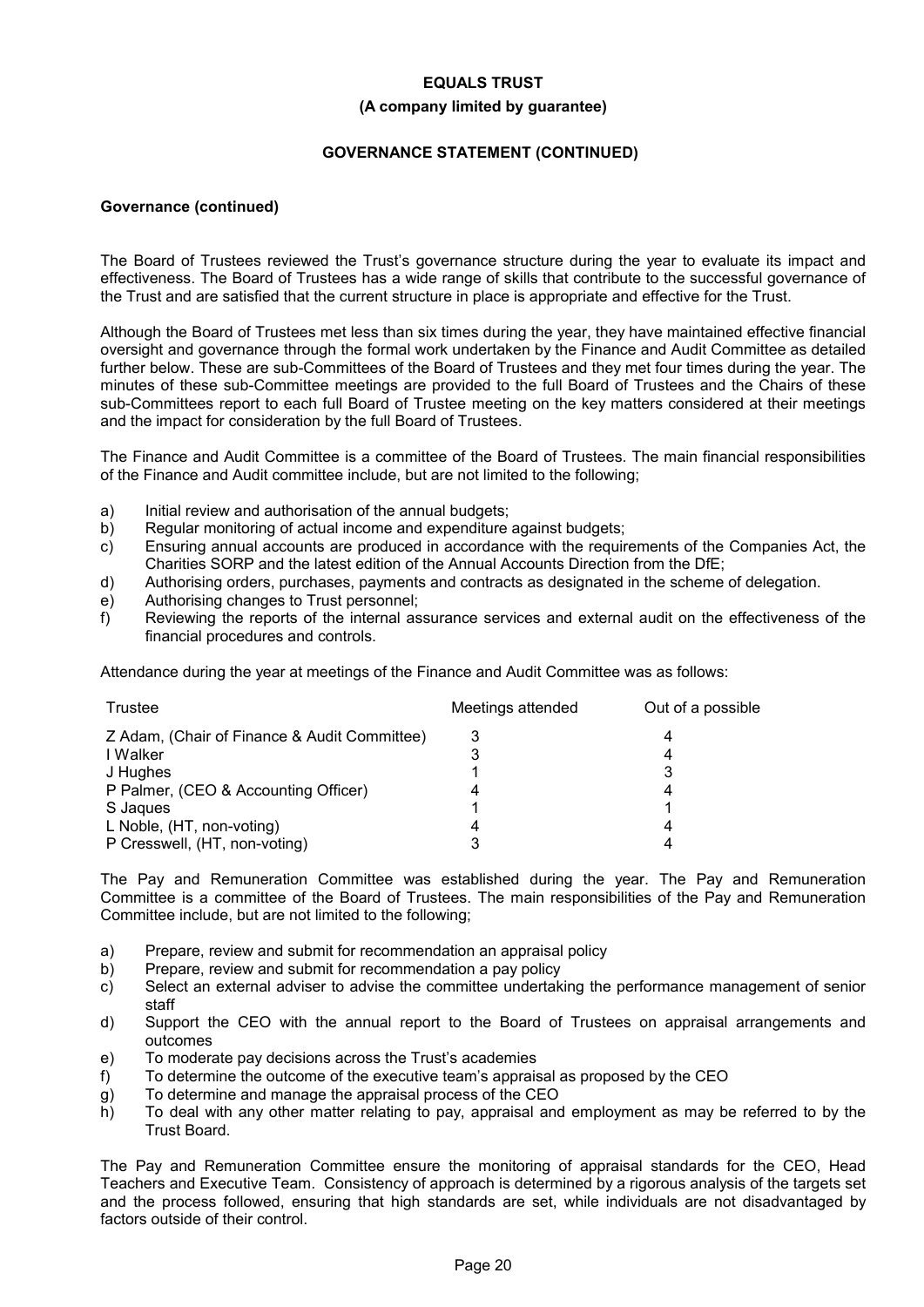## **(A company limited by guarantee)**

# **GOVERNANCE STATEMENT (CONTINUED)**

# **Governance (continued)**

The committee have determined that there is no excessive pay for the staff members analysed and the Trust is proud of its Gender Pay Gap report.

Attendance during the year at meetings of the Pay and Remuneration Committee was as follows:

| Trustee                                             | Meetings attended | Out of a possible |
|-----------------------------------------------------|-------------------|-------------------|
| R Patel, (Chair of Pay & Remuneration<br>Committee) |                   |                   |
| P Palmer, (CEO & Accounting Officer)                |                   |                   |
| J Panangamuwa                                       |                   |                   |
| I Walker                                            | 0                 |                   |

# Standards Committee meetings

One meeting held out of three planned (two cancelled due to Covid19, though email communication maintained with chair of committee through lockdown).

The Standards Committee monitor the progress, attainment and absence data across all schools in the Trust. The monitoring of school improvement and development of staff through clearly planned CPD and bespoke programmes developed by the School Improvement Lead are analysed and assessed against the data drawn from standardised tests, teacher assessment and senior leadership and governor monitoring.

The absence of standardised tests hindered the analysis of data by the committee but have set out a clear process for establishing catch-up monitoring and assessment following remote learning and return to face to face teaching. The committee is satisfied that remote learning during lockdown was appropriate and carefully applied, taking into account the needs of individual school cohorts.

Attendance during the year at meetings was as follows:

| <b>Trustee</b> | Meetings attended | Out of a possible |
|----------------|-------------------|-------------------|
| S Jaques       |                   |                   |
| C Keast        |                   |                   |
| P Palmer       |                   |                   |
| W Williams     |                   |                   |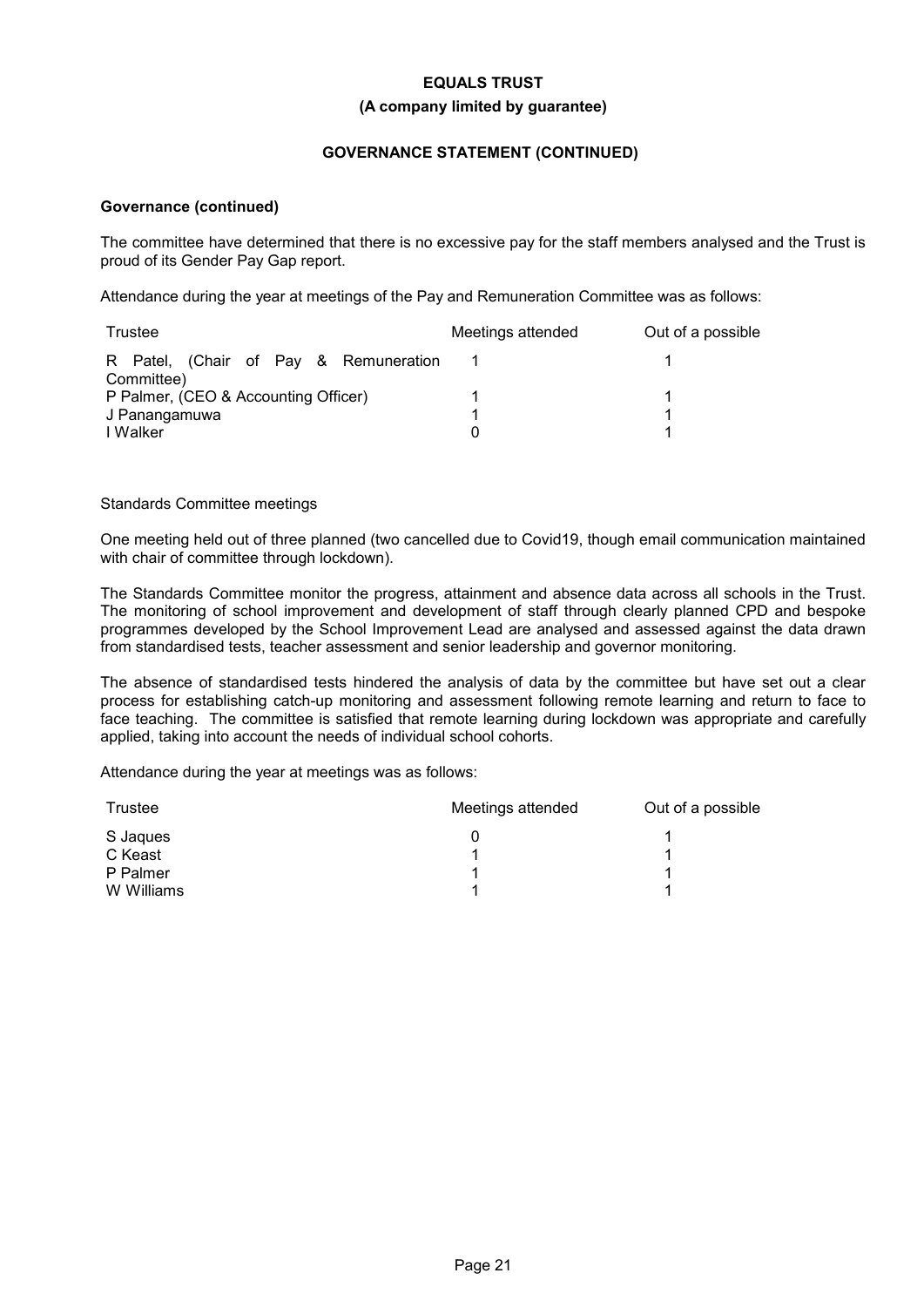### **(A company limited by guarantee)**

# **GOVERNANCE STATEMENT (CONTINUED)**

# **Review of value for money**

As accounting officer, the Chief Executive Officer has responsibility for ensuring that the Equals Trust delivers good value in the use of public resources. The accounting officer understands that value for money refers to the educational and wider societal outcomes achieved in return for the taxpayer resources received.

The accounting officer considers how Equals Trust use of its resources has provided good value for money during each academic year, and reports to the board of Trustees where value for money can be improved, including the use of benchmarking data where appropriate. The accounting officer for Equals Trust has delivered improved value for money during the year by:

- Improving educational outcomes by targeted investment in curriculum areas
- Implementing a lean philosophy that is designed to avoid waste across all levels of the Trust.
- Implementing a 5-year strategic procurement plan, which will ensure all services and contracts are appraised and negotiated.
- Starting the process of recruiting a HR professional in to the executive team in order to improve HR systems and processes
- Delivering economies of scale through shared and centralised procurement.
- Working in partnership with the Local Authority, professionals and local schools to share staffing expertise and create a sustainable model for continuing professional development.
- Reviewing staffing levels and structures across the Trust to ensure efficient deployment to support an improved curriculum and enrichment activities.
- Receiving regular monitoring reports from the external and internal audit process.
- Obtaining funding for capital projects across the Trust to improve the estates and deliver long-term energy cost savings.

# **The purpose of the system of internal control**

The system of internal control is designed to manage risk to a reasonable level rather than to eliminate all risk of failure to achieve policies, aims and objectives; it can therefore only provide reasonable and not absolute assurance of effectiveness. The system of internal control is based on an ongoing process designed to identify and prioritise the risks to the achievement of the Academy Trust's policies, aims and objectives, to evaluate the likelihood of those risks being realised and the impact should they be realised, and to manage them efficiently, effectively and economically.

The system of internal control has been in place in Equals Trust for the period from 1 September 2019 to 31 August 2020 and up to the date of approval of the annual report and financial statements.

#### **Capacity to handle risk**

The board of Trustees has reviewed the key risks to which Equals Trust is exposed together with the operating, financial and compliance controls that have been implemented to mitigate those risks. The board of Trustees is of the view that there is a formal on-going process for identifying, evaluating and managing Equals Trust's significant risks that has been in place for the period 1 September 2019 to 31 August 2020 up to the date of approval of the annual report and financial statements. The board of Trustees regularly reviews this process.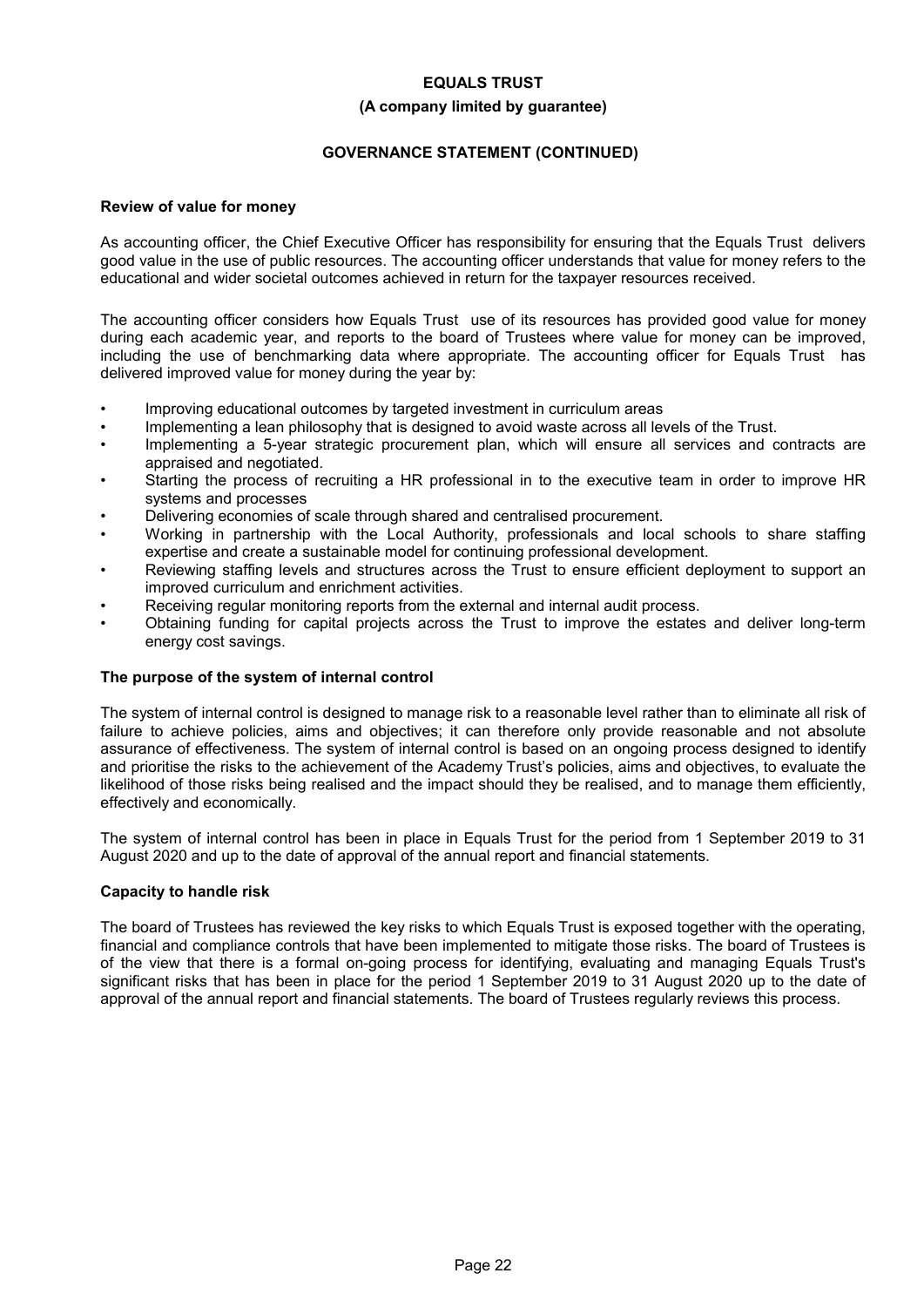#### **(A company limited by guarantee)**

# **GOVERNANCE STATEMENT (CONTINUED)**

# **The risk and control framework**

Equals Trust 's system of internal financial control is based on a framework of regular management information and administrative procedures including the segregation of duties and a system of delegation and accountability. In particular, it includes:

- comprehensive budgeting and monitoring systems with an annual budget and periodic financial reports which are reviewed and agreed by the board of Trustees
- regular reviews by the Finance and Audit Committee of reports which indicate financial performance against the forecasts and of major purchase plans, capital works and expenditure programmes
- setting targets to measure financial and other performance
- clearly defined purchasing (asset purchase or capital investment) guidelines delegation of authroity and segregation of duties
- identification and management of risks

The board of Trustees has considered the need for a specific internal audit function and has decided not to appoint an internal auditor at this stage of the Trust's development. However, the Trustees have appointed Cooper Parry Group Limited, the external auditor, to perform additional checks.

These arrangements were in place prior to the implementation of the new FRC Ethical Standard which going forward prohibits the external auditor from carrying out this role. New arrangements are in place for next year.

The additional checks include giving advice on financial matters and performing a range of testing across Equals Trust 's financial policies and procedures.. In particular the checks carried out in the current period included:

review of the capital management process

The internal checks are reported on a regular basis to the Board of Trustees, through the Finance and Audit Committee, on the operation of the systems of control and on the discharge of the Board of Trustees' financial responsibilities.

The internal reporting during the year ending 31 August 2020 reflected the practical issues faced by all schools when joining a multi-academy trust. However, no significant areas of concern have been noted and appropriate remedial action has been taken where necessary.

# **Review of effectiveness**

As Accounting Officer, Chief Executive officer has responsibility for reviewing the effectiveness of the system of internal control.

During the year ended 31 August 2020 the review has been informed by:

- the work of the internal reviewer;
- the work of the external auditor;
- the financial management and governance self-assessment process
- Trust who have responsibility for the development and maintenance of the internal control framework.

The accounting officer has been advised of the implications of the result of their review of the system of internal control by the Audit Committee and a plan to address weaknesses and ensure continuous improvement of the system is in place.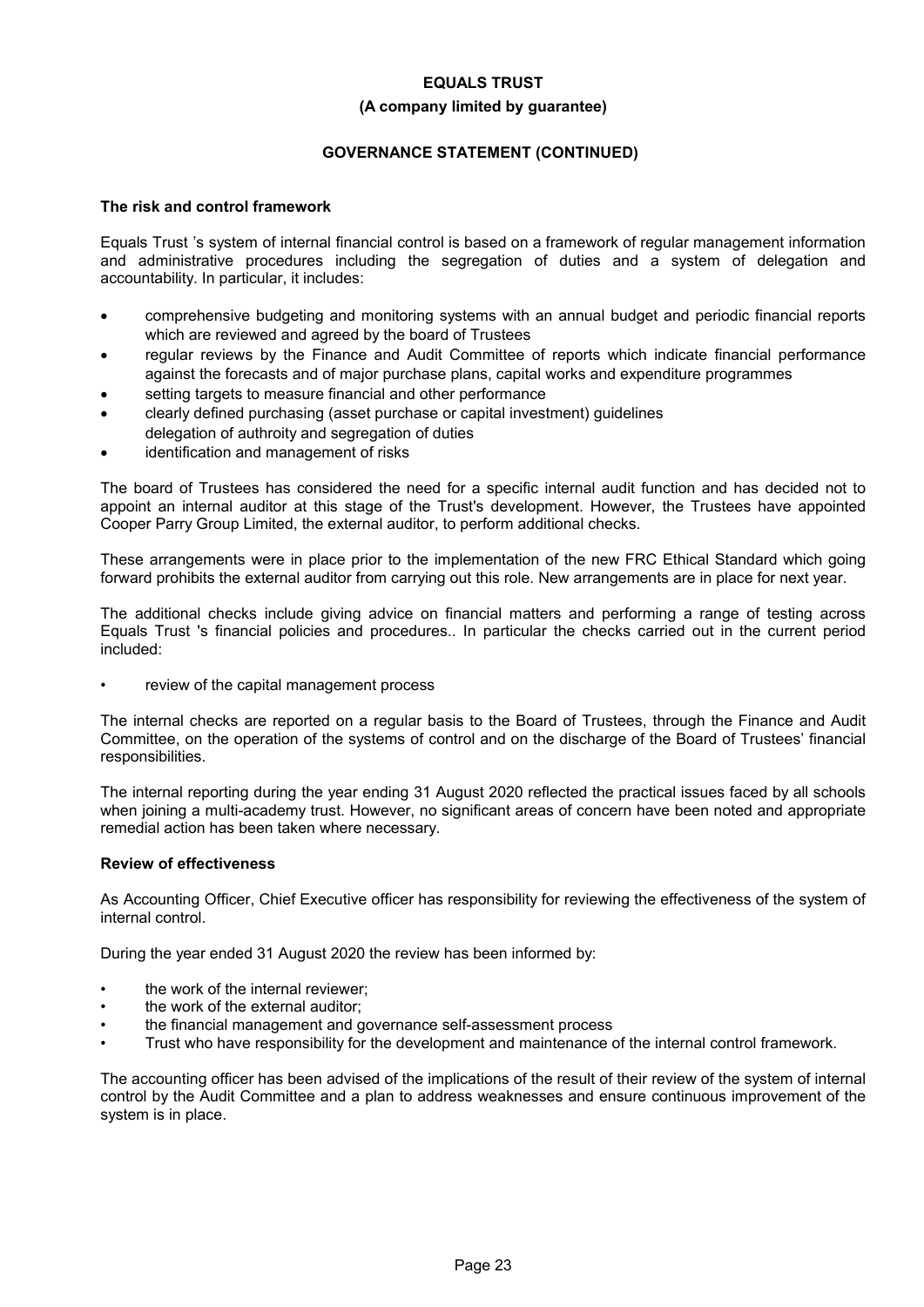# **EQUALS TRUST (A company limited by guarantee)**

# **GOVERNANCE STATEMENT (CONTINUED)**

Approved by order of the members of the Board of Trustees on 26 January 2021 and signed on their behalf by:

**P Foale** Chair of Trustees

\_\_\_\_\_\_\_\_\_\_\_\_\_\_\_\_\_\_\_\_\_\_\_\_\_\_\_

**P Palmer** CEO and Accounting Officer

\_\_\_\_\_\_\_\_\_\_\_\_\_\_\_\_\_\_\_\_\_\_\_\_\_\_\_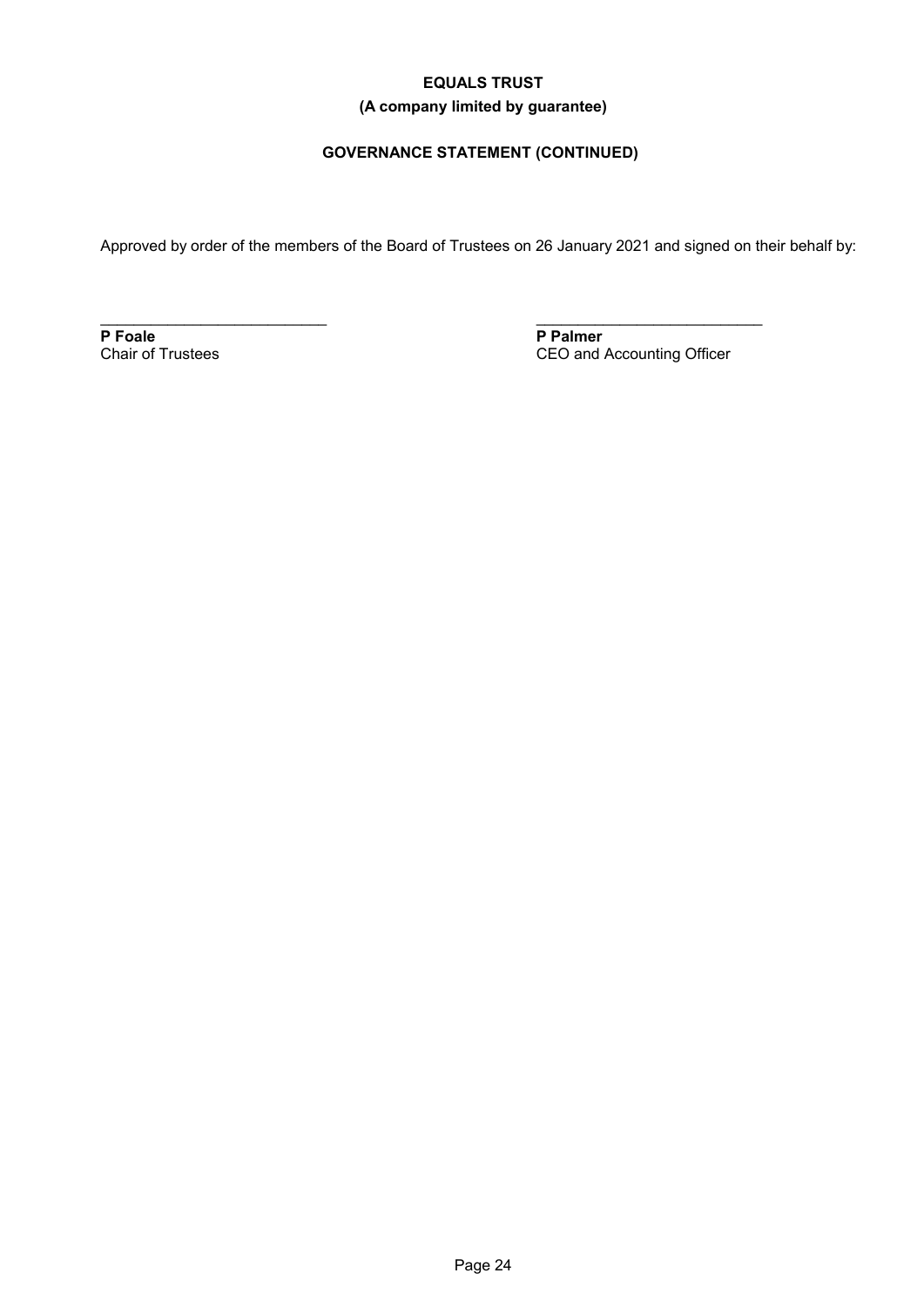#### **(A company limited by guarantee)**

# **STATEMENT ON REGULARITY, PROPRIETY AND COMPLIANCE**

As accounting officer of Equals Trust I have considered my responsibility to notify the academy trust board of Trustees and the Education & Skills Funding Agency (ESFA) of material irregularity, impropriety and noncompliance with terms and conditions of all funding received by the academy trust, under the funding agreement in place between the academy trust and the Secretary of State for Education. As part of my consideration I have had due regard to the requirements of the Academies Financial Handbook 2019.

I confirm that I and the academy trust board of Trustees are able to identify any material irregular or improper use of all funds by the academy trust, or material non-compliance with the terms and conditions of funding under the academy trust's funding agreement and the Academies Financial Handbook 2019.

II confirm that no instances of material irregularity, impropriety or funding non-compliance have been discovered to date. If any instances are identified after the date of this Statement, these will be notified to the Board of Trustees and ESFA.

................................................

**P Palmer** CEO & Accounting Officer Date: 26 January 2021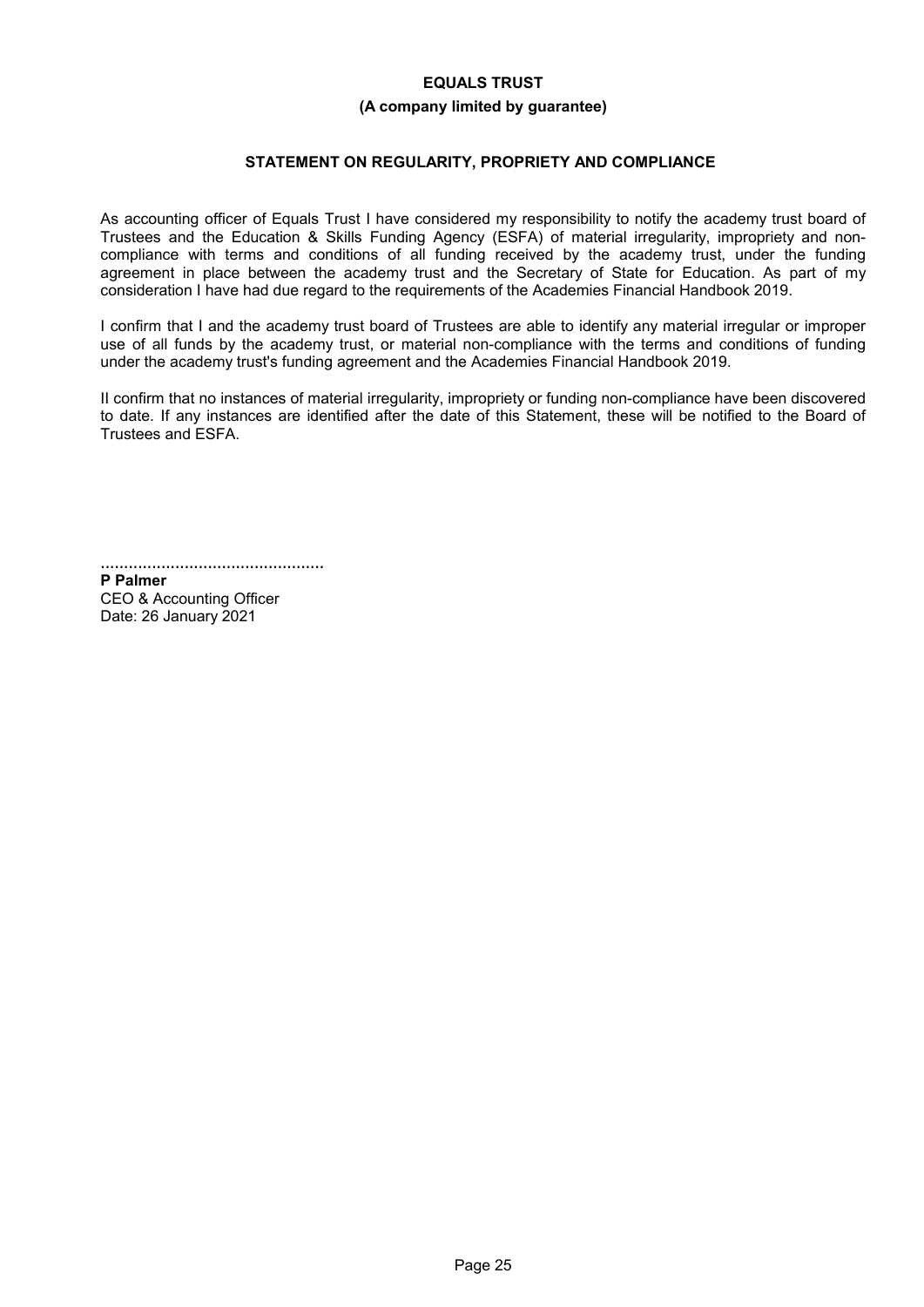# **(A company limited by guarantee)**

# **STATEMENT OF TRUSTEES' RESPONSIBILITIES FOR THE YEAR ENDED 31 AUGUST 2020**

The Trustees (who are also the directors of the charitable company for the purposes of company law) are responsible for preparing the Trustees' report and the financial statements in accordance with the Academies Accounts Direction published by the Education and Skills Funding Agency, United Kingdom Accounting Standards (United Kingdom Generally Accepted Accounting Practice) and applicable law and regulations.

Company law requires the Trustees to prepare financial statements for each financial year. Under company law, the Trustees must not approve the financial statements unless they are satisfied that they give a true and fair view of the state of affairs of the charitable company and of its incoming resources and application of resources, including its income and expenditure, for that period. In preparing these financial statements, the Trustees are required to:

- select suitable accounting policies and then apply them consistently;
- observe the methods and principles of the Charities SORP 2019 and the Academies Accounts Direction 2019 to 2020;
- make judgments and accounting estimates that are reasonable and prudent;
- state whether applicable UK Accounting Standards have been followed, subject to any material departures disclosed and explained in the financial statements; and
- prepare the financial statements on the going concern basis unless it is inappropriate to presume that the charitable company will continue in business.

The Trustees are responsible for keeping adequate accounting records that are sufficient to show and explain the charitable company's transactions and disclose with reasonable accuracy at any time the financial position of the charitable company and enable them to ensure that the financial statements comply with the Companies Act 2006. They are also responsible for safeguarding the assets of the charitable company and hence for taking reasonable steps for the prevention and detection of fraud and other irregularities.

The Trustees are responsible for ensuring that in its conduct and operation the charitable company applies financial and other controls, which conform with the requirements both of propriety and of good financial management. They are also responsible for ensuring grants received from ESFA/DfE have been applied for the purposes intended.

The Trustees are responsible for the maintenance and integrity of the corporate and financial information included on the charitable company's website. Legislation in the United Kingdom governing the preparation and dissemination of financial statements may differ from legislation in other jurisdictions.

Approved by order of the members of the Board of Trustees on 26 January 2021 and signed on its behalf by:

**P Foale** Chair of Trustees

\_\_\_\_\_\_\_\_\_\_\_\_\_\_\_\_\_\_\_\_\_\_\_\_\_\_\_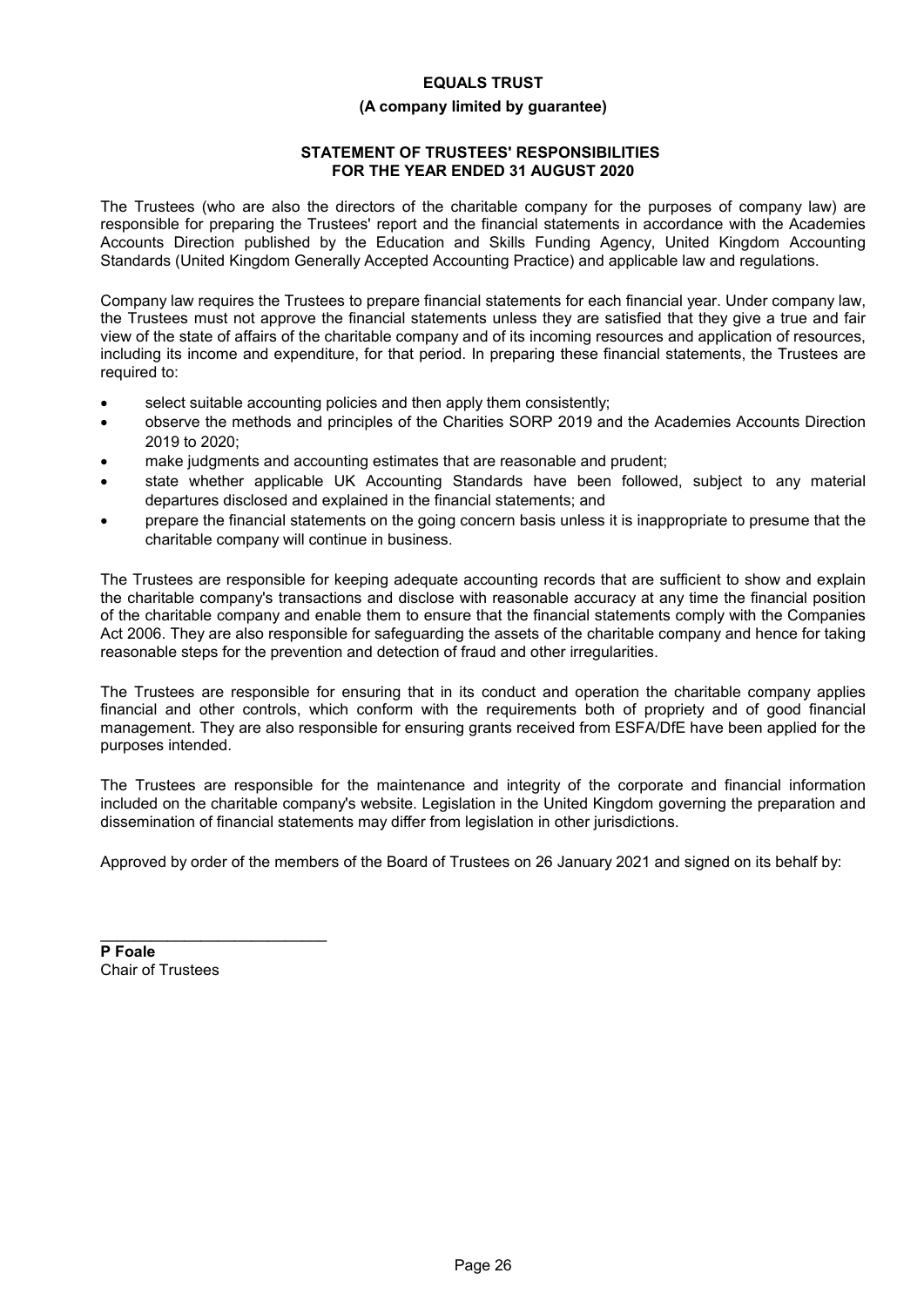## **(A company limited by guarantee)**

# **INDEPENDENT AUDITOR'S REPORT ON THE FINANCIAL STATEMENTS TO THE MEMBERS OF EQUALS TRUST**

# **Opinion**

We have audited the financial statements of Equals Trust (the 'academy trust') for the year ended 31 August 2020 which comprise the Statement of financial activities, the Balance sheet, the Statement of cash flows and the related notes, including a summary of significant accounting policies. The financial reporting framework that has been applied in their preparation is applicable law, United Kingdom Accounting Standards (United Kingdom Generally Accepted Accounting Practice), including Financial Reporting Standard 102 'The Financial Reporting Standard applicable in the UK and Republic of Ireland', the Charities SORP 2019 and the Academies Accounts Direction 2019 to 2020 issued by the Education and Skills Funding Agency.

In our opinion the financial statements:

- give a true and fair view of the state of the academy trust's affairs as at 31 August 2020 and of its incoming resources and application of resources, including its income and expenditure for the year then ended;
- have been properly prepared in accordance with United Kingdom Generally Accepted Accounting Practice; and
- have been prepared in accordance with the requirements of the Companies Act 2006, the Charities SORP 2019 and the Academies Accounts Direction 2019 to 2020 issued by the Education and Skills Funding Agency.

# **Basis for opinion**

We conducted our audit in accordance with International Standards on Auditing (UK) (ISAs (UK)) and applicable law. Our responsibilities under those standards are further described in the Auditor's responsibilities for the audit of the financial statements section of our report. We are independent of the academy trust in accordance with the ethical requirements that are relevant to our audit of the financial statements in the United Kingdom, including the Financial Reporting Council's Ethical Standard, and we have fulfilled our other ethical responsibilities in accordance with these requirements. We believe that the audit evidence we have obtained is sufficient and appropriate to provide a basis for our opinion.

# **Conclusions relating to going concern**

We have nothing to report in respect of the following matters in relation to which the ISAs (UK) require us to report to you where:

- the Trustees' use of the going concern basis of accounting in the preparation of the financial statements is not appropriate; or
- the Trustees have not disclosed in the financial statements any identified material uncertainties that may cast significant doubt about the academy trust's ability to continue to adopt the going concern basis of accounting for a period of at least twelve months from the date when the financial statements are authorised for issue.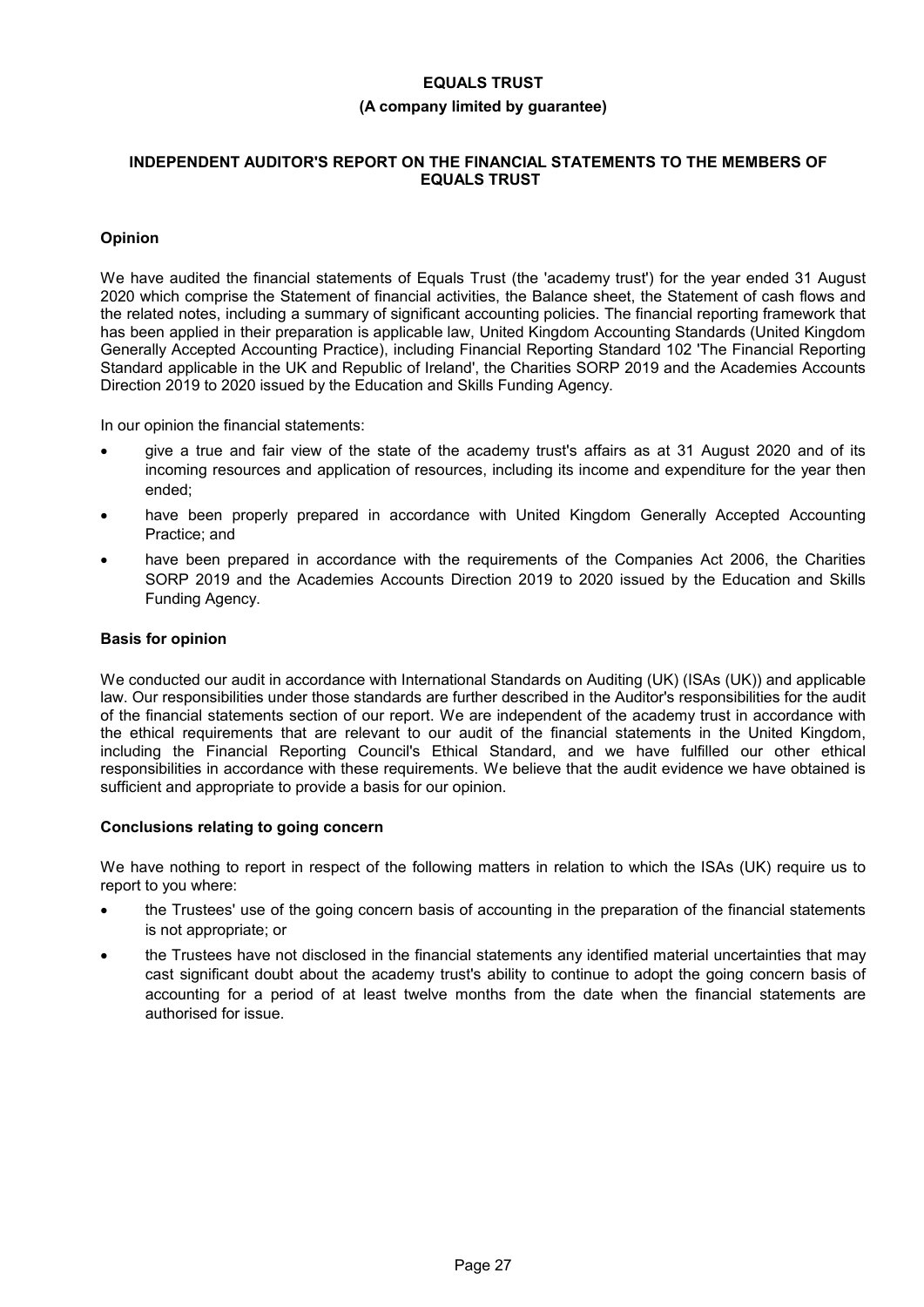#### **(A company limited by guarantee)**

## **INDEPENDENT AUDITOR'S REPORT ON THE FINANCIAL STATEMENTS TO THE MEMBERS OF EQUALS TRUST (CONTINUED)**

#### **Other information**

The Trustees are responsible for the other information. The other information comprises the information included in the Annual report, other than the financial statements and our Auditor's report thereon. Other information includes the Reference and administrative details, the Trustees' report including the Strategic report, and the Governance statement. Our opinion on the financial statements does not cover the other information and, except to the extent otherwise explicitly stated in our report, we do not express any form of assurance conclusion thereon.

In connection with our audit of the financial statements, our responsibility is to read the other information and, in doing so, consider whether the other information is materially inconsistent with the financial statements or our knowledge obtained in the audit or otherwise appears to be materially misstated. If we identify such material inconsistencies or apparent material misstatements, we are required to determine whether there is a material misstatement in the financial statements or a material misstatement of the other information. If, based on the work we have performed, we conclude that there is a material misstatement of this other information, we are required to report that fact.

We have nothing to report in this regard.

# **Opinion on other matters prescribed by the Companies Act 2006**

In our opinion, based on the work undertaken in the course of the audit:

- the information given in the Trustees' report including the Strategic report for the financial year for which the financial statements are prepared is consistent with the financial statements.
- the Trustees' report and the Strategic report have been prepared in accordance with applicable legal requirements.

#### **Matters on which we are required to report by exception**

In the light of our knowledge and understanding of the academy trust and its environment obtained in the course of the audit, we have not identified material misstatements in the Trustees' report including the Strategic report.

We have nothing to report in respect of the following matters in relation to which the Companies Act 2006 requires us to report to you if, in our opinion:

- adequate accounting records have not been kept, or returns adequate for our audit have not been received from branches not visited by us; or
- the financial statements are not in agreement with the accounting records and returns; or
- certain disclosures of Trustees' remuneration specified by law are not made; or
- we have not received all the information and explanations we require for our audit.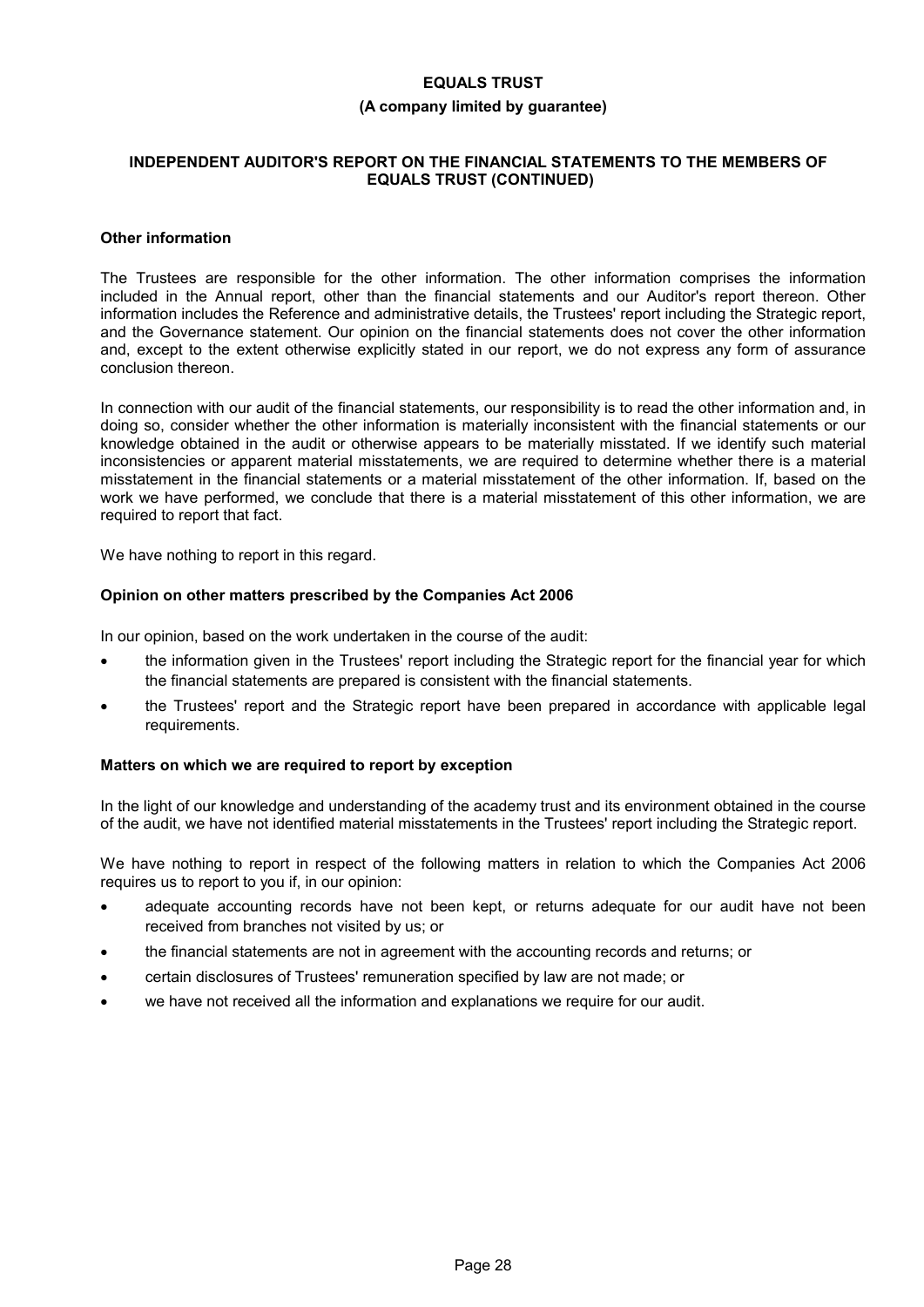#### **(A company limited by guarantee)**

### **INDEPENDENT AUDITOR'S REPORT ON THE FINANCIAL STATEMENTS TO THE MEMBERS OF EQUALS TRUST (CONTINUED)**

### **Responsibilities of trustees**

As explained more fully in the Trustees' responsibilities statement, the Trustees (who are also the directors of the academy trust for the purposes of company law) are responsible for the preparation of the financial statements and for being satisfied that they give a true and fair view, and for such internal control as the Trustees determine is necessary to enable the preparation of financial statements that are free from material misstatement, whether due to fraud or error.

In preparing the financial statements, the Trustees are responsible for assessing the academy trust's ability to continue as a going concern, disclosing, as applicable, matters related to going concern and using the going concern basis of accounting unless the Trustees either intend to liquidate the academy trust or to cease operations, or have no realistic alternative but to do so.

#### **Auditor's responsibilities for the audit of the financial statements**

Our objectives are to obtain reasonable assurance about whether the financial statements as a whole are free from material misstatement, whether due to fraud or error, and to issue an Auditor's report that includes our opinion. Reasonable assurance is a high level of assurance, but is not a guarantee that an audit conducted in accordance with ISAs (UK) will always detect a material misstatement when it exists. Misstatements can arise from fraud or error and are considered material if, individually or in the aggregate, they could reasonably be expected to influence the economic decisions of users taken on the basis of these financial statements.

A further description of our responsibilities for the audit of the financial statements is located on the Financial Reporting Council's website at: www.frc.org.uk/auditorsresponsibilities. This description forms part of our Auditor's report.

#### **Use of our report**

This report is made solely to the academy trust's members, as a body, in accordance with Chapter 3 of Part 16 of the Companies Act 2006. Our audit work has been undertaken so that we might state to the academy trust's members those matters we are required to state to them in an Auditor's report and for no other purpose. To the fullest extent permitted by law, we do not accept or assume responsibility to anyone other than the academy trust and its members, as a body, for our audit work, for this report, or for the opinions we have formed.

**Simon Atkins FCA (Senior statutory auditor)** for and on behalf of **Cooper Parry Group Limited** Chartered Accountants Statutory Auditor One Central Boulevard Blythe Valley Business Park Solihull West Midlands B90 8BG

26 January 2021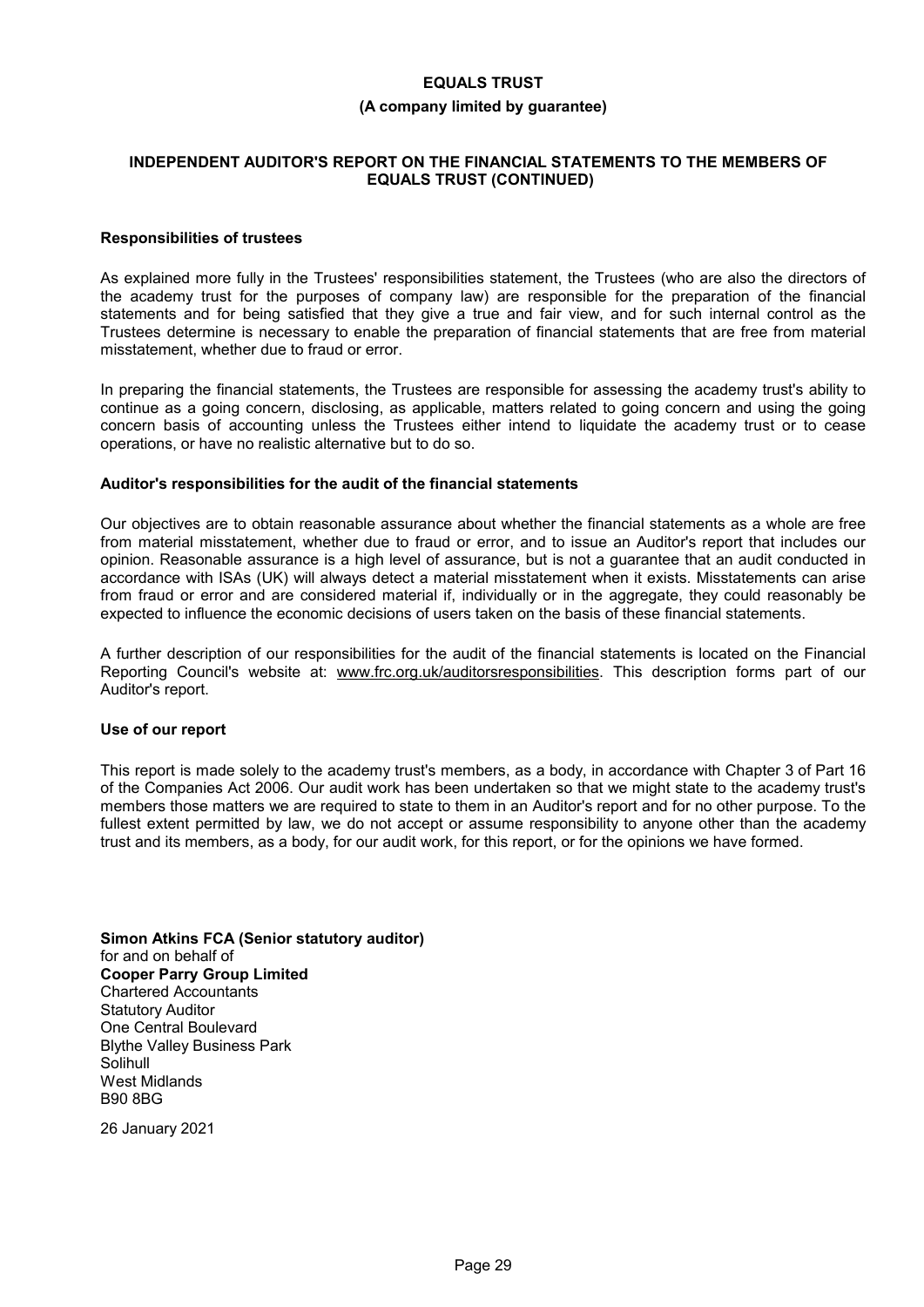#### **(A company limited by guarantee)**

#### **INDEPENDENT REPORTING ACCOUNTANT'S ASSURANCE REPORT ON REGULARITY TO EQUALS TRUST AND THE EDUCATION AND SKILLS FUNDING AGENCY**

In accordance with the terms of our engagement letter dated 26 September 2019 and further to the requirements of the Education and Skills Funding Agency (ESFA) as included in the Academies Accounts Direction 2019 to 2020, we have carried out an engagement to obtain limited assurance about whether the expenditure disbursed and income received by Equals Trust during the year 1 September 2019 to 31 August 2020 have been applied to the purposes identified by Parliament and the financial transactions conform to the authorities which govern them.

This report is made solely to Equals Trust and ESFA in accordance with the terms of our engagement letter. Our work has been undertaken so that we might state to Equals Trust and ESFA those matters we are required to state in a report and for no other purpose. To the fullest extent permitted by law, we do not accept or assume responsibility to anyone other than Equals Trust and ESFA, for our work, for this report, or for the conclusion we have formed.

#### **Respective responsibilities of Equals Trust's accounting officer and the reporting accountant**

The accounting officer is responsible, under the requirements of Equals Trust's funding agreement with the Secretary of State for Education dated 14 July 2016 and the Academies Financial Handbook, extant from 1 September 2019, for ensuring that expenditure disbursed and income received is applied for the purposes intended by Parliament and the financial transactions conform to the authorities which govern them.

Our responsibilities for this engagement are established in the United Kingdom by our profession's ethical guidance and are to obtain limited assurance and report in accordance with our engagement letter and the requirements of the Academies Accounts Direction 2019 to 2020. We report to you whether anything has come to our attention in carrying out our work which suggests that in all material respects, expenditure disbursed and income received during the year 1 September 2019 to 31 August 2020 have not been applied to purposes intended by Parliament or that the financial transactions do not conform to the authorities which govern them.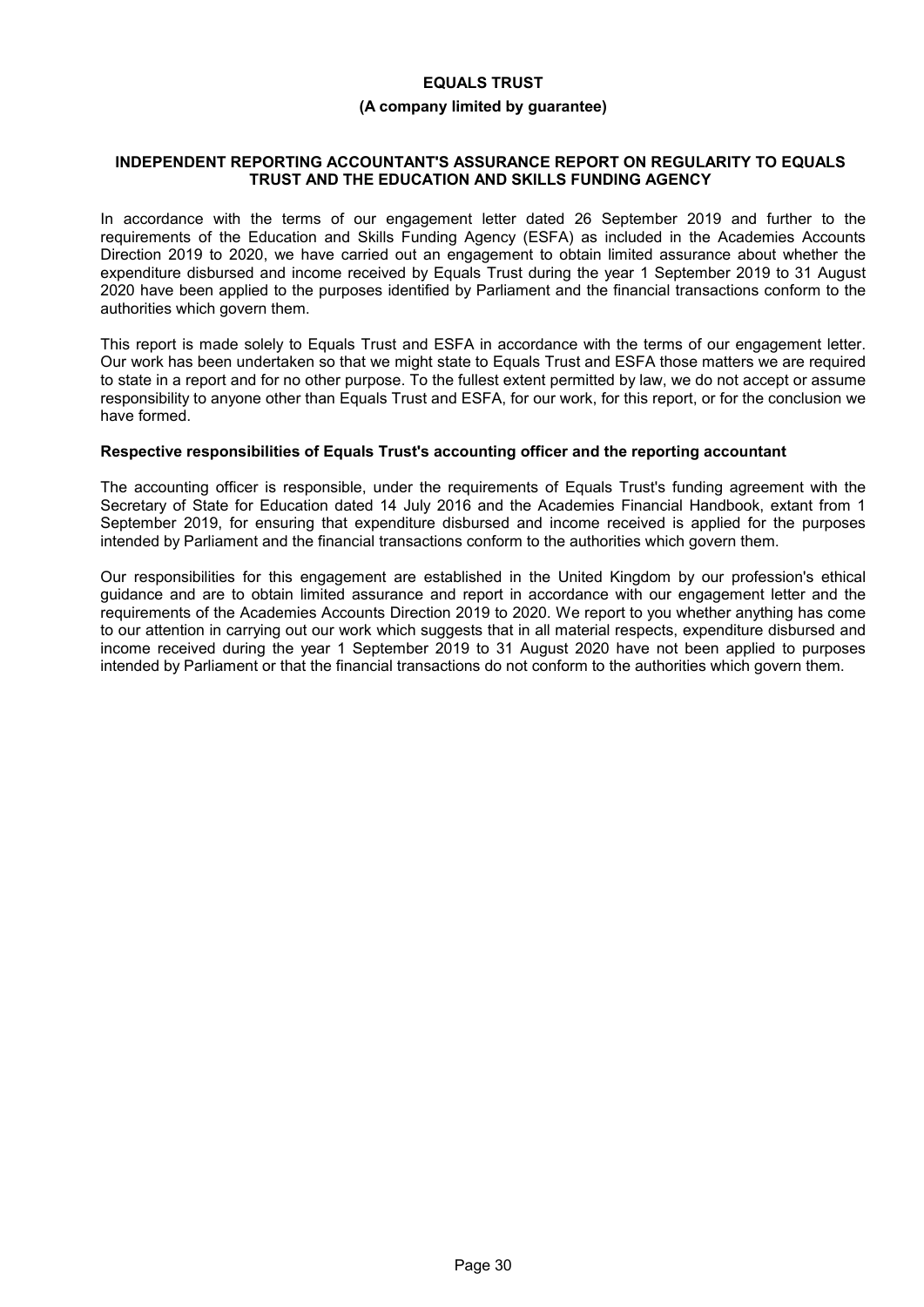# **(A company limited by guarantee)**

## **INDEPENDENT REPORTING ACCOUNTANT'S ASSURANCE REPORT ON REGULARITY TO EQUALS TRUST AND THE EDUCATION & SKILLS FUNDING AGENCY (CONTINUED)**

# **Approach**

We conducted our engagement in accordance with the Academies Accounts Direction 2019 to 2020 issued by ESFA. We performed a limited assurance engagement as defined in our engagement letter.

The objective of a limited assurance engagement is to perform such procedures as to obtain information and explanations in order to provide us with sufficient appropriate evidence to express a negative conclusion on regularity.

A limited assurance engagement is more limited in scope than a reasonable assurance engagement and consequently does not enable us to obtain assurance that we would become aware of all significant matters that might be identified in a reasonable assurance engagement. Accordingly, we do not express a positive opinion.

Our engagement includes examination, on a test basis, of evidence relevant to the regularity and propriety of the academy trust's income and expenditure.

The work undertaken to draw our conclusions included:

- Reviewing the internal control policies and procedures implemented by the Academy Trust and evaluating their design and effectiveness to understand how the Academy Trust has complied with the framework of authorities;
- Reviewing the minutes of meetings of the Trustees, relevant sub-committees and other evidence made available to us, relevant to our consideration of regularity;
- Enquiries of the Accounting Officer, including reviewing the work undertaken by the Accounting Officer in relation to their Statement on Regularity, Propriety and Compliance; and
- Detailed testing of the income and expenditure of the Academy Trust based on our assessment of the risk of material irregularity, impropriety and non-compliance. This work was integrated with our audit of the financial statements where appropriate and included analytical review and detailed substantive testing of transactions.

# **Conclusion**

In the course of our work, nothing has come to our attention which suggest in all material respects the expenditure disbursed and income received during the year 1 September 2019 to 31 August 2020 has not been applied to purposes intended by Parliament and the financial transactions do not conform to the authorities which govern them.

**Cooper Parry Group Limited** Chartered Accountants Statutory Auditor

Date: 26 January 2021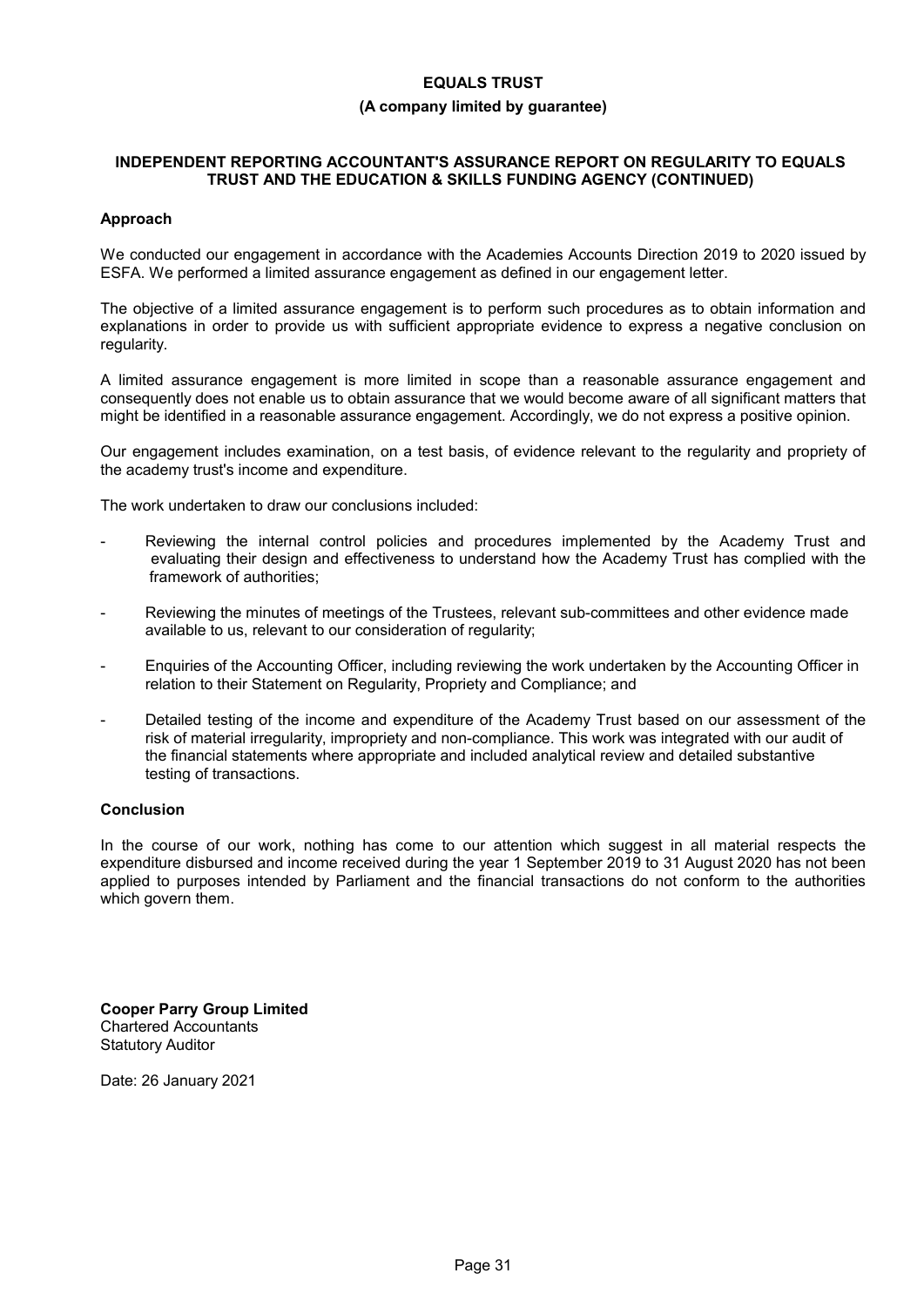# **(A company limited by guarantee)**

# **STATEMENT OF FINANCIAL ACTIVITIES (INCORPORATING INCOME AND EXPENDITURE ACCOUNT) FOR THE YEAR ENDED 31 AUGUST 2020**

|                                                            | <b>Note</b>  | <b>Unrestricted</b><br>funds<br>2020<br>£000 | <b>Restricted</b><br>funds<br>2020<br>£000 | <b>Restricted</b><br>fixed asset<br>funds<br>2020<br>£000 | <b>Total</b><br>funds<br>2020<br>£000 | <b>Total</b><br>funds<br>2019<br>£000 |
|------------------------------------------------------------|--------------|----------------------------------------------|--------------------------------------------|-----------------------------------------------------------|---------------------------------------|---------------------------------------|
| Income from:                                               |              |                                              |                                            |                                                           |                                       |                                       |
| Donations and capital<br>grants                            | $\mathbf{3}$ |                                              |                                            |                                                           |                                       |                                       |
| <b>Transfer from local</b><br>authority on<br>conversion   |              | 41                                           | (1,681)                                    | 9,256                                                     | 7,616                                 |                                       |
| Other donations and<br>capital grants                      |              | 92                                           |                                            | 2,224                                                     | 2,316                                 | 1,471                                 |
| Charitable activities                                      | 4            | 281                                          | 12,476                                     |                                                           | 12,757                                | 10,953                                |
| Other trading activities                                   | 5            | 335                                          |                                            |                                                           | 335                                   | 139                                   |
| Investments                                                | 6            | 1                                            |                                            |                                                           | 1                                     | 1                                     |
| <b>Total income</b>                                        |              | 750                                          | 10,795                                     | 11,480                                                    | 23,025                                | 12,564                                |
| <b>Expenditure on:</b>                                     |              |                                              |                                            |                                                           |                                       |                                       |
| Raising funds                                              | 7            | 130                                          |                                            |                                                           | 130                                   |                                       |
| Charitable activities                                      | 8            | 169                                          | 13,860                                     | 1,024                                                     | 15,053                                | 12,496                                |
| <b>Total expenditure</b>                                   |              | 299                                          | 13,860                                     | 1,024                                                     | 15,183                                | 12,496                                |
| <b>Net income</b><br>/(expenditure)                        |              | 451                                          | (3,065)                                    | 10,456                                                    | 7,842                                 | 68                                    |
|                                                            |              |                                              |                                            |                                                           |                                       |                                       |
| <b>Transfers</b>                                           | 18           |                                              | (155)                                      | 155                                                       |                                       |                                       |
| <b>Net movement</b><br>before recognised<br>gains/(losses) |              | 451                                          | (3, 220)                                   | 10,611                                                    | 7,842                                 | 68                                    |
| Other recognised<br>gains/(losses):                        |              |                                              |                                            |                                                           |                                       |                                       |
| Actuarial                                                  |              |                                              |                                            |                                                           |                                       |                                       |
| gains/(losses)                                             | 27           |                                              | 537                                        |                                                           | 537                                   | (1,681)                               |
| Net movement in<br>funds                                   |              | 451                                          | (2,683)                                    | 10,611                                                    | 8,379                                 | (1,613)                               |
| <b>Reconciliation:</b>                                     |              |                                              |                                            |                                                           |                                       |                                       |
| Funds brought forward                                      |              | 168                                          | (5, 168)                                   | 33,641                                                    | 28,641                                | 30,254                                |
| Net movement in<br>funds                                   |              | 451                                          | (2,683)                                    | 10,611                                                    | 8,379                                 | (1,613)                               |
|                                                            |              |                                              |                                            |                                                           |                                       |                                       |
| <b>Total Funds carried</b><br>forward                      |              | 619                                          | (7, 851)                                   | 44,252                                                    | 37,020                                | 28,641                                |

The Statement of financial activities includes all gains and losses recognised in the year. The notes on pages 35 to 65 form part of these financial statements.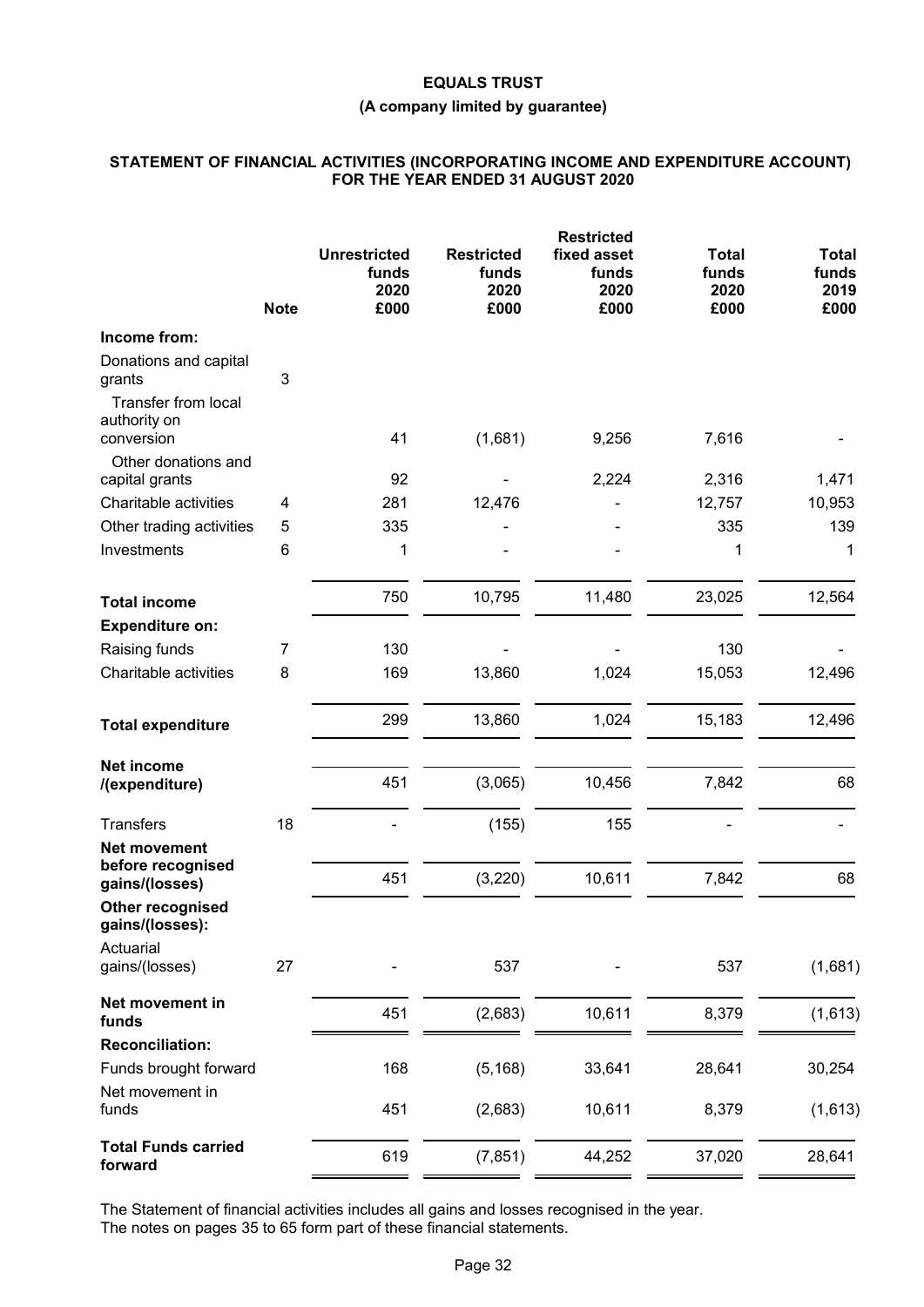#### **(A company limited by guarantee) REGISTERED NUMBER: 10279606**

# **BALANCE SHEET AS AT 31 AUGUST 2020**

|                                                            | <b>Note</b> |         | 2020<br>£000 |         | 2019<br>£000 |
|------------------------------------------------------------|-------------|---------|--------------|---------|--------------|
| <b>Fixed assets</b>                                        |             |         |              |         |              |
| Tangible assets                                            | 14          |         | 43,799       |         | 33,371       |
| <b>Current assets</b>                                      |             |         |              |         |              |
| <b>Debtors</b>                                             | 15          | 2,009   |              | 1,656   |              |
| Cash at bank and in hand                                   |             | 1,936   |              | 1,532   |              |
|                                                            |             | 3,945   |              | 3,188   |              |
| Creditors: amounts falling due within one<br>year          | 16          | (2,820) |              | (2,076) |              |
| <b>Net current assets</b>                                  |             |         | 1,125        |         | 1,112        |
| <b>Total assets less current liabilities</b>               |             |         | 44,924       |         | 34,483       |
| Creditors: amounts falling due after more<br>than one year | 17          |         | (6)          |         |              |
| Net assets excluding pension liability                     |             |         | 44,918       |         | 34,483       |
| Defined benefit pension scheme liability                   | 27          |         | (7,898)      |         | (5,842)      |
| <b>Total net assets</b>                                    |             |         | 37,020       |         | 28,641       |
| Funds of the academy trust<br><b>Restricted funds:</b>     |             |         |              |         |              |
| Fixed asset funds                                          | 18          | 44,252  |              | 33,641  |              |
| Restricted income funds                                    | 18          | 47      |              | 674     |              |
| Pension reserve                                            | 18          | (7,898) |              | (5,842) |              |
| <b>Total restricted funds</b>                              | 18          |         | 36,401       |         | 28,473       |
| <b>Unrestricted income funds</b>                           | 18          |         | 619          |         | 168          |
| <b>Total funds</b>                                         |             |         | 37,020       |         | 28,641       |

The financial statements on pages 32 to 65 were approved and authorised for issue by the Trustees and are signed on their behalf, by:

................................................ **P Foale** Chair of Trustees

Date: 26 January 2021

The notes on pages 35 to 65 form part of these financial statements.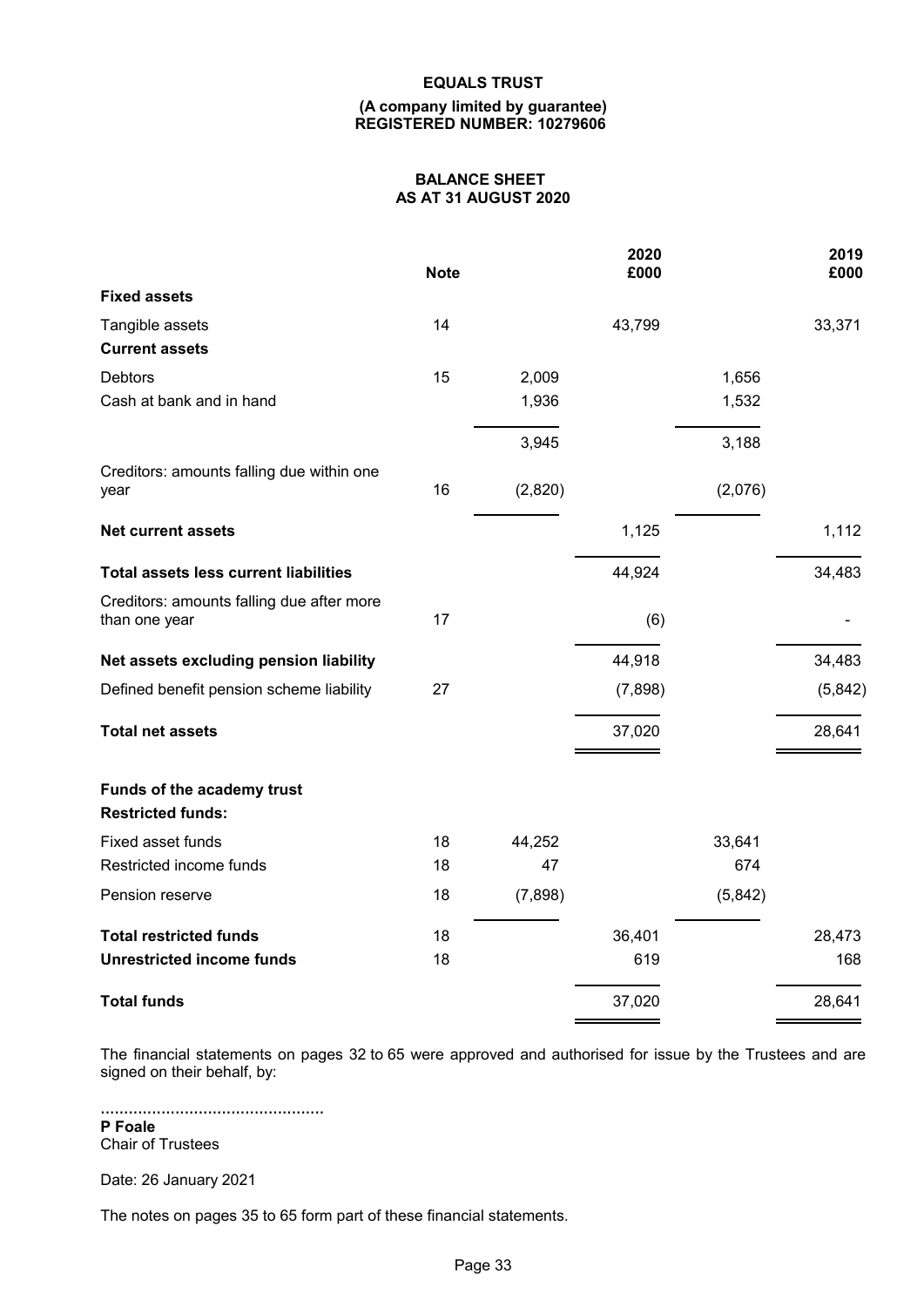# **EQUALS TRUST (A company limited by guarantee)**

# **STATEMENT OF CASH FLOWS FOR THE YEAR ENDED 31 AUGUST 2020**

|                                                        | <b>Note</b> | 2020<br>£000 | 2019<br>£000 |
|--------------------------------------------------------|-------------|--------------|--------------|
| Cash flows from operating activities                   |             |              |              |
| Net cash provided by/(used in) operating activities    | 20          | 384          | (809)        |
| Cash flows from investing activities                   | 22          | 22           | 361          |
| Cash flows from financing activities                   | 21          | (2)          | (17)         |
| Change in cash and cash equivalents in the year        |             | 404          | (465)        |
| Cash and cash equivalents at the beginning of the year |             | 1,532        | 1,997        |
| Cash and cash equivalents at the end of the year       | 23, 24      | 1,936        | 1,532        |

The notes on pages 35 to 65 form part of these financial statements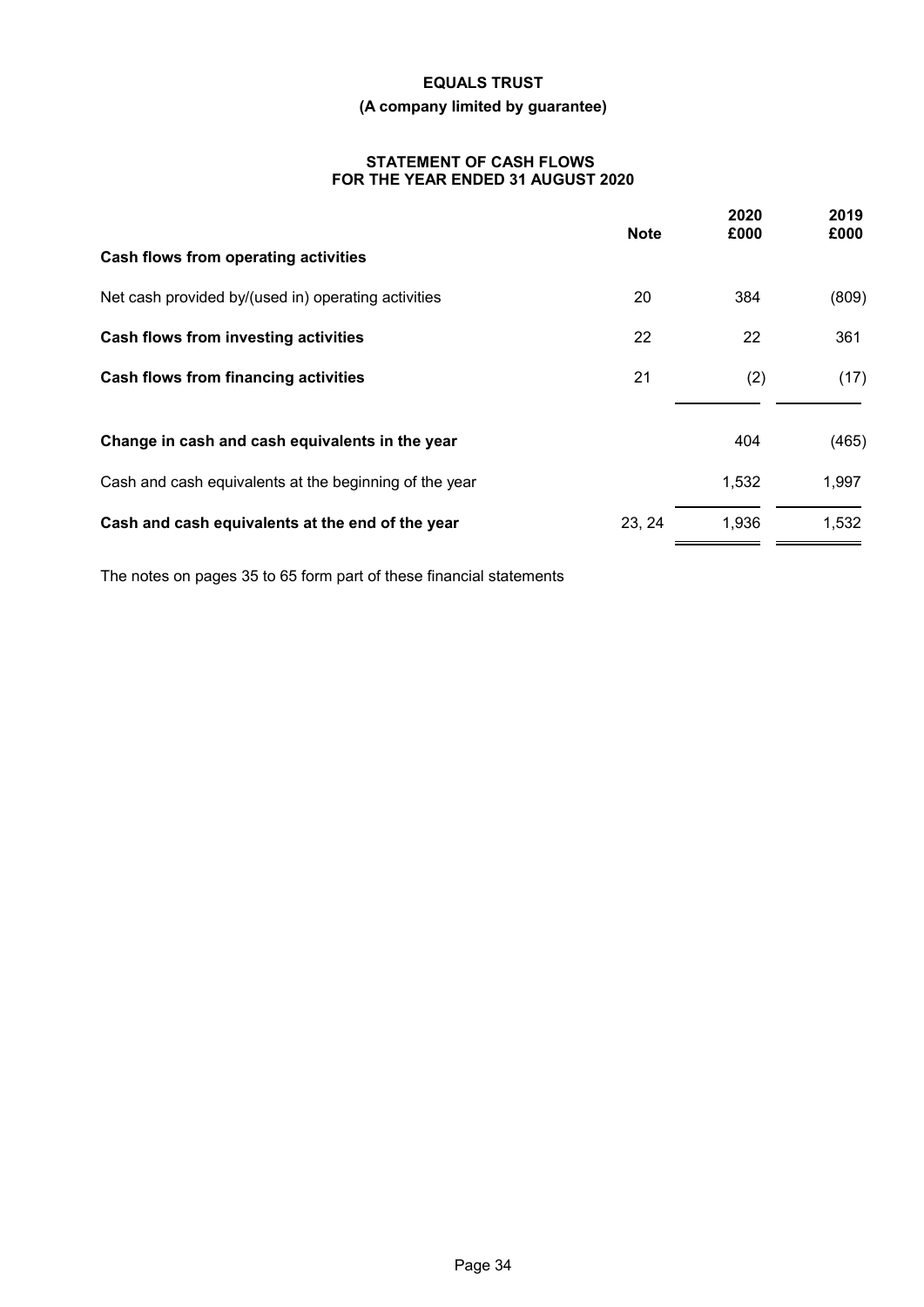#### **(A company limited by guarantee)**

#### **NOTES TO THE FINANCIAL STATEMENTS FOR THE YEAR ENDED 31 AUGUST 2020**

#### **1. Accounting policies**

A summary of the principal accounting policies adopted (which have been applied consistently, except where noted), judgments and key sources of estimation uncertainty, is set out below.

#### **1.1 Basis of preparation of financial statements**

The financial statements of the academy trust, which is a public benefit entity under FRS 102, have been prepared under the historic cost convention in accordance with the Financial Reporting Standard Applicable in the UK and Republic of Ireland (FRS 102), the Accounting and Reporting by Charities: Statement of Recommended Practice applicable to charities preparing their accounts in accordance with the Financial Reporting Standard applicable in the UK and Republic of Ireland (FRS 102) (Charities SORP (FRS 102)), the Academies Accounts Direction 2019 to 2020 issued by ESFA, the Charities Act 2011 and the Companies Act 2006.

#### **1.2 Going concern**

The Trustees assess whether the use of going concern is appropriate i.e. whether there are any material uncertainties related to events or conditions that may cast significant doubt on the ability of the academy trust to continue as a going concern. The Trustees make this assessment in respect of a period of at least one year from the date of authorisation for issue of the financial statements and have concluded that the academy trust has adequate resources to continue in operational existence for the foreseeable future and there are no material uncertainties about the academy trust's ability to continue as a going concern, thus they continue to adopt the going concern basis of accounting in preparing the financial statements.

#### **1.3 Income**

All incoming resources are recognised when the academy trust has entitlement to the funds, the receipt is probable and the amount can be measured reliably.

### **Grants**

Grants are included in the Statement of financial activities on a receivable basis. The balance of income received for specific purposes but not expended during the period is shown in the relevant funds on the Balance sheet. Where income is received in advance of meeting any performancerelated conditions there is not unconditional entitlement to the income and its recognition is deferred and included in creditors as deferred income until the performance-related conditions are met. Where entitlement occurs before income is received, the income is accrued.

General Annual Grant is recognised in full in the Statement of financial activities in the year for which it is receivable and any abatement in respect of the year is deducted from income and recognised as a liability.

Capital grants are recognised in full when there is an unconditional entitlement to the grant. Unspent amounts of capital grants are reflected in the Balance sheet in the restricted fixed asset fund. Capital grants are recognised when there is entitlement and are not deferred over the life of the asset on which they are expended.

#### **Donations**

Donations are recognised on a receivable basis (where there are no performance-related conditions) where the receipt is probable and the amount can be reliably measured.

#### **Other income**

Other income, including the hire of facilities, is recognised in the year it is receivable and to the extent the academy trust has provided the goods or services.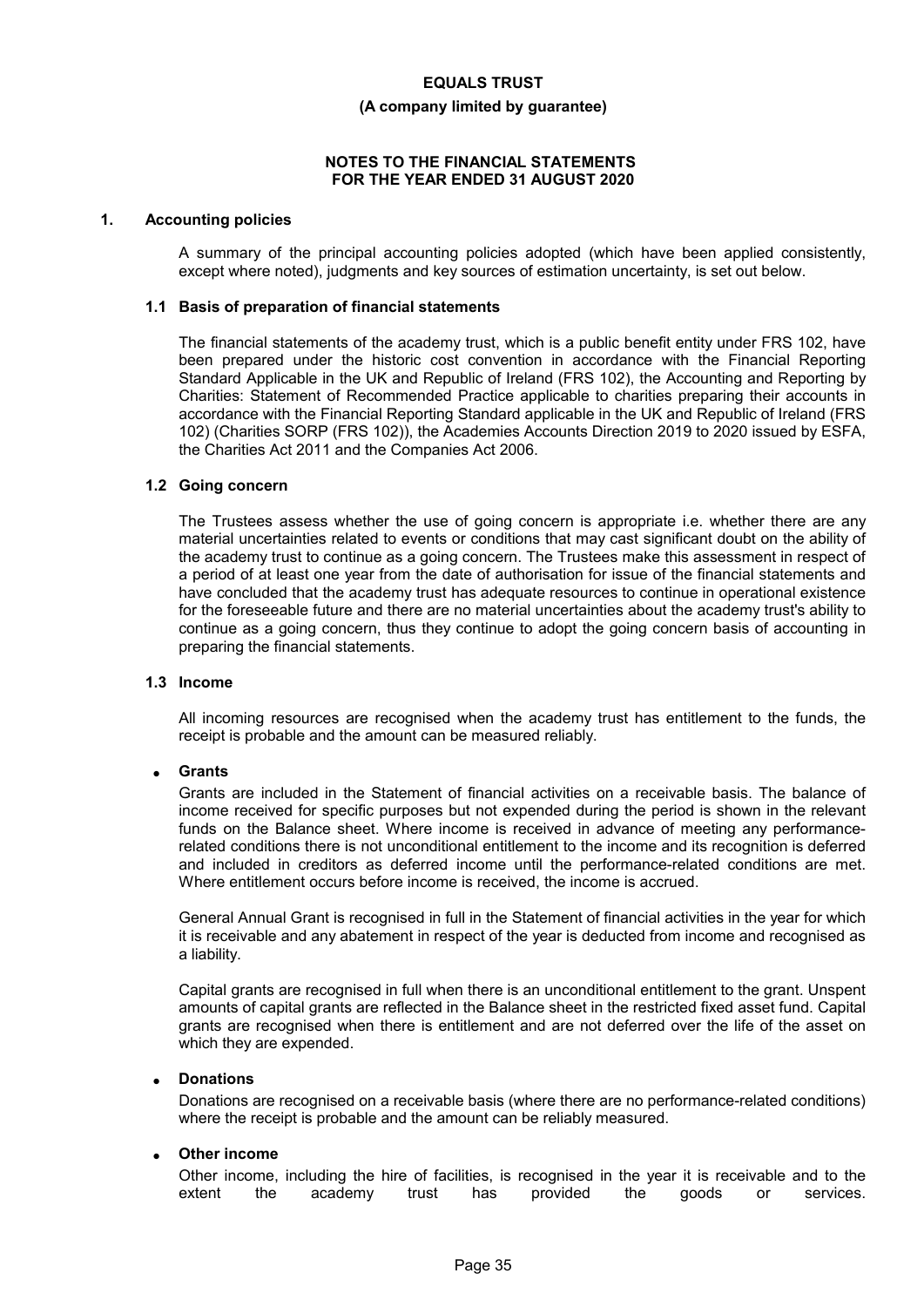#### **(A company limited by guarantee)**

#### **NOTES TO THE FINANCIAL STATEMENTS FOR THE YEAR ENDED 31 AUGUST 2020**

# **1. Accounting policies (continued)**

### **1.3 Income (continued)**

### **Transfer on conversion**

Where assets and liabilities are received by the academy trust on conversion to an academy, the transferred assets are measured at fair value and recognised in the Balance sheet at the point when the risks and rewards of ownership pass to the academy trust. An equal amount of income is recognised as a transfer on conversion within 'Income from Donations and Capital Grants' to the net assets received.

# **1.4 Expenditure**

Expenditure is recognised once there is a legal or constructive obligation to transfer economic benefit to a third party, it is probable that a transfer of economic benefits will be required in settlement and the amount of the obligation can be measured reliably. Expenditure is classified by activity. The costs of each activity are made up of the total of direct costs and shared costs, including support costs involved in undertaking each activity. Direct costs attributable to a single activity are allocated directly to that activity. Shared costs which contribute to more than one activity and support costs which are not attributable to a single activity are apportioned between those activities on a basis consistent with the use of resources. Central staff costs are allocated on the basis of time spent, and depreciation charges allocated on the portion of the asset's use.

### **Expenditure on raising funds**

This includes all expenditure incurred by the academy trust to raise funds for its charitable purposes and includes costs of all fundraising activities events and non-charitable trading.

#### **Charitable activities**

These are costs incurred on the academy trust's educational operations, including support costs and costs relating to the governance of the academy trust apportioned to charitable activities.

All expenditure is inclusive of irrecoverable VAT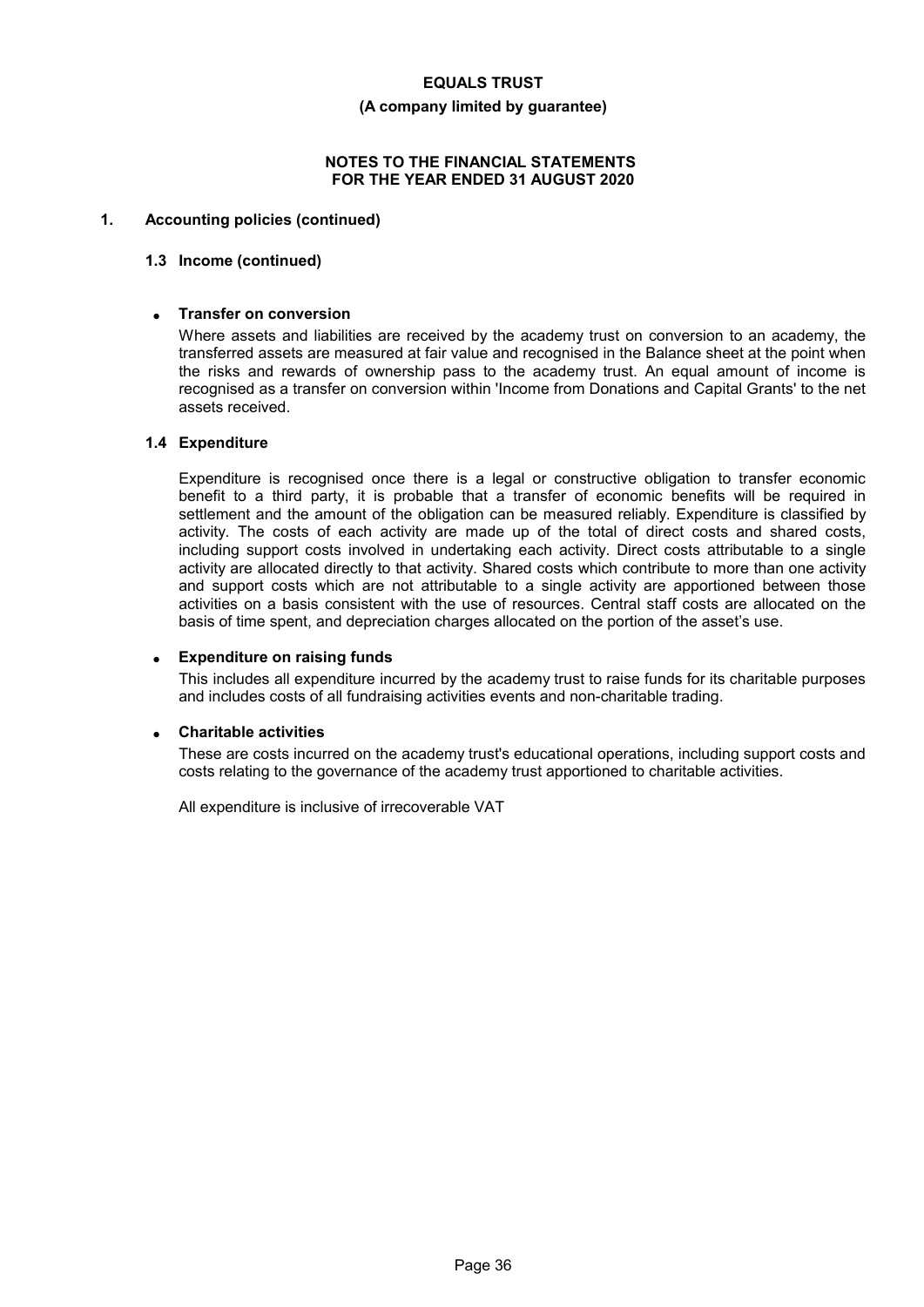#### **(A company limited by guarantee)**

#### **NOTES TO THE FINANCIAL STATEMENTS FOR THE YEAR ENDED 31 AUGUST 2020**

#### **1. Accounting policies (continued)**

#### **1.5 Tangible fixed assets**

All assets costing more than £0001,000 are capitalised and are carried at cost, net of depreciation and any provision for impairment.

Where tangible fixed assets have been acquired with the aid of specific grants, either from the government or from the private sector, they are included in the Balance sheet at cost and depreciated over their expected useful economic life. Where there are specific conditions attached to the funding requiring the continued use of the asset, the related grants are credited to a restricted fixed asset fund in the Statement of financial activities and carried forward in the Balance sheet. Depreciation on the relevant assets is charged directly to the restricted fixed asset fund in the Statement of financial activities. Where tangible fixed assets have been acquired with unrestricted funds, depreciation on such assets is charged to the unrestricted fund.

Depreciation is provided on all tangible fixed assets other than freehold land, at rates calculated to write off the cost of each asset on a straight-line basis over its expected useful life, as follows:

Depreciation is provided on the following bases:

| Leasehold property            | - 2% (50 years)  |
|-------------------------------|------------------|
| <b>Furniture and fixtures</b> | - 10% (10 years) |
| Motor vehicles                | $-25%$ (4 years) |
| Computer equipment            | - 33% (3 years)  |

Assets in the course of construction are included at cost. Depreciation on these assets is not charged until they are brought into use and reclassified to freehold or leasehold land and buildings.

A review for impairment of a fixed asset is carried out if events or changes in circumstances indicate that the carrying value of any fixed asset may not be recoverable. Shortfalls between the carrying value of fixed assets and their recoverable amounts are recognised as impairments. Impairment losses are recognised in the Statement of financial activities incorporating income and expenditure account.

#### **1.6 Liabilities and provisions**

Liabilities are recognised when there is an obligation at the Balance sheet date as a result of a past event, it is probable that a transfer of economic benefit will be required in settlement, and the amount of the settlement can be estimated reliably. Liabilities are recognised at the amount that the academy trust anticipates it will pay to settle the debt or the amount it has received as advanced payments for the goods or services it must provide.

Provisions are recognised when the academy trust has an obligation at the reporting date as a result of a past event which it is probable will result in the transfer of economic benefits and the obligation can be estimated reliably.

Provisions are measured at the best estimate of the amounts required to settle the obligation. Where the effect of the time value of money is material, the provision is based on the present value of those amounts, discounted at the pre-tax discount rate that reflects the risks specific to the liability. The unwinding of the discount is recognised within interest payable and similar charges.

### **1.7 Operating leases**

Rentals under operating leases are charged to the Statement of financial activities incorporating income and expenditure account on a straight line basis over the lease term.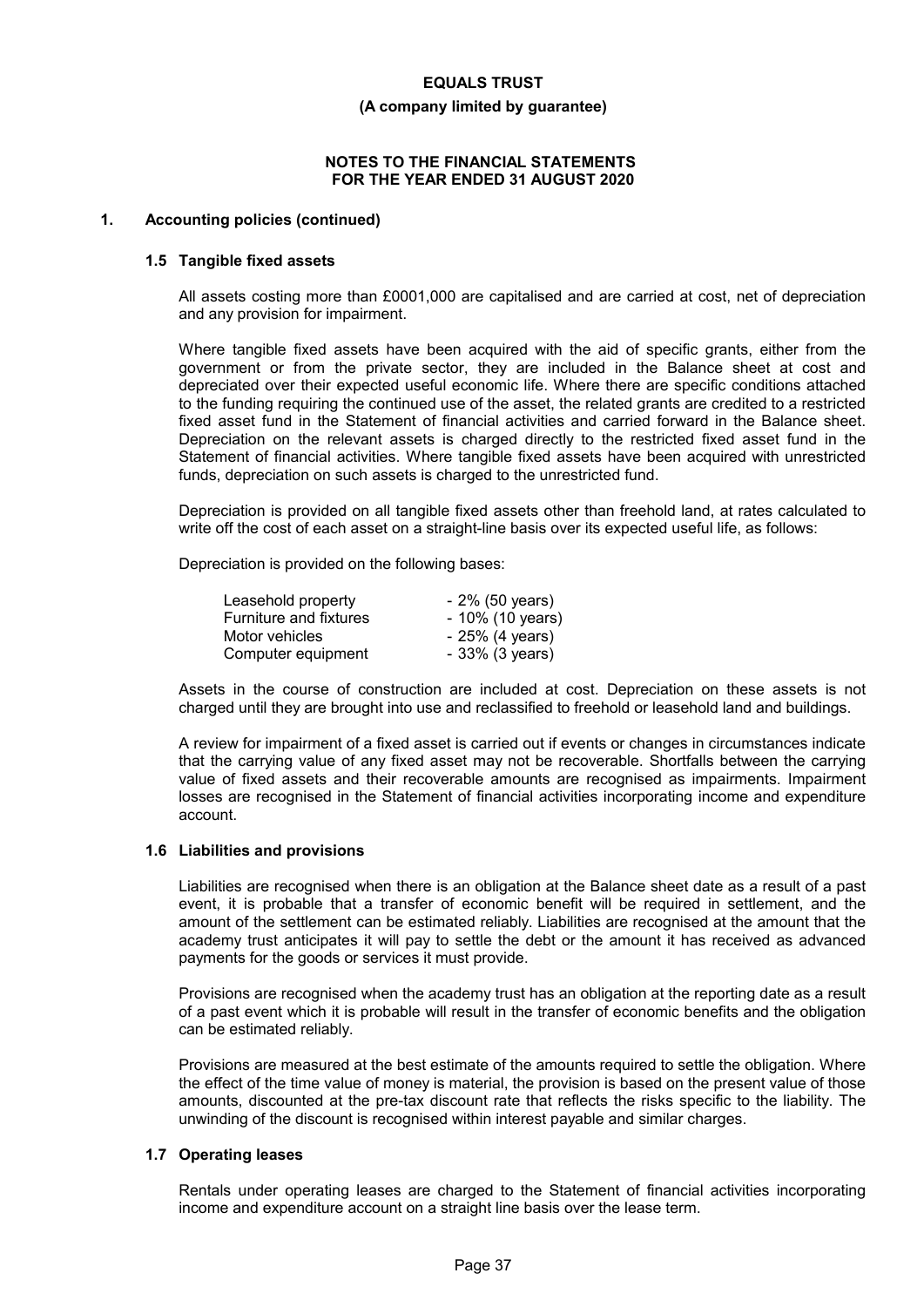#### **(A company limited by guarantee)**

### **NOTES TO THE FINANCIAL STATEMENTS FOR THE YEAR ENDED 31 AUGUST 2020**

# **1. Accounting policies (continued)**

#### **1.8 Investments**

The Trust's shareholding in the wholly owned subsidiary, Equals Trading Company Ltd, is included in the balance sheet at the cost of the share capital owned less any impairment. There is no readily available market value and the cost of valuation exceeds the benefit derived.

# **1.9 Debtors**

Trade and other debtors are recognised at the settlement amount after any trade discount offered. Prepayments are valued at the amount prepaid net of any trade discounts due.

#### **1.10 Cash at bank and in hand**

Cash at bank and in hand includes cash and short-term highly liquid investments with a short maturity of three months or less from the date of acquisition or opening of the deposit or similar account.

# **1.11 Financial instruments**

The academy trust only holds basic financial instruments as defined in FRS 102. The financial assets and financial liabilities of the academy trust and their measurement bases are as follows:

*Financial assets* - trade and other debtors are basic financial instruments and are debt instruments measured at amortised cost as detailed in note 15. Prepayments are not financial instruments. Cash at bank is classified as a basic financial instrument and is measured at face value.

Cash at bank is classified as a basic financial instrument and is measured at face value.

*Financial liabilities* - trade creditors, accruals and other creditors are financial instruments, and are measured at amortised cost as detailed in notes 16 and 17. Taxation and social security are not included in the financial instruments disclosure definition. Deferred income is not deemed to be a financial liability, as the cash settlement has already taken place and there is an obligation to deliver services rather than cash or another financial instrument.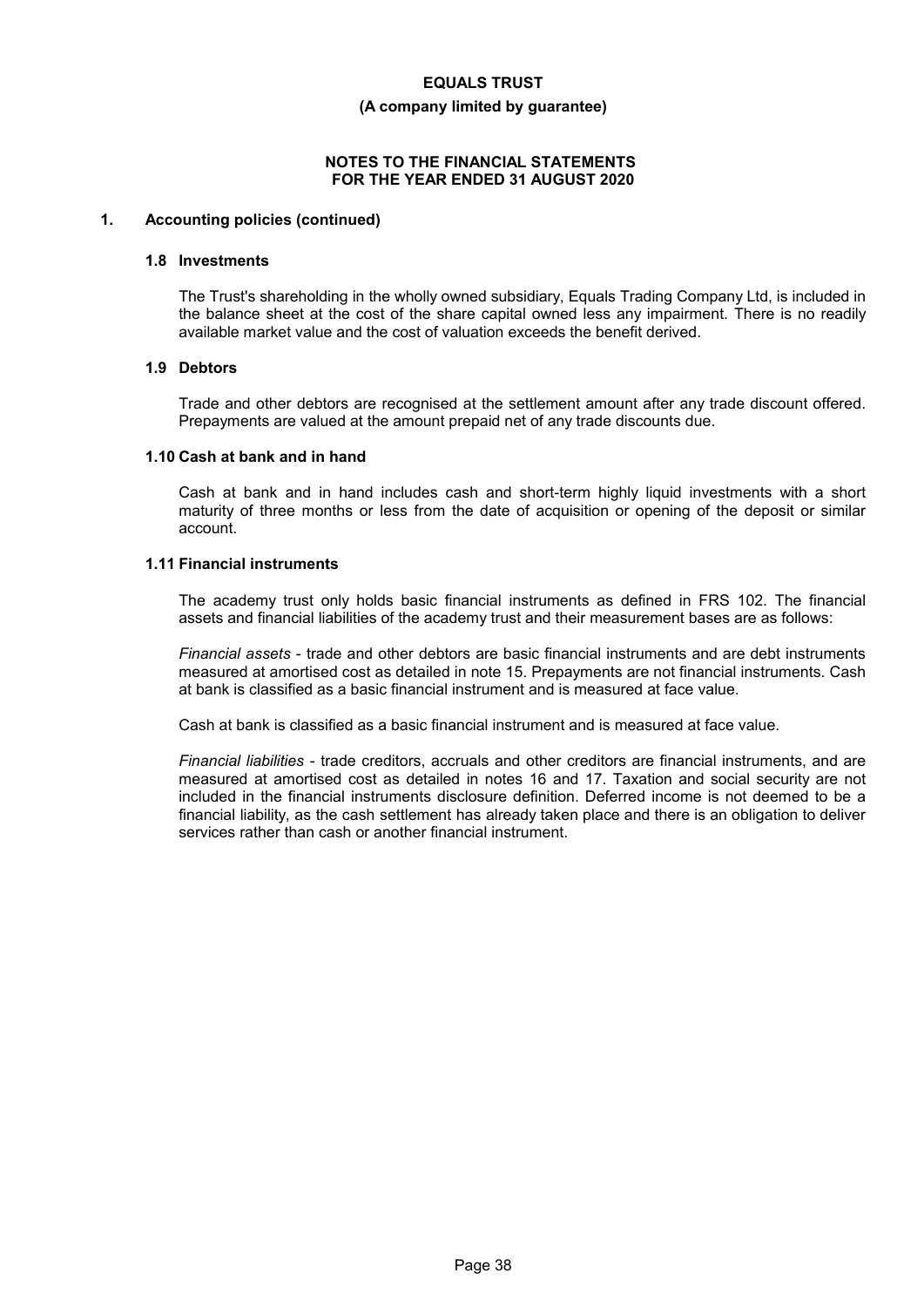#### **(A company limited by guarantee)**

### **NOTES TO THE FINANCIAL STATEMENTS FOR THE YEAR ENDED 31 AUGUST 2020**

#### **1. Accounting policies (continued)**

#### **1.12 Pensions**

Retirement benefits to employees of the academy trust are provided by the Teachers' Pension Scheme ("TPS") and the Local Government Pension Scheme ("LGPS"). These are defined benefit schemes.

The TPS is an unfunded scheme and contributions are calculated so as to spread the cost of pensions over employees' working lives with the academy trust in such a way that the pension cost is a substantially level percentage of current and future pensionable payroll. The contributions are determined by the Government Actuary on the basis of quadrennial valuations using a prospective unit credit method. TPS is an unfunded multi-employer scheme with no underlying assets to assign between employers. Consequently, the TPS is treated as a defined contribution scheme for accounting purposes and the contributions recognised in the period to which they relate.

The LGPS is a funded multi-employer scheme and the assets are held separately from those of the academy trust in separate trustee administered funds. Pension scheme assets are measured at fair value and liabilities are measured on an actuarial basis using the projected unit credit method and discounted at a rate equivalent to the current rate of return on a high quality corporate bond of equivalent term and currency to the liabilities. The actuarial valuations are obtained at least triennially and are updated at each Balance sheet date. The amounts charged to operating surplus are the current service costs and the costs of scheme introductions, benefit changes, settlements and curtailments. They are included as part of staff costs as incurred. Net interest on the net defined benefit liability/asset is also recognised in the Statement of financial activities and comprises the interest cost on the defined benefit obligation and interest income on the scheme assets, calculated by multiplying the fair value of the scheme assets at the beginning of the period by the rate used to discount the benefit obligations. The difference between the interest income on the scheme assets and the actual return on the scheme assets is recognised in other recognised gains and losses.

Actuarial gains and losses are recognised immediately in other recognised gains and losses.

#### **1.13 Taxation**

The academy trust is considered to pass the tests set out in Paragraph 1 Schedule 6 of the Finance Act 2010 and therefore it meets the definition of a charitable company for UK corporation tax purposes.

Accordingly, the academy trust is potentially exempt from taxation in respect of income or capital gains received within categories covered by Part 11, chapter 3 of the Corporation Tax Act 2010 or Section 256 of the Taxation of Chargeable Gains Act 1992, to the extent that such income or gains are applied exclusively to charitable purposes.

#### **1.14 Conversion to an academy trust**

The conversion from a state maintained school to an academy trust involved the transfer of identifiable assets and liabilities and the operation of the school for nil consideration. The substance of the transfer is that of a gift and it has been accounted for on that basis as set out below.

The assets and liabilities transferred on conversion from Richard Bonington Primary and Nursery School and Brookside Primary School to the academy trust have been valued at their fair value. The fair value has been derived based on that of equivalent items. The amounts have been recognised under the appropriate Balance sheet categories, with a corresponding amount recognised in Income from Donations and Capital Grants in the Statement of financial activities and analysed under unrestricted funds, restricted general funds and restricted fixed asset funds.

Further details of the transaction are set out in note 25.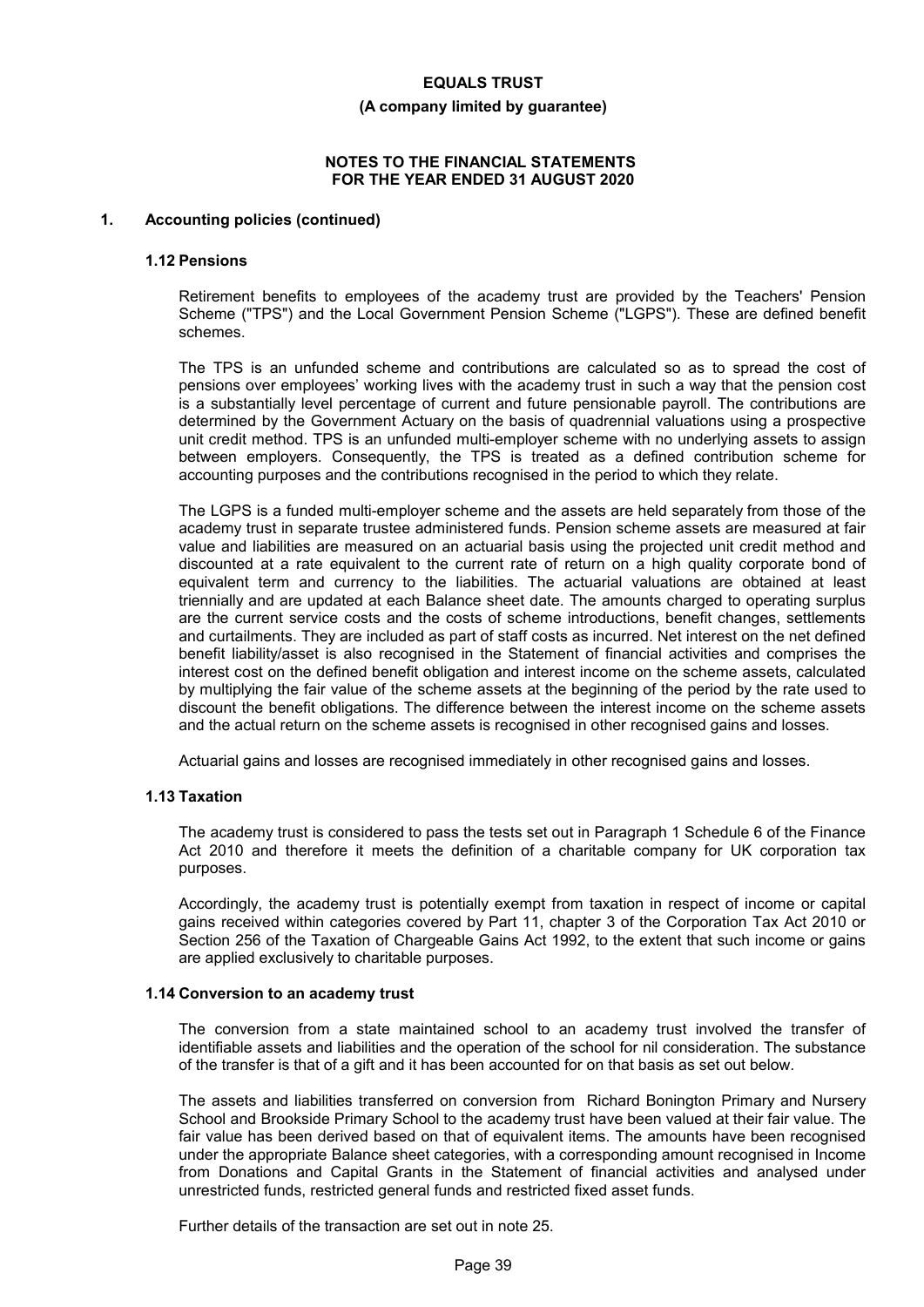#### **(A company limited by guarantee)**

### **NOTES TO THE FINANCIAL STATEMENTS FOR THE YEAR ENDED 31 AUGUST 2020**

#### **1. Accounting policies (continued)**

#### **1.15 Fund accounting**

Unrestricted income funds represent those resources which may be used towards meeting any of the charitable objects of the academy trust at the discretion of the Trustees.

Restricted fixed asset funds are resources which are to be applied to specific capital purposes imposed by the funders where the asset acquired or created is held for a specific purpose.

Restricted general funds comprise all other restricted funds received with restrictions imposed by the funder/donor and include grants from the Department for Education Group.

#### **2. Critical accounting estimates and areas of judgment**

Estimates and judgments are continually evaluated and are based on historical experience and other factors, including expectations of future events that are believed to be reasonable under the circumstances.

Critical accounting estimates and assumptions:

The academy trust makes estimates and assumptions concerning the future. The resulting accounting estimates and assumptions will, by definition, seldom equal the related actual results. The estimates and assumptions that have a significant risk of causing a material adjustment to the carrying amounts of assets and liabilities within the next financial year are discussed below.

The present value of the Local Government Pension Scheme defined benefit liability depends on a number of factors that are determined on an actuarial basis using a variety of assumptions. The assumptions used in determining the net cost or income for pensions include the discount rate. Any changes in these assumptions, which are disclosed in note 27, will impact the carrying amount of the pension liability. Furthermore a roll forward approach which projects results from the latest full actuarial valuation performed at 31 March 2019 has been used by the actuary in valuing the pensions liability at 31 August 2020. Any differences between the figures derived from the roll forward approach and a full actuarial valuation would impact on the carrying amount of the pension liability.

#### Critical areas of judgment:

The classification of expenditure between restricted and unrestricted funds is deemed as a critical area of judgement as certain expenditure can be applied to both funds. Where this is the case and the amounts in question are considered material the expenditure is apportioned to both funding streams on an appropriate basis.

The Academy Trust obtains use of fixed assets as a lessee. The classification of such leases as operating or finance lease requires the Academy Trust to determine, based on an evaluation of the terms and conditions of the arrangements, whether it retains or acquires the significant risks and rewards of ownership of these assets and accordingly whether the lease requires an asset and liability to be recognised in the Balance Sheet.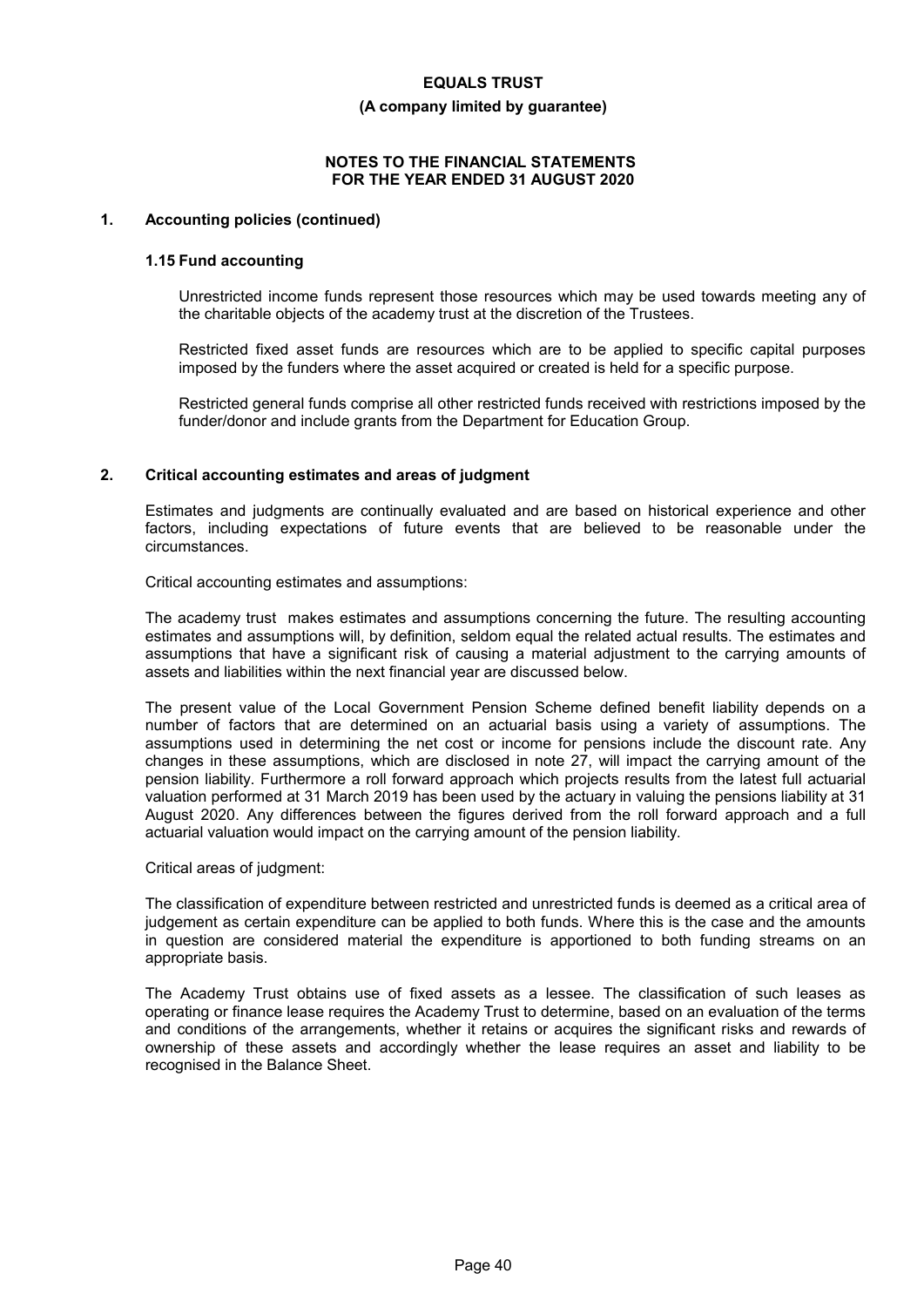# **(A company limited by guarantee)**

## **NOTES TO THE FINANCIAL STATEMENTS FOR THE YEAR ENDED 31 AUGUST 2020**

# **3. Income from donations and capital grants**

|                                  | <b>Unrestricted</b><br>funds<br>2020<br>£000 | <b>Restricted</b><br>funds<br>2020<br>£000 | <b>Restricted</b><br>fixed asset<br>funds<br>2020<br>£000 | <b>Total</b><br>funds<br>2020<br>£000 | <b>Total</b><br>funds<br>2019<br>£000 |
|----------------------------------|----------------------------------------------|--------------------------------------------|-----------------------------------------------------------|---------------------------------------|---------------------------------------|
| Transfer from local authority on |                                              |                                            |                                                           |                                       |                                       |
| conversion (note 25)             | 41                                           | (1,681)                                    | 9,256                                                     | 7,616                                 |                                       |
| Donations                        | 92                                           | $\overline{\phantom{0}}$                   |                                                           | 92                                    | 70                                    |
| <b>Capital Grants</b>            |                                              |                                            | 2,224                                                     | 2,224                                 | 1,401                                 |
|                                  | 133                                          | (1,681)                                    | 11,480                                                    | 9,932                                 | 1,471                                 |
| <b>Total 2019</b>                | 70                                           |                                            | 1,401                                                     | 1,471                                 |                                       |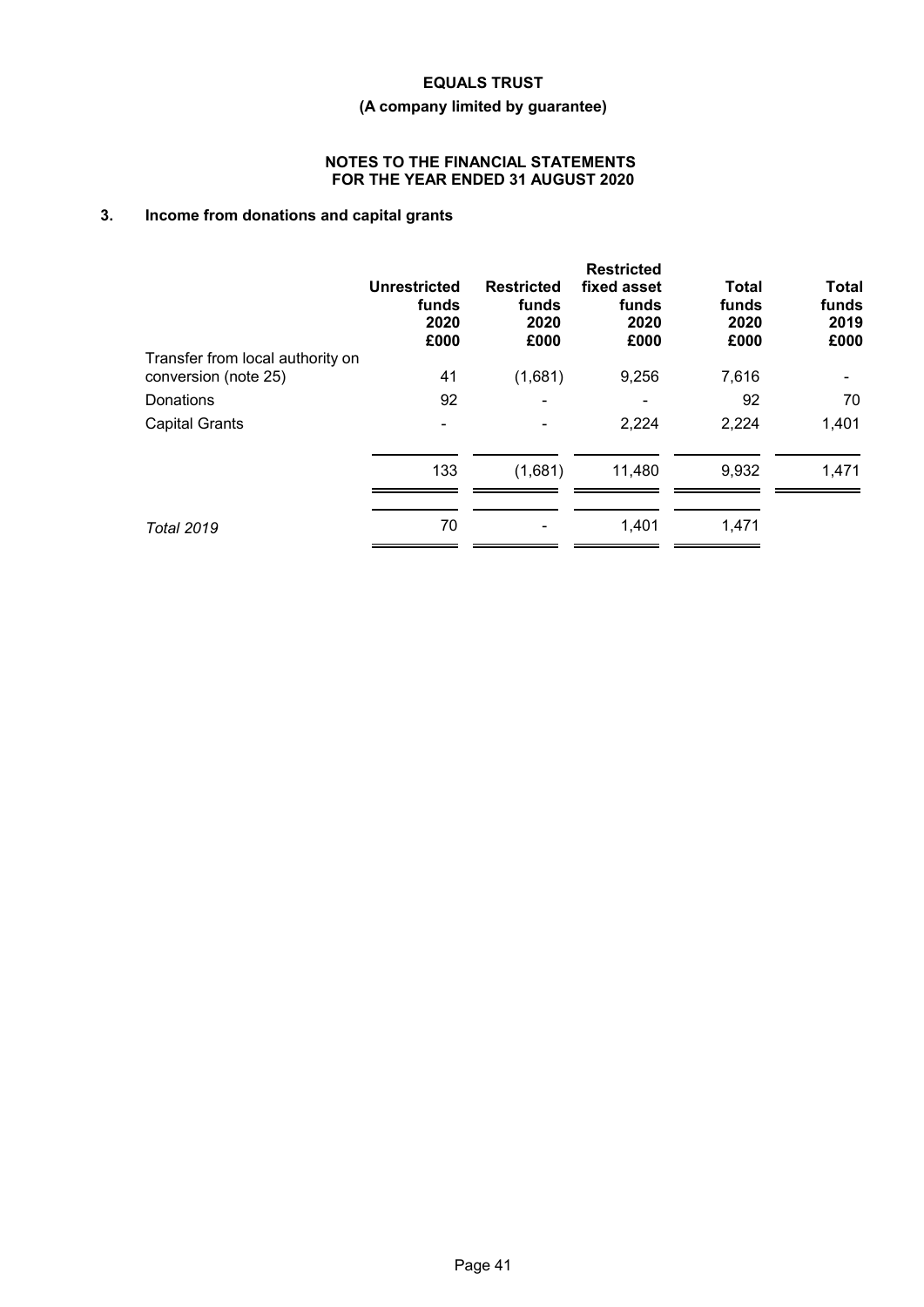# **(A company limited by guarantee)**

#### **NOTES TO THE FINANCIAL STATEMENTS FOR THE YEAR ENDED 31 AUGUST 2020**

# **4. Funding for the academy trust's academy's educational operations**

|                                                                 | <b>Unrestricted</b><br>funds<br>2020<br>£000 | <b>Restricted</b><br>funds<br>2020<br>£000 | <b>Total</b><br>funds<br>2020<br>£000 | <b>Total</b><br>funds<br>2019<br>£000 |
|-----------------------------------------------------------------|----------------------------------------------|--------------------------------------------|---------------------------------------|---------------------------------------|
| DfE/ESFA grants                                                 |                                              |                                            |                                       |                                       |
| General Annual Grant (GAG)                                      |                                              | 10,059                                     | 10,059                                | 8,226                                 |
| <b>Start Up Grants</b>                                          |                                              | 25                                         | 25                                    | 25                                    |
| Pupil Premium                                                   |                                              | 395                                        | 395                                   | 316                                   |
| Other DfE/ESFA Grants                                           |                                              | 1,120                                      | 1,120                                 | 605                                   |
|                                                                 |                                              | 11,599                                     | 11,599                                | 9,172                                 |
| Other government grants                                         |                                              |                                            |                                       |                                       |
| <b>Local Authority Grants</b>                                   |                                              | 689                                        | 689                                   | 652                                   |
|                                                                 |                                              | 689                                        | 689                                   | 652                                   |
| Other income from the academy trust's<br>educational operations |                                              |                                            |                                       |                                       |
| Other funding                                                   |                                              | 168                                        | 168                                   | 651                                   |
| Catering income                                                 | 186                                          |                                            | 186                                   | 274                                   |
| Trip income                                                     | 95                                           |                                            | 95                                    | 204                                   |
|                                                                 | 281                                          | 168                                        | 449                                   | 1,129                                 |
| <b>Exceptional government funding</b>                           |                                              |                                            |                                       |                                       |
| Coronavirus exceptional support                                 |                                              | 20                                         | 20                                    |                                       |
| <b>Total 2020</b>                                               | 281                                          | 12,476                                     | 12,757                                | 10,953                                |
| <b>Total 2019</b>                                               | 478                                          | 10,475                                     | 10,953                                |                                       |

The academy trust has been eligible to claim additional funding in year from government support schemes in response to the coronavirus outbreak. The funding received is shown above under "exceptional government funding".

The funding received for coronavirus exceptional support covers £20,000 of free school meals as well as increased premises and cleaning costs. These costs are included in notes 7 and 8 below as appropriate.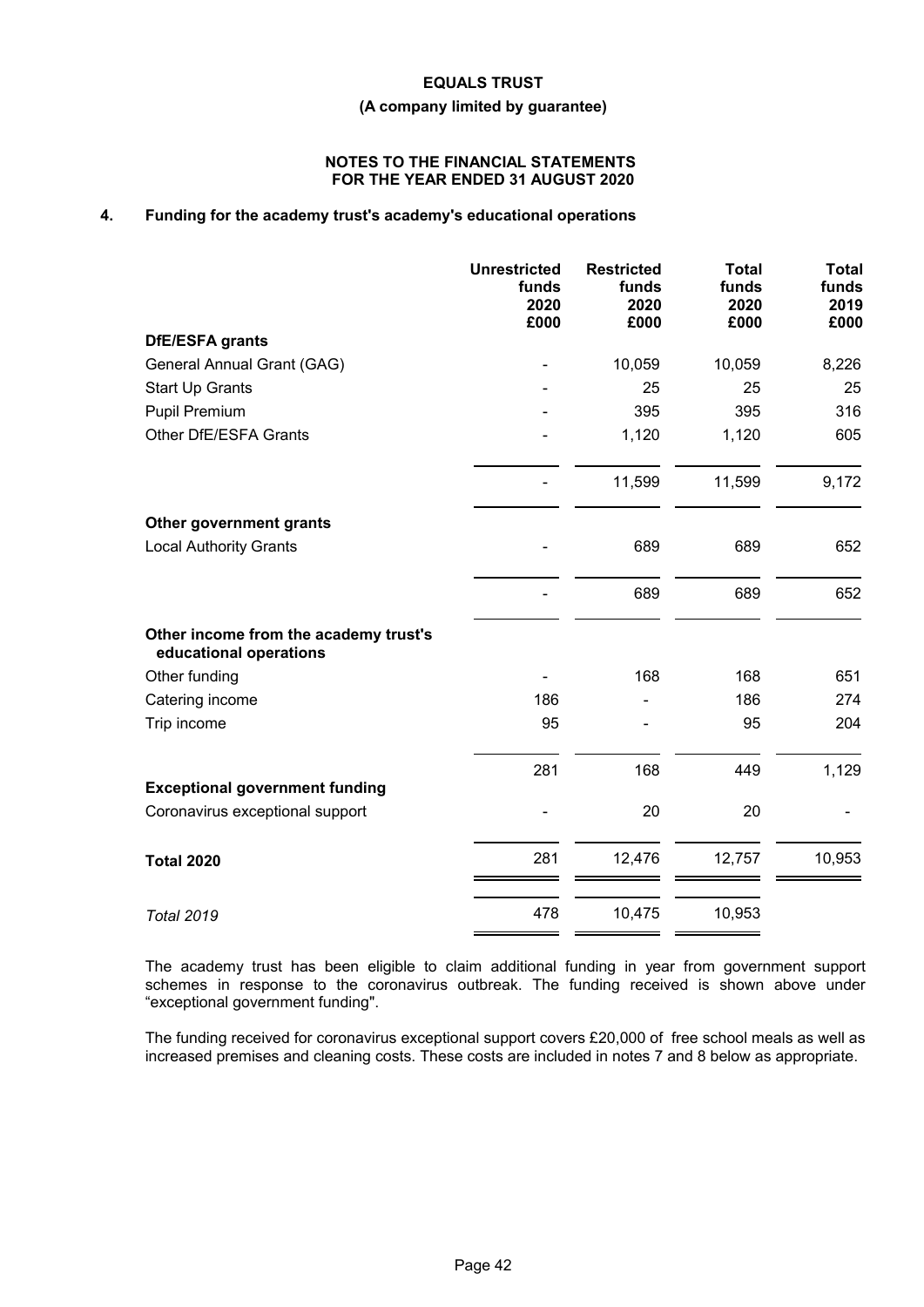# **(A company limited by guarantee)**

#### **NOTES TO THE FINANCIAL STATEMENTS FOR THE YEAR ENDED 31 AUGUST 2020**

# **5. Income from other trading activities**

|                    | <b>Unrestricted</b><br>funds<br>2020<br>£000 | <b>Total</b><br>funds<br>2020<br>£000 | <b>Total</b><br>funds<br>2019<br>£000 |
|--------------------|----------------------------------------------|---------------------------------------|---------------------------------------|
| Hire of facilities | 71                                           | 71                                    | 101                                   |
| Other income       | 51                                           | 51                                    | 38                                    |
| Wrap around care   | 213                                          | 213                                   | ۰                                     |
| <b>Total 2020</b>  | 335                                          | 335                                   | 139                                   |
| <b>Total 2019</b>  | 139                                          | 139                                   |                                       |

The Trust has determined that wrap around care contributions from parents will be recorded as income from other trading activities, this change of classification has been applied prospectively, comparative amounts totalling £341,000 from wrap around care were recorded in "Other income from the academy trust's educational operations" in the previous year.

#### **6. Investment income**

|                     | <b>Total</b><br>funds<br>2020<br>£000 | <b>Total</b><br>funds<br>2019<br>£000 |
|---------------------|---------------------------------------|---------------------------------------|
| Short term deposits | 1                                     | $\mathbf{1}$                          |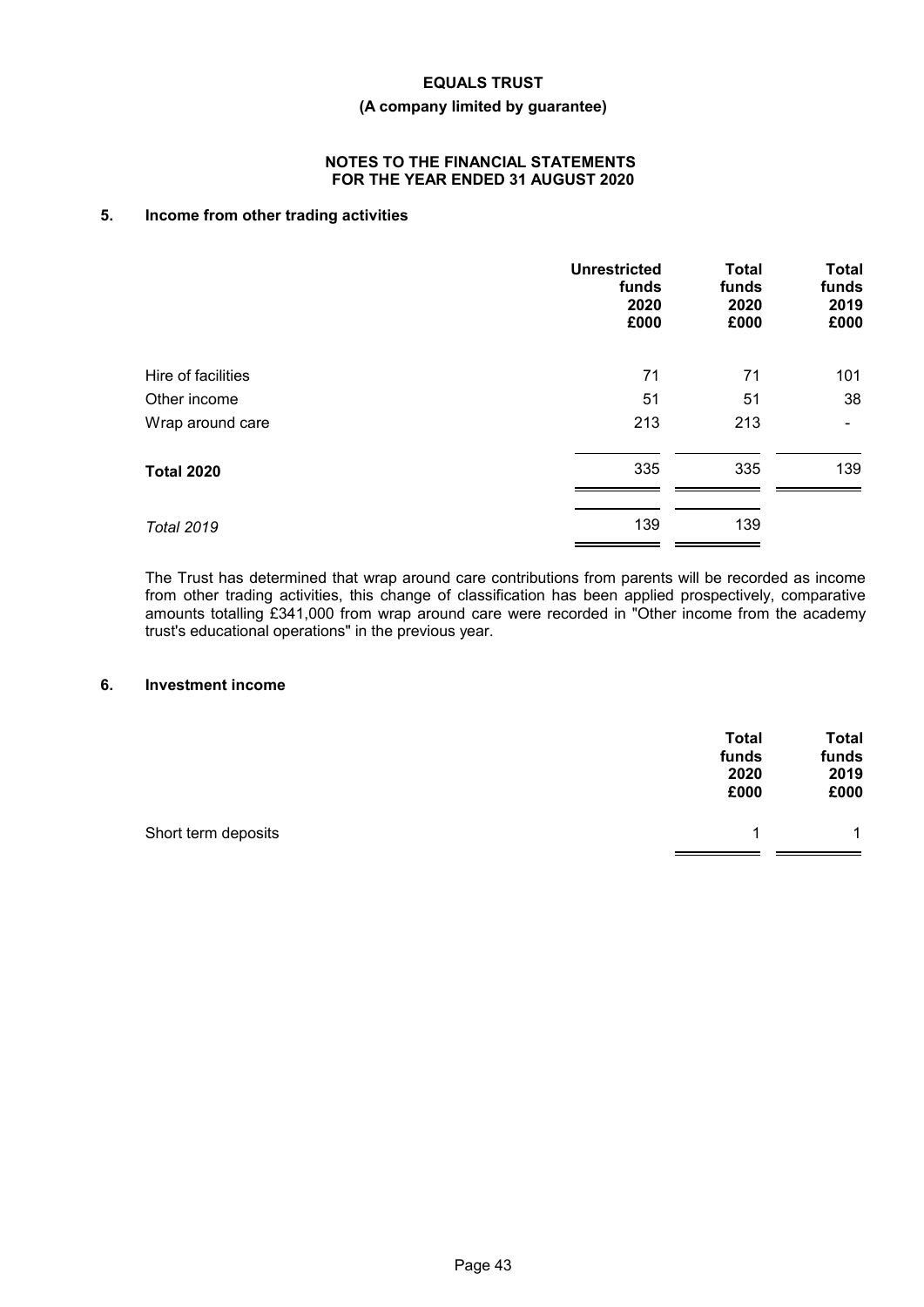# **(A company limited by guarantee)**

# **NOTES TO THE FINANCIAL STATEMENTS FOR THE YEAR ENDED 31 AUGUST 2020**

# **7. Expenditure**

|                                                      | <b>Staff Costs</b><br>2020<br>£000 | <b>Premises</b><br>2020<br>£000 | Other<br>2020<br>£000 | Total<br>2020<br>£000 | Total<br>2019<br>£000 |
|------------------------------------------------------|------------------------------------|---------------------------------|-----------------------|-----------------------|-----------------------|
| Expenditure on fundraising<br>trading activities:    |                                    |                                 |                       |                       |                       |
| Direct costs<br>Academy's educational<br>operations: | 122                                |                                 | 8                     | 130                   |                       |
| Direct costs                                         | 9,187                              |                                 | 774                   | 9,961                 | 7,571                 |
| Allocated support costs                              | 2,202                              | 1,805                           | 1,085                 | 5,092                 | 4,925                 |
|                                                      | 11,511                             | 1,805                           | 1,867                 | 15,183                | 12,496                |
| <b>Total 2019</b>                                    | 8,781                              | 1,588                           | 2,127                 | 12,496                |                       |

# **8. Analysis of expenditure by activities**

|                                  | <b>Activities</b><br>undertaken<br>directly<br>2020<br>£000 | <b>Support</b><br>costs<br>2020<br>£000 | Total<br>funds<br>2020<br>£000 | <b>Total</b><br>funds<br>2019<br>£000 |
|----------------------------------|-------------------------------------------------------------|-----------------------------------------|--------------------------------|---------------------------------------|
| Academy's educational operations | 9,961                                                       | 5,092                                   | 15,053                         | 12,496                                |
| <b>Total 2019</b>                | 7,571                                                       | 4,925                                   | 12,496                         |                                       |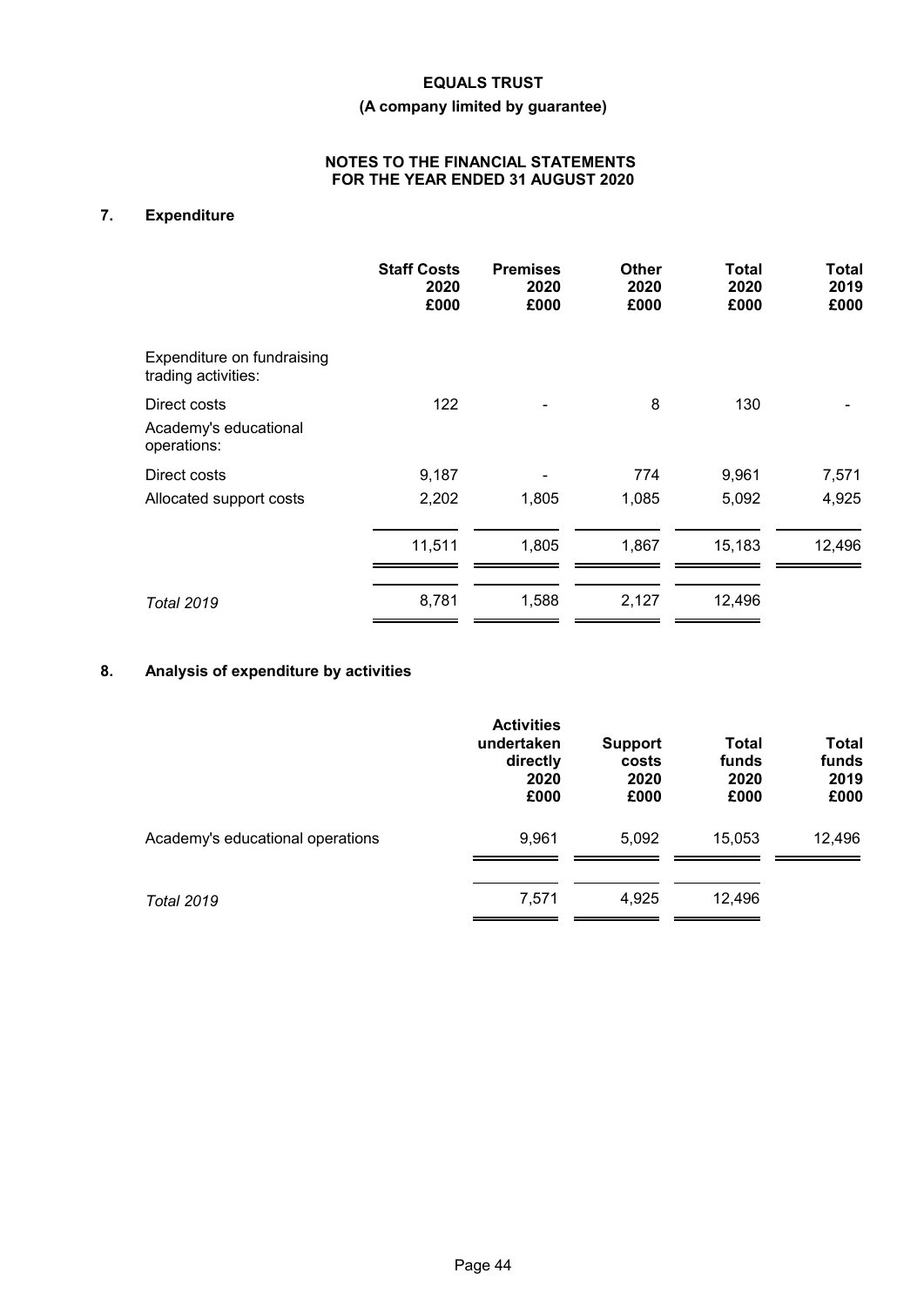# **(A company limited by guarantee)**

### **NOTES TO THE FINANCIAL STATEMENTS FOR THE YEAR ENDED 31 AUGUST 2020**

# **8. Analysis of expenditure by activities (continued)**

# **Analysis of support costs**

|                                    | <b>Total</b><br>funds<br>2020<br>£000 | <b>Total</b><br>funds<br>2019<br>£000 |
|------------------------------------|---------------------------------------|---------------------------------------|
| Staff costs                        | 2,202                                 | 1,862                                 |
| Depreciation                       | 1,024                                 | 782                                   |
| Technology costs                   | 139                                   | 165                                   |
| Premises costs                     | 781                                   | 802                                   |
| Other support costs                | 817                                   | 1,156                                 |
| Governance costs                   | 128                                   | 158                                   |
| <b>Pension Adminstration costs</b> | $\overline{2}$                        |                                       |
|                                    | 5,092                                 | 4,925                                 |

Included within governance costs are legal costs relating to academy conversions of £13,000 (2019: £20,000) and legal costs relating to all other matters of £115,000 (2019: £138,000).

# **9. Net income/(expenditure)**

Net income/(expenditure) for the year includes:

|                                                                    | 2020<br>£000 | 2019<br>£000 |
|--------------------------------------------------------------------|--------------|--------------|
| Depreciation of tangible fixed assets<br>Fees paid to auditor for: | 1,024        | 782          |
| - audit                                                            | 19           | 18           |
| - other services                                                   | 8            | 11           |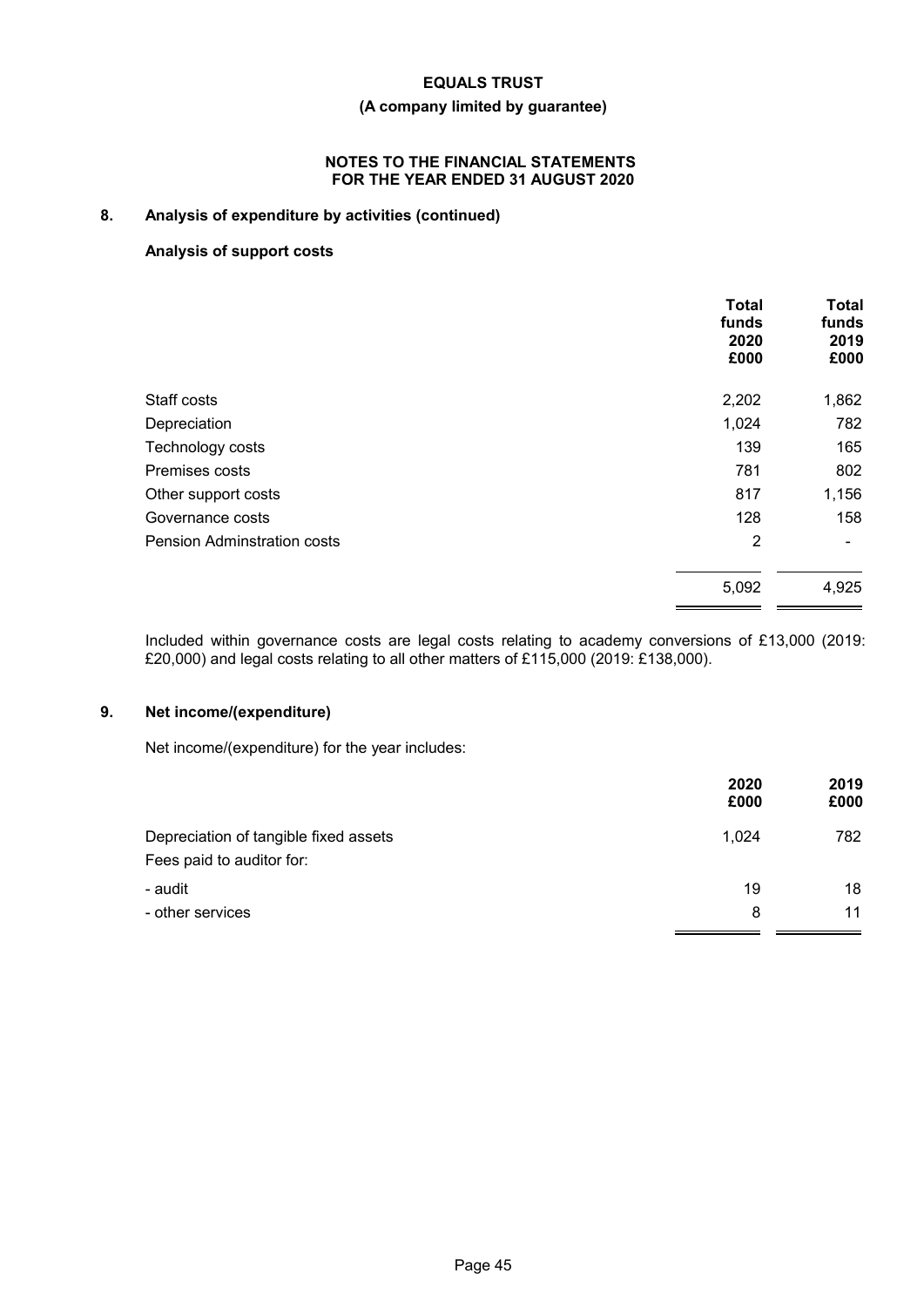# **(A company limited by guarantee)**

# **NOTES TO THE FINANCIAL STATEMENTS FOR THE YEAR ENDED 31 AUGUST 2020**

# **10. Staff**

# **a. Staff costs**

Staff costs during the year were as follows:

|                                     | 2020<br>£000 | 2019<br>£000 |
|-------------------------------------|--------------|--------------|
| Wages and salaries                  | 8,145        | 6,559        |
| Social security costs               | 743          | 569          |
| Pension costs                       | 2,536        | 1,633        |
|                                     | 11,424       | 8,761        |
| Agency staff costs                  | 87           | 100          |
| Staff restructuring costs           |              | 20           |
|                                     | 11,511       | 8,881        |
| Staff restructuring costs comprise: |              |              |
| Severance payments                  |              | 20           |

 $=$   $=$ 

j.

# **b. Staff numbers**

The average number of persons employed by the academy trust during the year was as follows:

|                 | 2020<br>No. | 2019<br>No.     |
|-----------------|-------------|-----------------|
| <b>Teachers</b> | 161         | 131             |
| Support         | 258         | 211             |
| Management      | 12          | 10 <sup>°</sup> |
|                 | 431         | 352             |
|                 |             |                 |

The average headcount expressed as full-time equivalents was:

|            | 2020<br>No. | 2019<br>No. |
|------------|-------------|-------------|
| Teachers   | 127         | 100         |
| Support    | 139         | 107         |
| Management | 12          | 9           |
|            | 278         | 216         |
|            |             |             |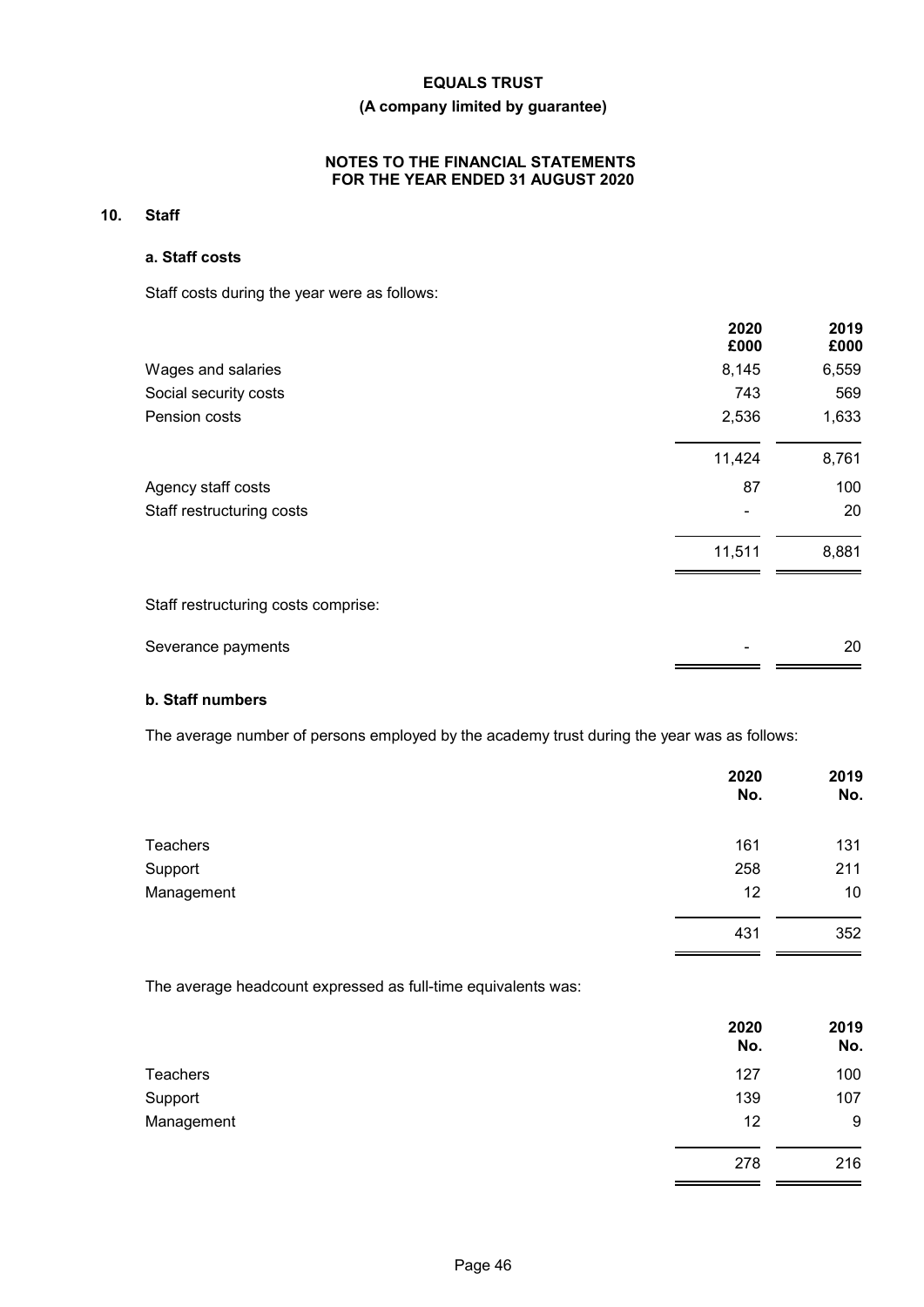#### **(A company limited by guarantee)**

#### **NOTES TO THE FINANCIAL STATEMENTS FOR THE YEAR ENDED 31 AUGUST 2020**

# **10. Staff (continued)**

#### **c. Higher paid staff**

The number of employees whose employee benefits (excluding employer pension costs) exceeded £00060,000 was:

|                               | 2020<br>No. | 2019<br>No. |
|-------------------------------|-------------|-------------|
| In the band £60,001 - £70,000 | 5           | 5           |
| In the band £70,001 - £80,000 |             |             |
| In the band £80,001 - £90,000 |             |             |

#### **d. Key management personnel**

The key management personnel of the academy trust comprise the Trustees and the senior management team as listed on page 1. The total amount of employee benefits (including employer pension contributions and employer national insurance contributions) received by key management personnel for their services to the academy trust was £1,152,000 (2019: £*863,000)*. For the year ended 31 August 2020, the Head Teachers for the two schools that transferred on conversion during the year were included in the Academy Trust's senior management team.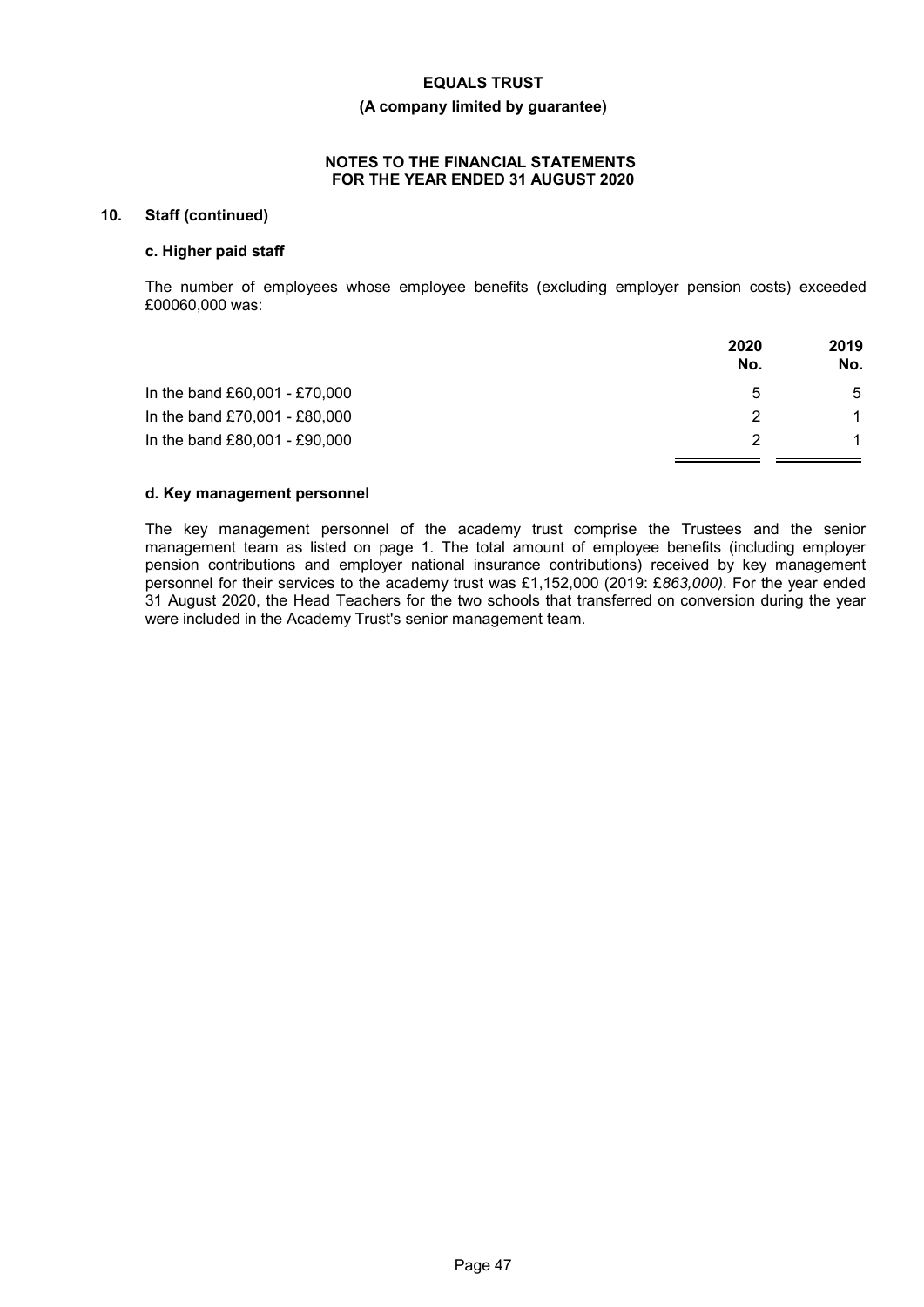# **(A company limited by guarantee)**

# **NOTES TO THE FINANCIAL STATEMENTS FOR THE YEAR ENDED 31 AUGUST 2020**

# **11. Central services**

The academy trust has provided the following central services to its academies during the year:

- Finance
- Legal services
- **Governance**
- Insurance
- Human Resources
- Information Technology
- Estates
- Education support services
- Other goods and services as arising

The academy trust charges for these services on the following basis:

For the year ending 31 August 2020, each member school was charged 5% of the General Annual Grant as part of the Equals Trust financial development pan.

1% of this funding has been ringfenced for school improvement and delegated to the Leadership Group for improving educational standards across Equals Trust. The remaining 4% was allocated to the provision of central services, with any excess funds being committed back to individual schools for future trust-wide developments.

The actual amounts charged during the year were as follows:

|                                              | 2020<br>£000 | 2019<br>£000 |
|----------------------------------------------|--------------|--------------|
| Heymann Primary & Nursery School             | 110          | 105          |
| <b>Burton Joyce Primary School</b>           | 57           | 61           |
| <b>Cropwell Bishop Primary School</b>        | 37           | 38           |
| <b>Tollerton Primary School</b>              | 38           | 37           |
| Robert Miles Junior School                   | 47           | 46           |
| Keyworth Primary & Nursery School            | 27           | 27           |
| Crossdale Primary School                     | 34           | 37           |
| <b>Willow Farm Primary School</b>            | 40           | 39           |
| <b>Flintham Primary School</b>               | 22           | 21           |
| <b>Brookside Primary School</b>              | 21           |              |
| <b>Richard Bonington Primary and Nursery</b> | 64           |              |
| Total                                        | 497          | 411          |

 $=$   $=$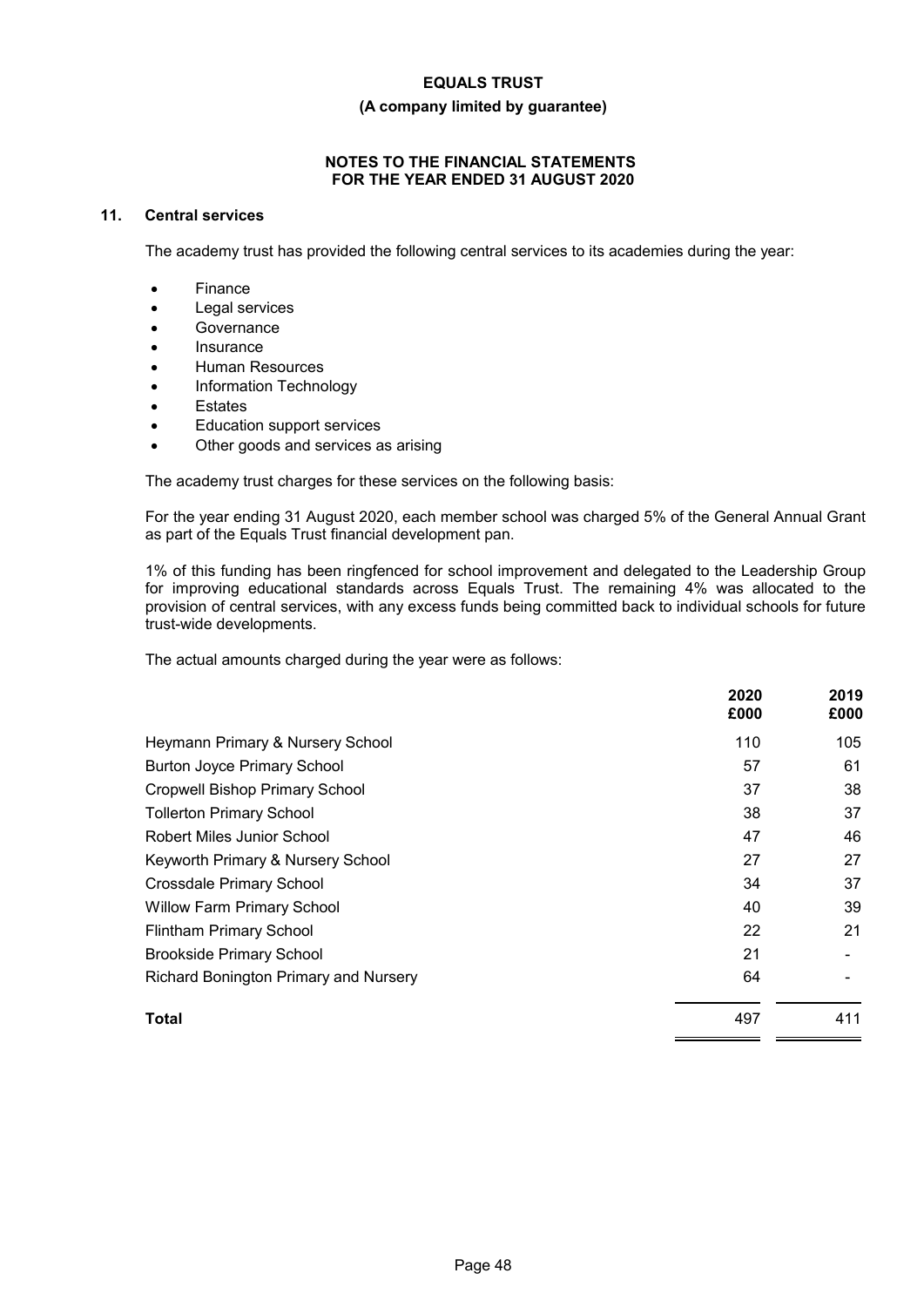#### **(A company limited by guarantee)**

#### **NOTES TO THE FINANCIAL STATEMENTS FOR THE YEAR ENDED 31 AUGUST 2020**

### **12. Trustees' remuneration and expenses**

One or more Trustees has been paid remuneration or has received other benefits from an employment with the academy trust. The principal and other staff Trustees only receive remuneration in respect of services they provide undertaking the roles of principal and staff members under their contracts of employment. The value of Trustees' remuneration and other benefits was as follows:

|          |                            | 2020       | 2019       |
|----------|----------------------------|------------|------------|
|          |                            |            |            |
| P Palmer | Remuneration               | $80.000 -$ | 75,000 -   |
|          |                            | 85,000     | 80,000     |
|          | Pension contributions paid | $15.000 -$ | $10,000 -$ |
|          |                            | 20,000     | 15,000     |

During the year ended 31 August 2020, travel and subsistence expenses totalling £599 (2019: £742) were reimbursed to 1 Trustee.

### **13. Trustees' and Officers' insurance**

In accordance with normal commercial practice, the academy trust has purchased insurance to protect Trustees and officers from claims arising from negligent acts, errors or omissions occurring whilst on academy business. The insurance provides cover up to £10,000,000 on any one claim. It is not possible to quantify the Trustee's and officers' indemnity element from the overall cost of the RPA scheme.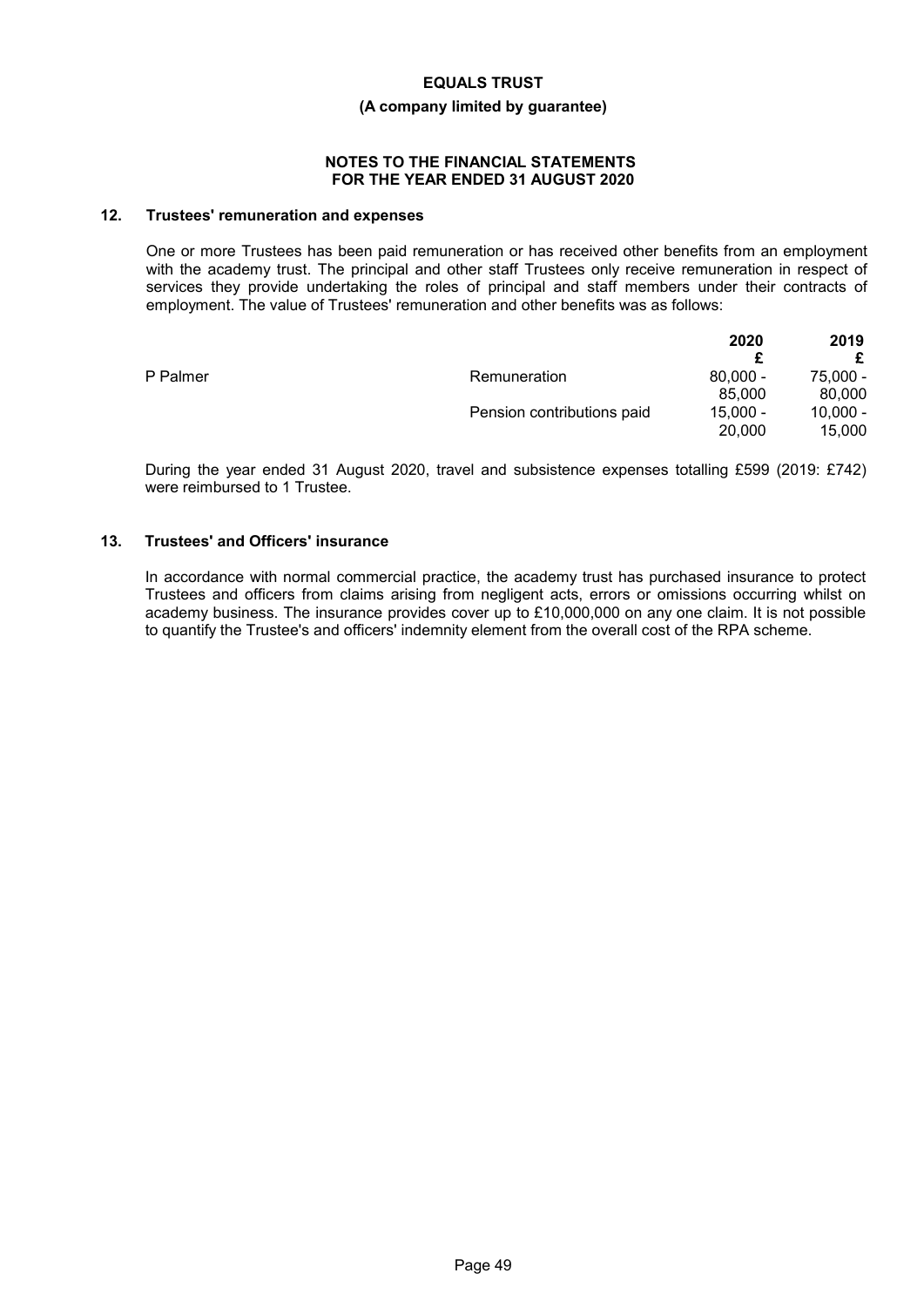# **(A company limited by guarantee)**

#### **NOTES TO THE FINANCIAL STATEMENTS FOR THE YEAR ENDED 31 AUGUST 2020**

# **14. Tangible fixed assets**

|                          | Long-term<br>leasehold<br>property<br>£000 | <b>Furniture</b><br>and<br>equipment<br>£000 | Computer<br>equipment<br>£000 | <b>Total</b><br>£000 |
|--------------------------|--------------------------------------------|----------------------------------------------|-------------------------------|----------------------|
| <b>Cost or valuation</b> |                                            |                                              |                               |                      |
| At 1 September 2019      | 35,294                                     | 72                                           | 173                           | 35,539               |
| Additions                | 2,114                                      | 42                                           | 47                            | 2,203                |
| Transfers on conversion  | 9,249                                      |                                              |                               | 9,249                |
| At 31 August 2020        | 46,657                                     | 114                                          | 220                           | 46,991               |
| <b>Depreciation</b>      |                                            |                                              |                               |                      |
| At 1 September 2019      | 2,023                                      | 23                                           | 122                           | 2,168                |
| Charge for the year      | 948                                        | 12                                           | 64                            | 1,024                |
| At 31 August 2020        | 2,971                                      | 35                                           | 186                           | 3,192                |
| Net book value           |                                            |                                              |                               |                      |
| At 31 August 2020        | 43,686                                     | 79                                           | 34                            | 43,799               |
| At 31 August 2019        | 33,271                                     | 49                                           | 51                            | 33,371               |

The land and buildings have been valued using a Nottinghamshire County Council insurance valuation. No split of land and buildings is available from this information. The standard ESFA valuation information has not been made available to the academy trust.

### **15. Debtors**

| 2020<br>£000 | 2019<br>£000 |
|--------------|--------------|
|              |              |
| 11           | 14           |
| 18           | 19           |
| 1,749        | 1,357        |
| 231          | 266          |
| 2,009        | 1,656        |
|              |              |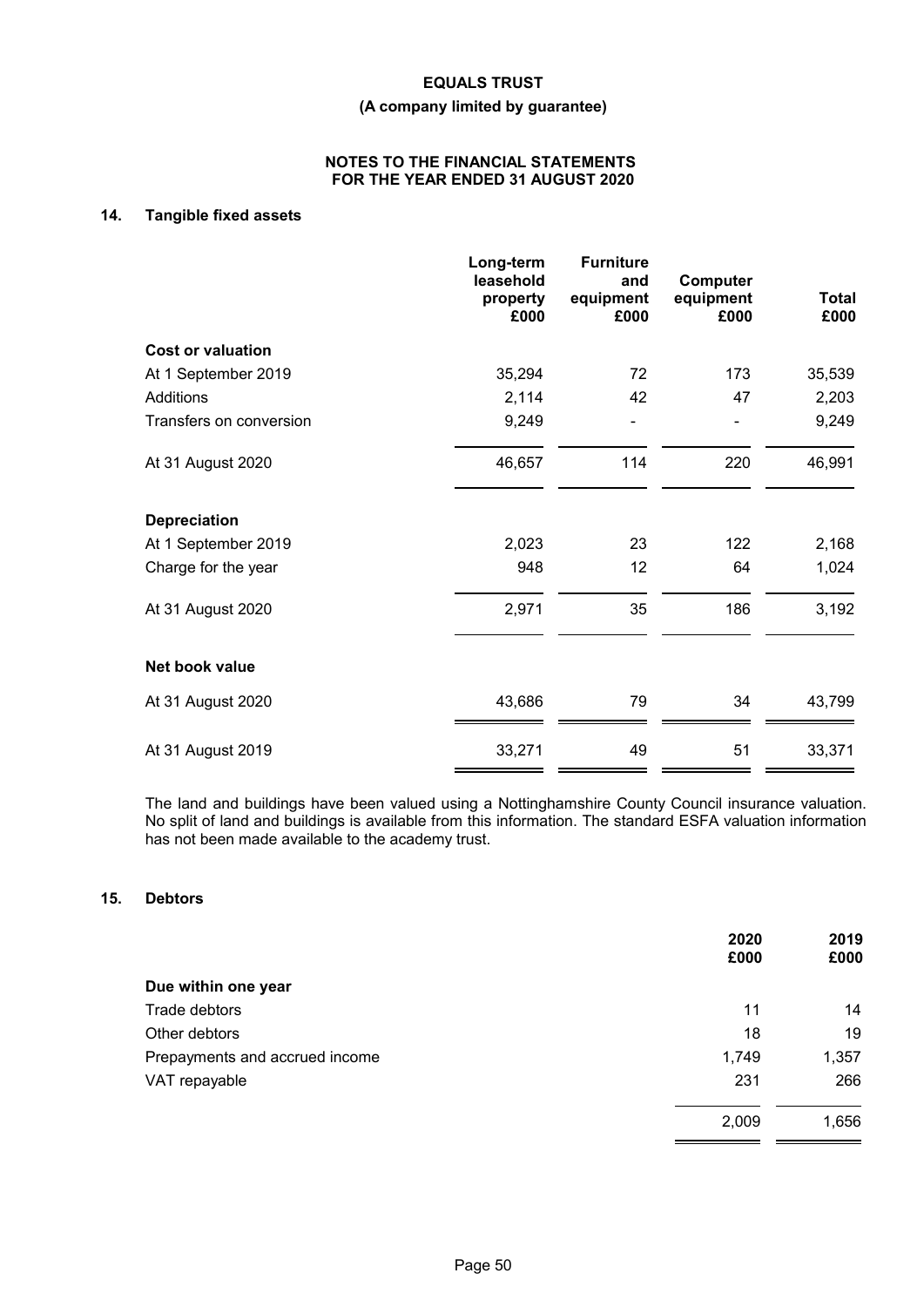#### **(A company limited by guarantee)**

#### **NOTES TO THE FINANCIAL STATEMENTS FOR THE YEAR ENDED 31 AUGUST 2020**

# **16. Creditors: Amounts falling due within one year**

|                                        | 2020<br>£000 | 2019<br>£000 |
|----------------------------------------|--------------|--------------|
| Other loans                            | 3            | 11           |
| Trade creditors                        | 1,155        | 1,195        |
| Other taxation and social security     | 190          | 134          |
| Other creditors                        | 327          | 156          |
| Accruals and deferred income           | 1,145        | 580          |
|                                        | 2,820        | 2,076        |
|                                        | 2020<br>£000 | 2019<br>£000 |
| Deferred income at 1 September 2019    | 198          | 204          |
| Resources deferred during the year     | 491          | 198          |
| Amounts released from previous periods | (198)        | (204)        |
|                                        | 491          | 198          |
|                                        |              |              |

At the balance sheet date the academy trust was holding funds received in advance for Universal Infant Free School Meals for the autumn term 2020 £227,000 (2019: £178,000), funds received for the reclaim of rates £26,000 (2019: £Nil), HLN/AFN of £167,000 (2019: £20,000) and other grants of £71,000.

#### **17. Creditors: Amounts falling due after more than one year**

|             | 2020<br>£000 | 2019<br>£000             |
|-------------|--------------|--------------------------|
| Other loans | 6            | $\overline{\phantom{0}}$ |
|             |              |                          |

Included within other creditors is a loan from the ESFA of £Nil (2019: £11,000) to repay the deficit on conversion of one of the member schools. The loan is provided with zero interest, payable over 4 years.

Included within other creditors is a CIF loan from the ESFA of £9,000 (2019: £Nil) to fund capital works at Cropwell Bishop Primary. The loan is provided with zero interest, payable over 8 years.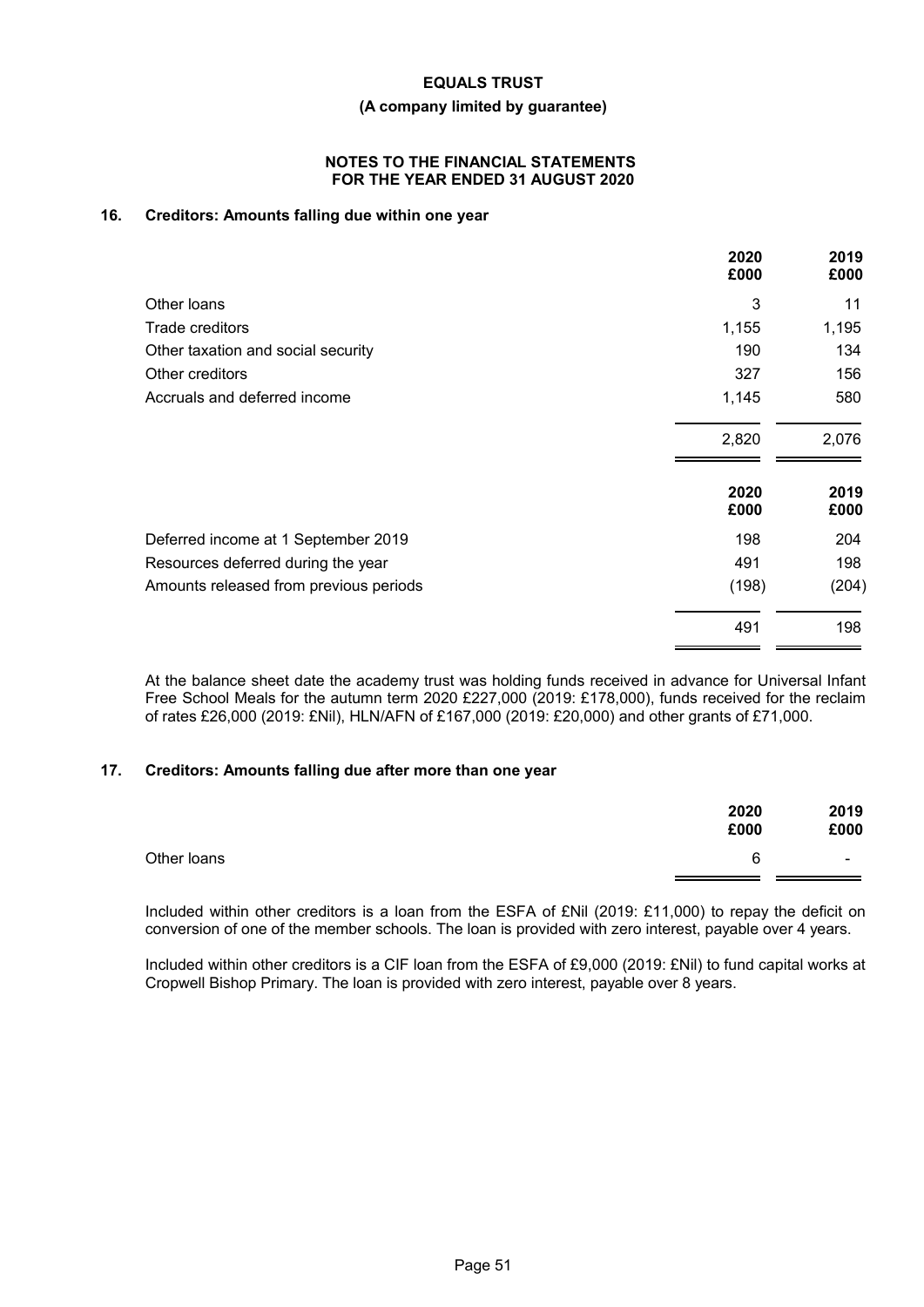#### **(A company limited by guarantee)**

#### **NOTES TO THE FINANCIAL STATEMENTS FOR THE YEAR ENDED 31 AUGUST 2020**

# **18. Statement of funds**

|                                                       | <b>Balance at 1</b><br><b>September</b><br>2019<br>£000 | £000          | Income Expenditure<br>£000 | <b>Transfers</b><br>in/out<br>£000 | Gains/<br>(Losses)<br>£000 | <b>Balance at</b><br>31 August<br>2020<br>£000 |
|-------------------------------------------------------|---------------------------------------------------------|---------------|----------------------------|------------------------------------|----------------------------|------------------------------------------------|
| <b>Unrestricted</b><br>funds                          |                                                         |               |                            |                                    |                            |                                                |
| <b>General Funds</b><br>- all funds                   | 168                                                     | 750           | (299)                      |                                    |                            | 619                                            |
| <b>Restricted</b><br>general<br>funds                 |                                                         |               |                            |                                    |                            |                                                |
| <b>General Annual</b><br>Grant (GAG)<br>Pupil Premium | 674                                                     | 10,059<br>395 | (10, 531)<br>(395)         | (155)                              |                            | 47                                             |
| <b>Other Grants</b>                                   |                                                         | 1,145         | (1, 145)                   |                                    |                            |                                                |
| Other income                                          |                                                         | 877           | (877)                      |                                    |                            |                                                |
| Pension<br>reserve                                    | (5,842)                                                 | (1,681)       | (912)                      |                                    | 537                        | (7,898)                                        |
|                                                       | (5, 168)                                                | 10,795        | (13,860)                   | (155)                              | 537                        | (7, 851)                                       |
| <b>Restricted</b><br>fixed asset<br>funds             |                                                         |               |                            |                                    |                            |                                                |
| Transfer on<br>conversion<br>DfE/ESFA                 | 29,556                                                  | 9,256         | (730)                      |                                    |                            | 38,082                                         |
| capital grants                                        | 4,032                                                   | 2,224         | (284)                      |                                    |                            | 5,972                                          |
| Capital<br>expenditure<br>from GAG                    | 53                                                      |               | (10)                       | 155                                |                            | 198                                            |
|                                                       | 33,641                                                  | 11,480        | (1,024)                    | 155                                |                            | 44,252                                         |
| <b>Total</b><br><b>Restricted</b><br>funds            | 28,473                                                  | 22,275        | (14, 884)                  |                                    | 537                        | 36,401                                         |
| <b>Total funds</b>                                    | 28,641                                                  | 23,025        | (15, 183)                  |                                    | 537                        | 37,020                                         |

The specific purposes for which the funds are to be applied are as follows:

The restricted general funds represents grants and other income received for the multi academy trust's operational activities and development.

The pension reserve included within restricted general funds represents the multi academy trust's share of the pension liability arising on the LGPS pension fund.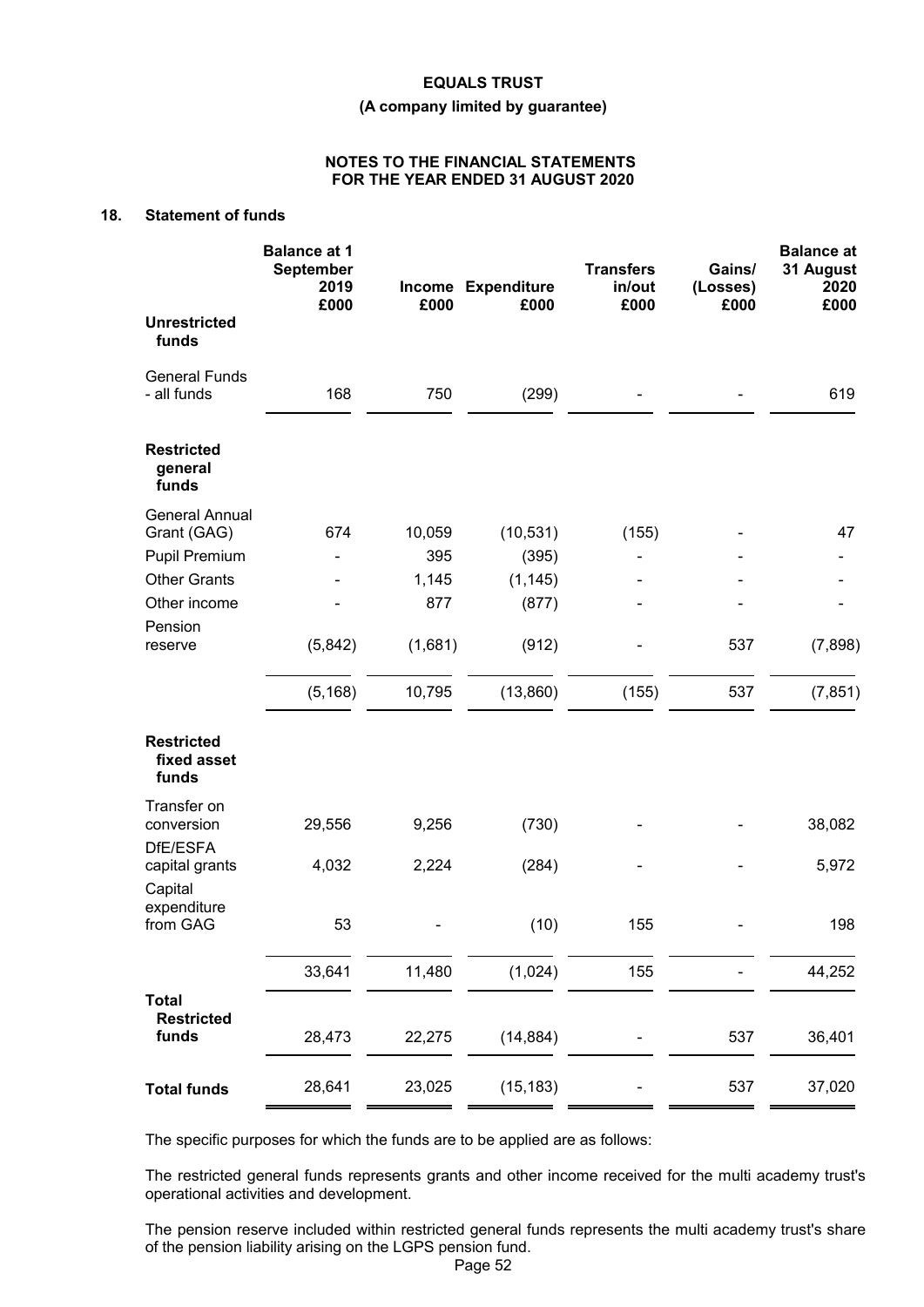**(A company limited by guarantee)**

# **NOTES TO THE FINANCIAL STATEMENTS FOR THE YEAR ENDED 31 AUGUST 2020**

# **18. Statement of funds (continued)**

Restricted Fixed Assets Funds relate predominately to the assets acquired on conversion to a multi academy trust, being the properties.

The Unrestricted Funds represent the surplus generated by the multi academy trust on activities for generating funds.

Under the funding agreement with the Secretary of State, the academy trust was not subject to a limit on the amount of GAG it could carry forward at 31 August 2020.

#### **Total funds analysis by academy**

Fund balances at 31 August 2020 were allocated as follows:

|                                                    | 2020<br>£000 | 2019<br>£000 |
|----------------------------------------------------|--------------|--------------|
| <b>Burton Joyce Primary</b>                        | 130          | 190          |
| <b>Cropwell Bishop Primary</b>                     | (58)         | (31)         |
| <b>Crossdale Drive Primary</b>                     | 7            | 101          |
| Heymann Primary and Nursery                        | 359          | 398          |
| Keyworth Primary and Nursery                       | (3)          | 9            |
| <b>Robert Miles Junior School</b>                  | 125          | 112          |
| <b>Tollerton Primary School</b>                    | 96           | 38           |
| Flintham Primary School                            | (1)          | 8            |
| <b>Willow Farm Primary School</b>                  | 10           | 17           |
| Richard Bonington Primary and Nursery              | 6            |              |
| <b>Brookside Primary School</b>                    | 42           |              |
| Central services                                   | (47)         |              |
| Total before fixed asset funds and pension reserve | 666          | 842          |
| Restricted fixed asset fund                        | 44,252       | 33,641       |
| Pension reserve                                    | (7,898)      | (5,842)      |
| Total                                              | 37,020       | 28,641       |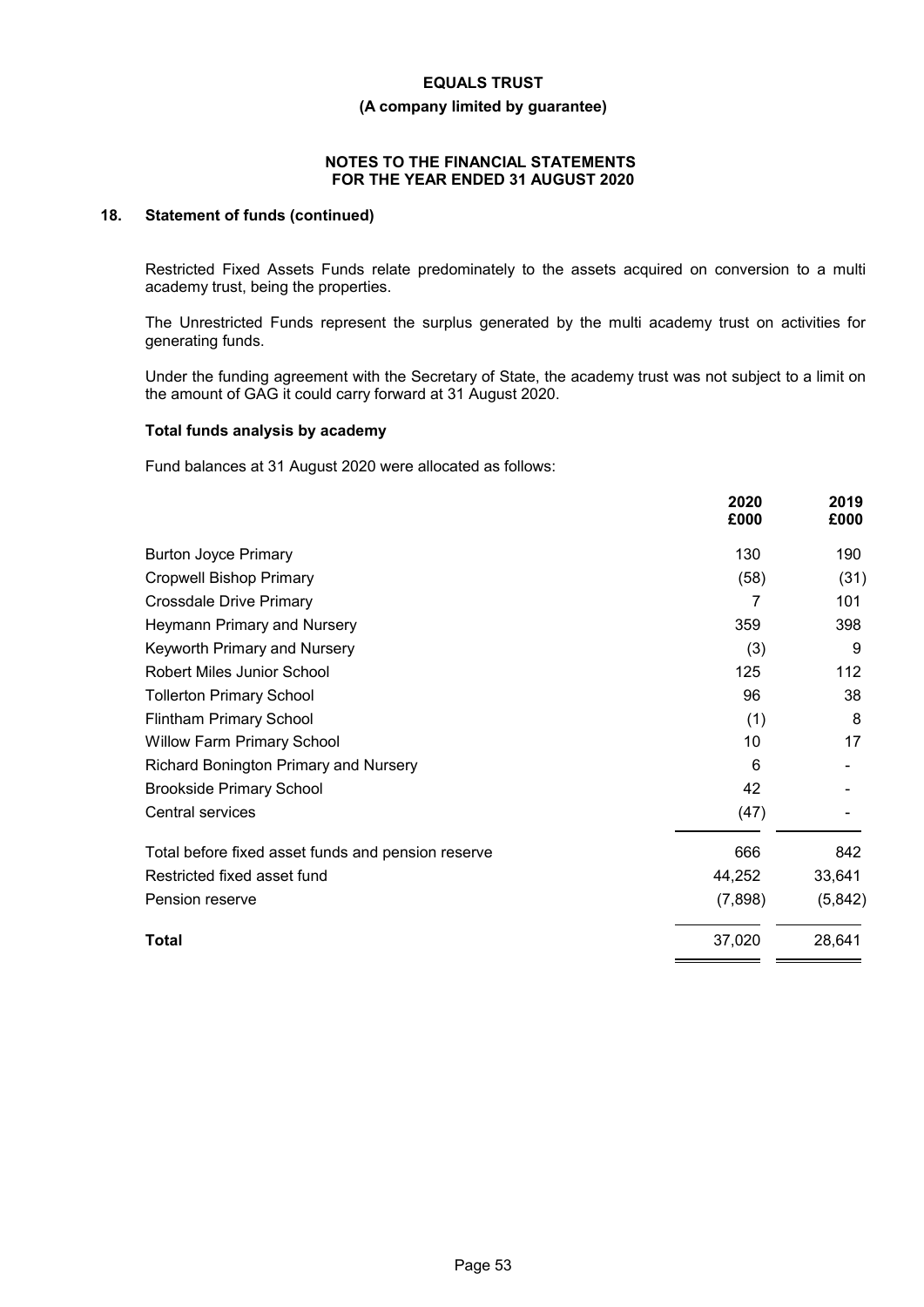# **(A company limited by guarantee)**

# **NOTES TO THE FINANCIAL STATEMENTS FOR THE YEAR ENDED 31 AUGUST 2020**

# **18. Statement of funds (continued)**

The following academies are carrying a net deficit on their portion of the funds as follows:

|                                | <b>Deficit</b><br>£000 |
|--------------------------------|------------------------|
| <b>Cropwell Bishop Primary</b> | (58)                   |
| Keyworth Primary and Nursery   | (3)                    |
| <b>Flintham Primary School</b> | (1)                    |
| Central services               | (47)                   |

The trust board started a process in the year to review the reserves of all schools based on the key metrics used in the SRMA self assessment.

A 3 year plan has been produced for each school, which looks at their ability to maintain a reserve level that is positive, after taking into account the pupil numbers, funding and school development plan needs.

Changes to resources in the schools that showed a negative cumulative reserve position at the end of 2020 have already been made, and further changes in all schools will be implemented as their individual plans are worked through.

The trustees are confident that with the changes that are being made that revenue funds will return to an in year break even position from 2021-22, subject to any contributions to urgent capital projects.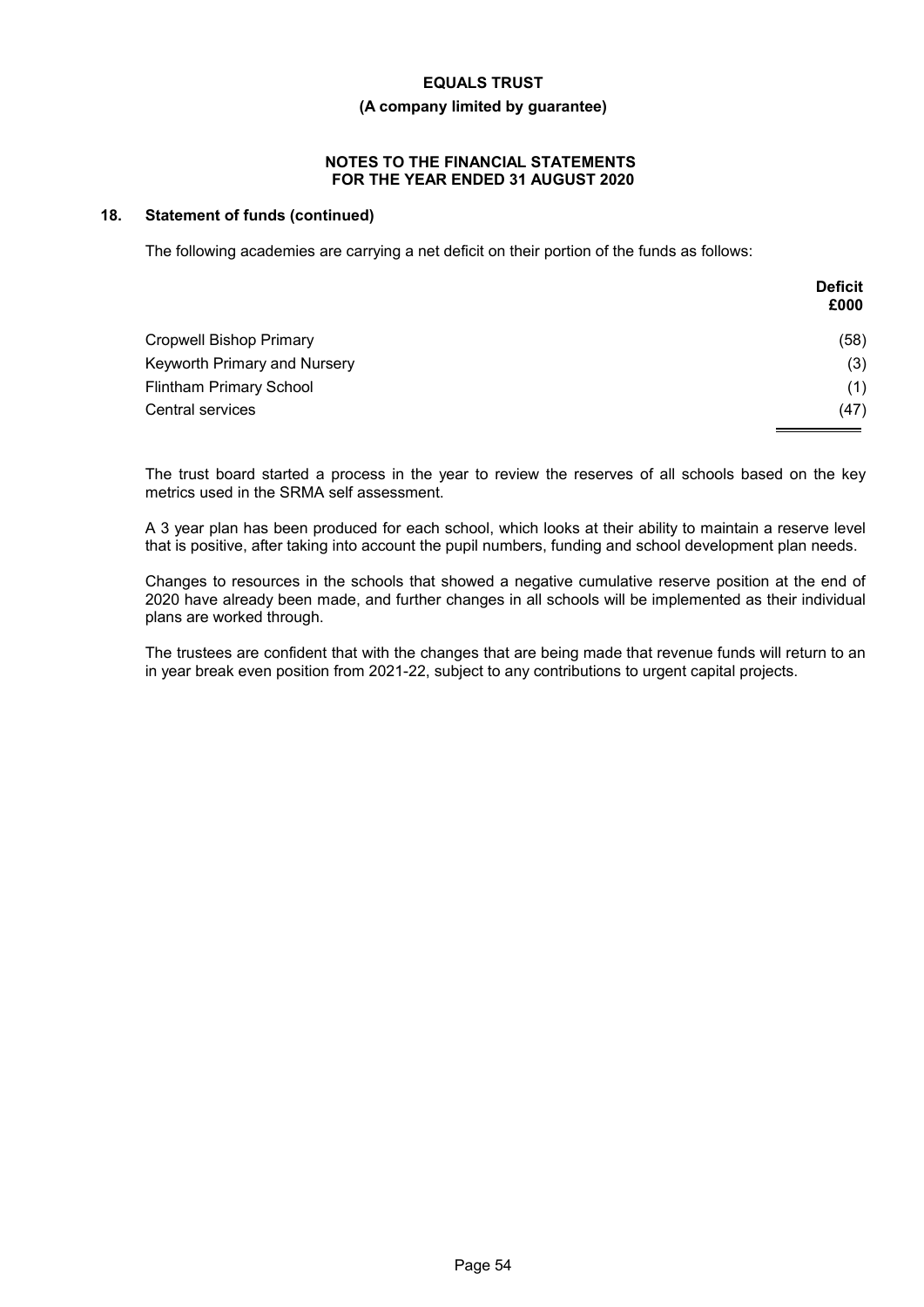# **(A company limited by guarantee)**

# **NOTES TO THE FINANCIAL STATEMENTS FOR THE YEAR ENDED 31 AUGUST 2020**

# **18. Statement of funds (continued)**

# **Total cost analysis by academy**

Expenditure incurred by each academy during the year was as follows:

|                                                | <b>Teaching</b><br>and<br>educational<br>support<br>staff costs<br>£000 | <b>Other</b><br>support<br>staff costs<br>£000 | <b>Educational</b><br>supplies<br>£000 | <b>Other costs</b><br>excluding<br>depreciation<br>£000 | <b>Total</b><br>2020<br>£000 | <b>Total</b><br>2019<br>£000 |
|------------------------------------------------|-------------------------------------------------------------------------|------------------------------------------------|----------------------------------------|---------------------------------------------------------|------------------------------|------------------------------|
| <b>Burton Joyce</b><br>Primary                 | 954                                                                     | 121                                            | 123                                    | 227                                                     | 1,425                        | 1,563                        |
| <b>Cropwell Bishop</b><br>Primary              | 651                                                                     | 81                                             | 36                                     | 154                                                     | 922                          | 946                          |
| <b>Crossdale Drive</b><br>Primary              | 619                                                                     | 62                                             | 38                                     | 153                                                     | 872                          | 957                          |
| Heymann<br>Primary and<br>Nursery              | 2,023                                                                   | 433                                            | 84                                     | 389                                                     | 2,929                        | 2,969                        |
| Keyworth<br>Primary and<br>Nursery             | 510                                                                     | 87                                             | 33                                     | 111                                                     | 741                          | 753                          |
| <b>Robert Miles</b><br>Junior School           | 833                                                                     | 114                                            | 63                                     | 144                                                     | 1,154                        | 1,194                        |
| <b>Tollerton</b><br><b>Primary School</b>      | 614                                                                     | 83                                             | 36                                     | 115                                                     | 848                          | 932                          |
| <b>Flintham Primary</b><br>School              | 370                                                                     | 61                                             | 25                                     | 98                                                      | 554                          | 625                          |
| <b>Willow Farm</b><br><b>Primary School</b>    | 669                                                                     | 100                                            | 41                                     | 131                                                     | 941                          | 1,004                        |
| Richard<br>Bonington<br>Primary and<br>Nursery | 1,391                                                                   | 150                                            | 63                                     | 189                                                     | 1,793                        |                              |
| <b>Brookside</b><br><b>Primary School</b>      | 352                                                                     | 42                                             | 17                                     | 54                                                      | 465                          |                              |
| Central services                               | 115                                                                     | 989                                            | 62                                     | 349                                                     | 1,515                        | 771                          |
| <b>Academy trust</b>                           | 9,101                                                                   | 2,323                                          | 621                                    | 2,114                                                   | 14,159                       | 11,714                       |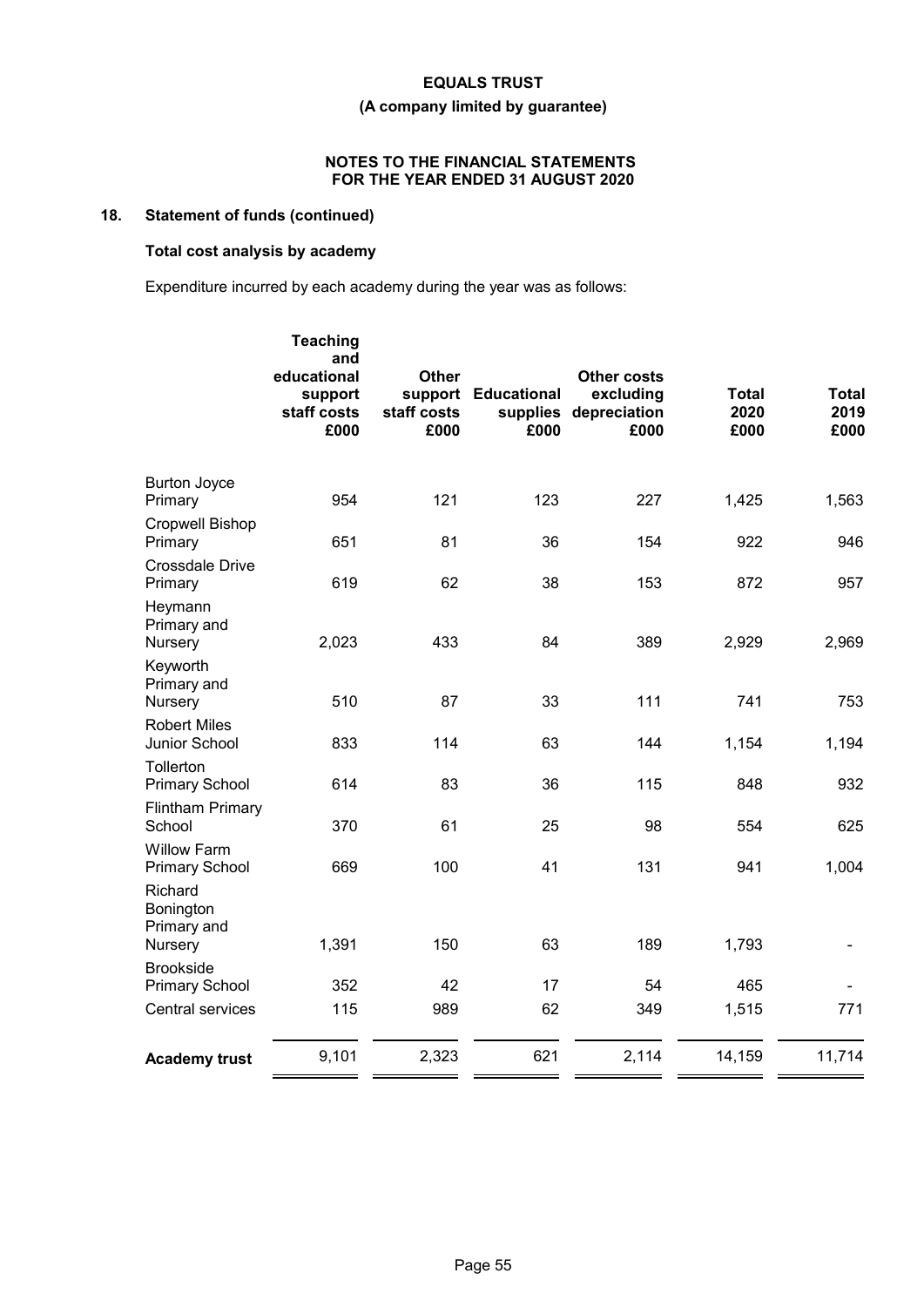# **(A company limited by guarantee)**

# **NOTES TO THE FINANCIAL STATEMENTS FOR THE YEAR ENDED 31 AUGUST 2020**

# **18. Statement of funds (continued)**

Comparative information in respect of the preceding year is as follows:

| £000<br>£000<br>£000<br>£000<br>£000                                                          |          |
|-----------------------------------------------------------------------------------------------|----------|
| <b>Unrestricted</b><br>funds                                                                  |          |
| Total<br>Unrestricted<br>$\overline{2}$<br>688<br>(522)<br>Funds                              | 168      |
| <b>Restricted</b><br>general<br>funds                                                         |          |
| <b>General Annual</b>                                                                         |          |
| Grant (GAG)<br>671<br>8,225<br>(8, 199)<br>(23)<br><b>Pupil Premium</b><br>316<br>(360)<br>44 | 674      |
| <b>Other Grants</b><br>61<br>1,236<br>(1, 297)                                                |          |
| 698<br>Other income<br>(698)                                                                  |          |
| Pension                                                                                       |          |
| (3, 523)<br>(1,681)<br>(638)<br>reserve                                                       | (5,842)  |
| 10,475<br>(11, 192)<br>(2,747)<br>(23)<br>(1,681)                                             | (5, 168) |
| <b>Restricted</b><br>fixed asset<br>funds                                                     |          |
| Transfer on                                                                                   |          |
| 30,236<br>(680)<br>conversion<br>DfE/ESFA                                                     | 29,556   |
| 2,728<br>1,401<br>(97)<br>capital grants                                                      | 4,032    |
| Capital                                                                                       |          |
| expenditure<br>from GAG<br>35<br>(5)<br>23                                                    | 53       |
| 1,401<br>32,999<br>23                                                                         | 33,641   |
| (782)                                                                                         |          |
| <b>Total</b><br><b>Restricted</b><br>funds<br>11,876<br>(11, 974)<br>(1,681)<br>30,252        | 28,473   |
| 30,254<br>12,564<br>(12, 496)<br>(1,681)<br><b>Total funds</b>                                | 28,641   |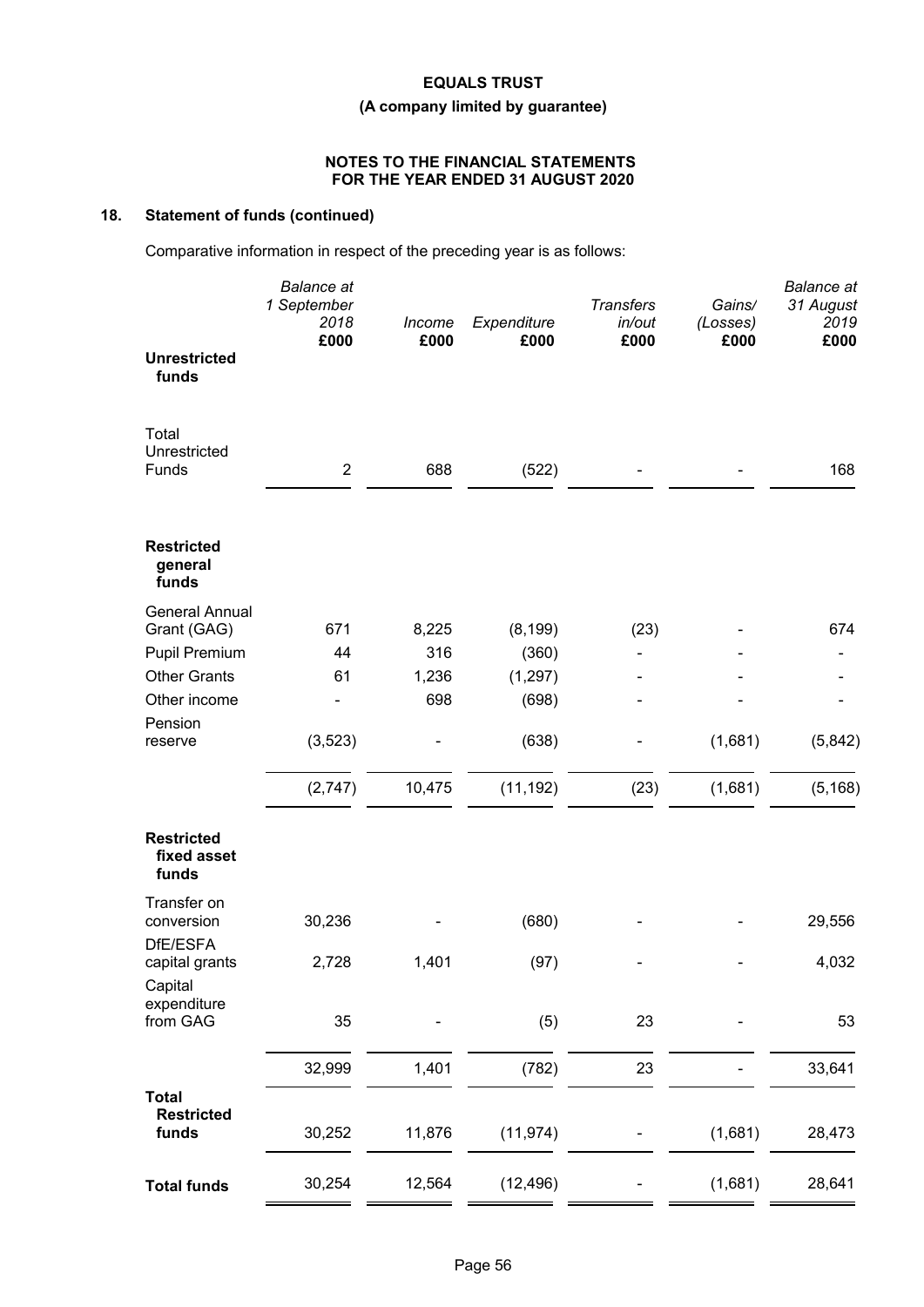# **(A company limited by guarantee)**

# **NOTES TO THE FINANCIAL STATEMENTS FOR THE YEAR ENDED 31 AUGUST 2020**

# **19. Analysis of net assets between funds**

# **Analysis of net assets between funds - current period**

|                                        | <b>Unrestricted</b><br>funds<br>2020<br>£000 | <b>Restricted</b><br>funds<br>2020<br>£000 | <b>Restricted</b><br>fixed asset<br>funds<br>2020<br>£000 | <b>Total</b><br>funds<br>2020<br>£000 |
|----------------------------------------|----------------------------------------------|--------------------------------------------|-----------------------------------------------------------|---------------------------------------|
| Tangible fixed assets                  |                                              |                                            | 43,799                                                    | 43,799                                |
| <b>Current assets</b>                  | 619                                          | 2,864                                      | 462                                                       | 3,945                                 |
| Creditors due within one year          |                                              | (2,817)                                    | (3)                                                       | (2,820)                               |
| Creditors due in more than one year    |                                              |                                            | (6)                                                       | (6)                                   |
| Provisions for liabilities and charges |                                              | (7,898)                                    | ۰                                                         | (7,898)                               |
| <b>Total</b>                           | 619                                          | (7, 851)                                   | 44,252                                                    | 37,020                                |

# **Analysis of net assets between funds - prior period**

|                                        | <b>Unrestricted</b><br>funds<br>2019<br>£000 | <b>Restricted</b><br>funds<br>2019<br>£000 | <b>Restricted</b><br>fixed asset<br>funds<br>2019<br>£000 | <b>Total</b><br>funds<br>2019<br>£000 |
|----------------------------------------|----------------------------------------------|--------------------------------------------|-----------------------------------------------------------|---------------------------------------|
| Tangible fixed assets                  | ۰                                            |                                            | 33,371                                                    | 33,371                                |
| <b>Current assets</b>                  | 168                                          | 1,827                                      | 1,193                                                     | 3,188                                 |
| Creditors due within one year          | ٠                                            | (1, 153)                                   | (923)                                                     | (2,076)                               |
| Provisions for liabilities and charges | ٠                                            | (5,842)                                    | $\blacksquare$                                            | (5,842)                               |
| Total                                  | 168                                          | (5, 168)                                   | 33.641                                                    | 28,641                                |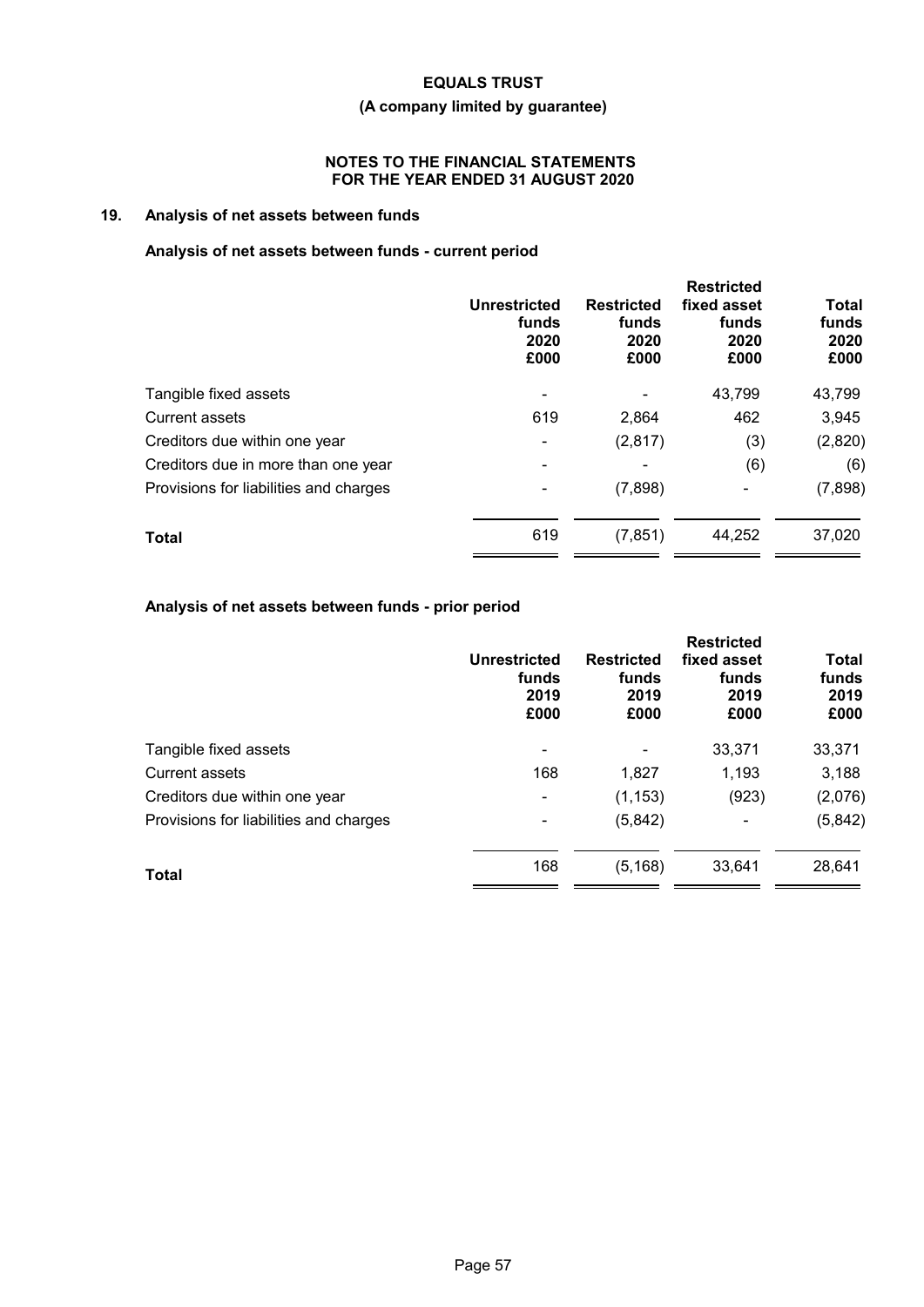**(A company limited by guarantee)**

# **NOTES TO THE FINANCIAL STATEMENTS FOR THE YEAR ENDED 31 AUGUST 2020**

# **20. Reconciliation of net income to net cash flow from operating activities**

|                                                                      | 2020<br>£000 | 2019<br>£000 |
|----------------------------------------------------------------------|--------------|--------------|
| Net income for the period (as per Statement of financial activities) | 7,842        | 68           |
| <b>Adjustments for:</b>                                              |              |              |
| Depreciation                                                         | 1,024        | 782          |
| Dividends, interest and rents from investments                       | (1)          | (1)          |
| Decrease/(increase) in debtors                                       | (353)        | (1, 336)     |
| Increase in creditors                                                | 752          | 441          |
| Capital grants from DfE and other capital income                     | (2,224)      | (1,401)      |
| Defined benefit pension scheme obligation inherited                  | 1,681        |              |
| Defined benefit pension scheme cost less contributions payable       | 782          | 547          |
| Defined benefit pension scheme finance cost                          | 130          | 91           |
| Transfer of fixed assets from Local Authority on conversion          | (9,249)      |              |
| Net cash provided by/(used in) operating activities                  | 384          | (809)        |
|                                                                      |              |              |
|                                                                      |              |              |

# **21. Cash flows from financing activities**

|                                       | 2020<br>£000 | 2019<br>£000 |
|---------------------------------------|--------------|--------------|
| Cash inflows from new borrowing       | 9            | $\sim$       |
| Repayments of borrowing               | (11)         | (17)         |
| Net cash used in financing activities | (2)          | (17)         |

# **22. Cash flows from investing activities**

|                                                | 2020<br>£000 | 2019<br>£000 |
|------------------------------------------------|--------------|--------------|
| Dividends, interest and rents from investments |              |              |
| Purchase of intangible assets                  | (2,203)      | (1,041)      |
| Capital grants from DfE Group                  | 2.224        | 1.401        |
| Net cash provided by investing activities      | 22           | 361          |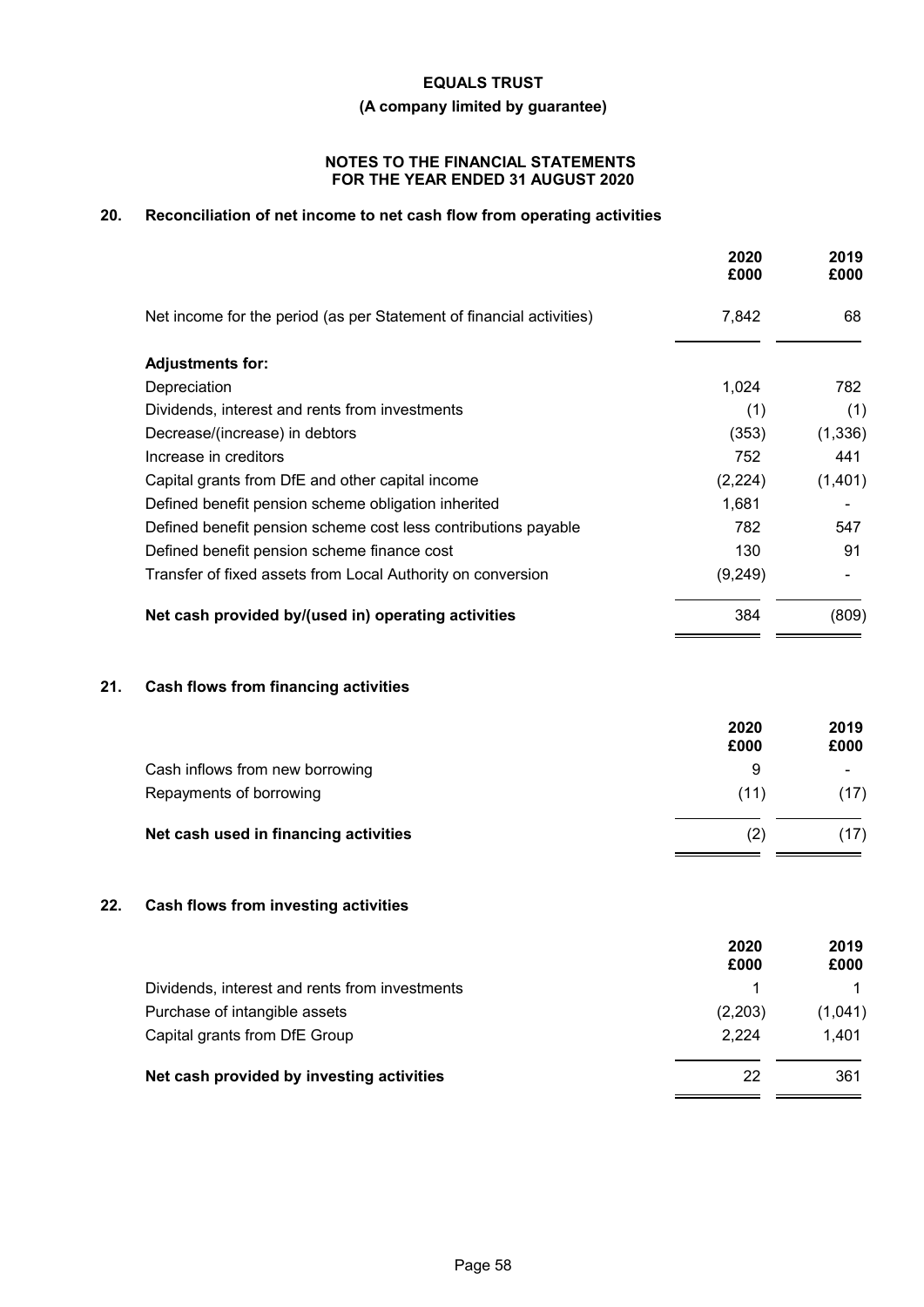# **(A company limited by guarantee)**

# **NOTES TO THE FINANCIAL STATEMENTS FOR THE YEAR ENDED 31 AUGUST 2020**

# **23. Analysis of cash and cash equivalents**

|                                 | 2020<br>£000 | 2019<br>£000 |
|---------------------------------|--------------|--------------|
| Cash in hand                    | 1,936        | 1,532        |
| Total cash and cash equivalents | 1.936        | 1.532        |

# **24. Analysis of changes in net debt**

|                          | At 1<br><b>September</b><br>2019<br>£000 | <b>Cash flows</b><br>£000 | Other non-<br>cash<br>£000 | At 31<br>changes August 2020<br>£000 |
|--------------------------|------------------------------------------|---------------------------|----------------------------|--------------------------------------|
| Cash at bank and in hand | 1,532                                    | 404                       | ۰                          | 1,936                                |
| Debt due within 1 year   | (11)                                     | 11                        | (3)                        | (3)                                  |
| Debt due after 1 year    | -                                        | (9)                       | 3                          | (6)                                  |
|                          | 1,521                                    | 406                       |                            | 1,927                                |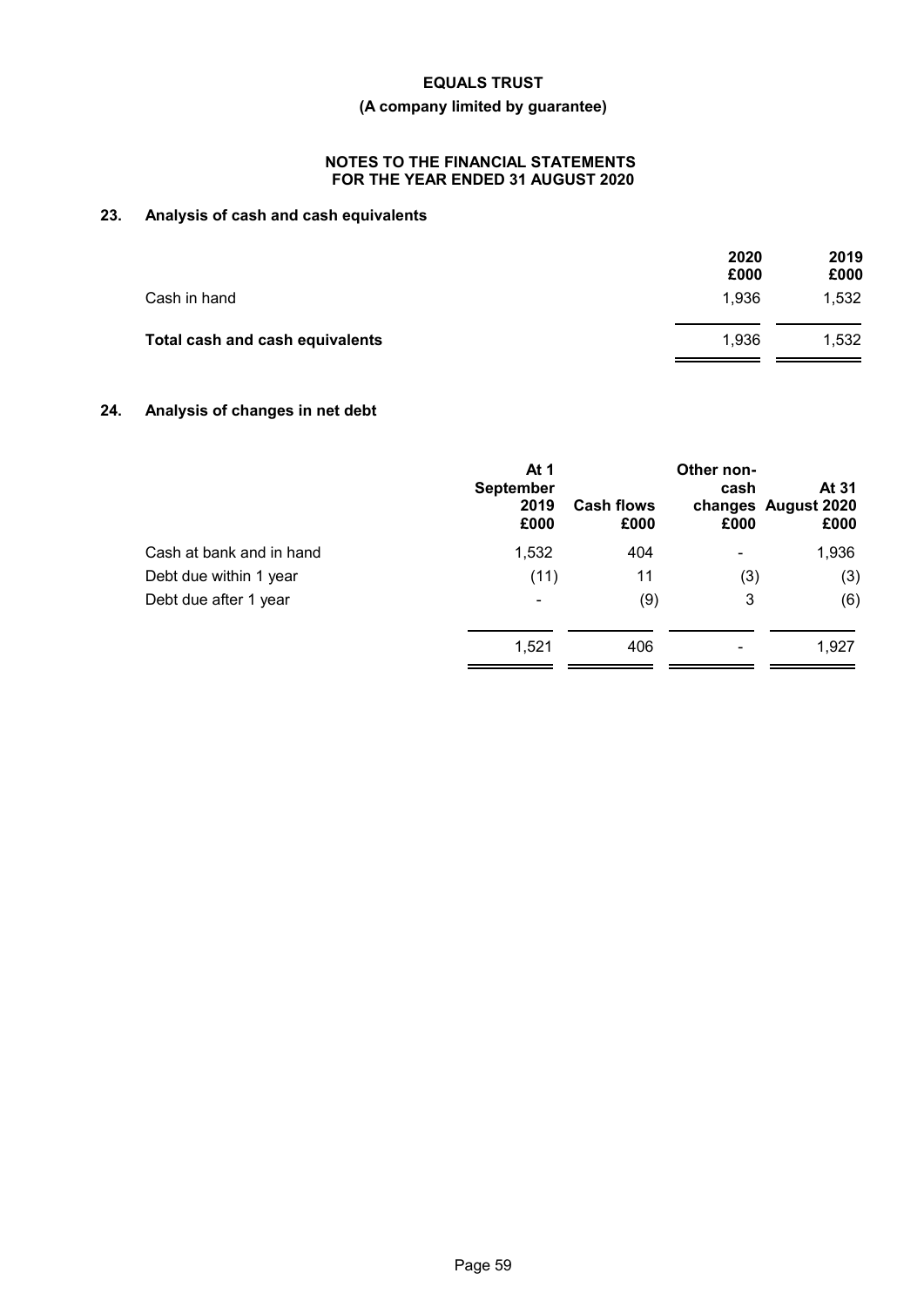#### **(A company limited by guarantee)**

### **NOTES TO THE FINANCIAL STATEMENTS FOR THE YEAR ENDED 31 AUGUST 2020**

# **25. Conversion to an academy trust**

On 1 October 2019 and 1 March 2020 Richard Bonington Primary and Nursery School and Brookside Primary School converted to academy trust status under the Academies Act 2010 and all the operations and assets and liabilities were transferred to Equals Trust from Nottinghamshire County Council for £000NIL consideration.

The transfer has been accounted for as a combination that is in substance a gift. The assets and liabilities transferred were valued at their fair value and recognised in the Balance sheet under the appropriate heading with a corresponding net amount recognised as a net gain in the Statement of financial activities as Income from Donations and Capital Grants - transfer from local authority on conversion.

The following table sets out the fair values of the identifiable assets and liabilities transferred and an analysis of their recognition in the Statement of financial activities.

| 3,663   |
|---------|
| 5,586   |
|         |
| 58      |
| (10)    |
|         |
| (1,681) |
| 7,616   |
|         |

Cash - representing budget surplus on conversion.

Leasehold land and buildings have been transferred to Equals Trust from Nottinghamshire County Council under a 125 year lease.

#### **26. Capital commitments**

|                                                               | 2020<br>£000 | 2019<br>£000 |
|---------------------------------------------------------------|--------------|--------------|
| Contracted for but not provided in these financial statements |              |              |
| Acquisition of tangible fixed assets                          | 659          | 273          |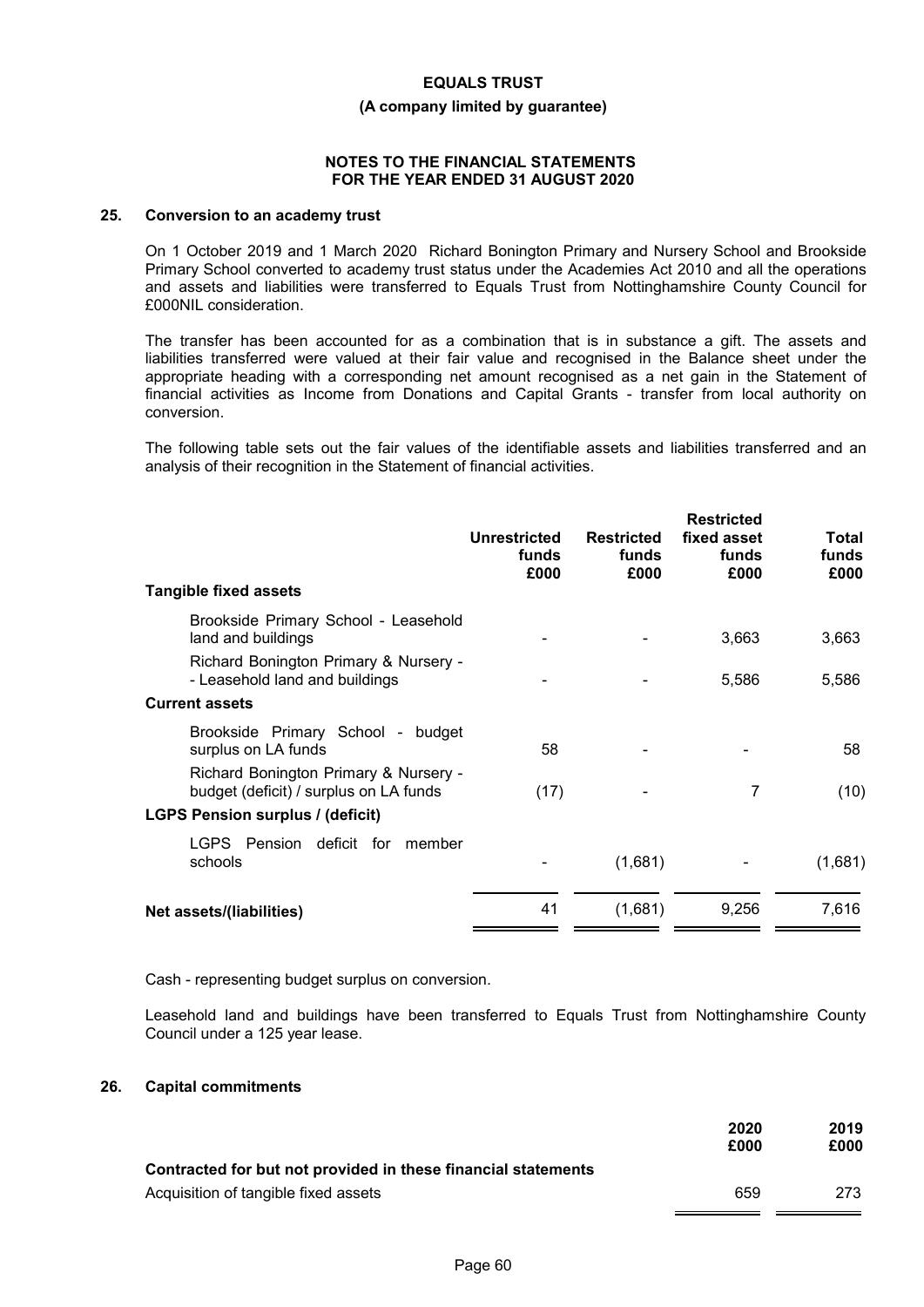#### **(A company limited by guarantee)**

#### **NOTES TO THE FINANCIAL STATEMENTS FOR THE YEAR ENDED 31 AUGUST 2020**

# **27. Pension commitments**

The academy trust's employees belong to two principal pension schemes: the Teachers' Pension Scheme England and Wales (TPS) for academic and related staff; and the Local Government Pension Scheme (LGPS) for non-teaching staff, which is managed by Nottinghamshire County Council. Both are multi-employer defined benefit schemes.

The latest actuarial valuation of the TPS related to the period ended 31 March 2016 and of the LGPS 31 March 2019.

Contributions amounting to £207,000 were payable to the schemes at 31 August 2020 (2019: £*132,000)* and are included within creditors.

#### **Teachers' Pension Scheme**

The Teachers' Pension Scheme (TPS) is a statutory, contributory, defined benefit scheme, governed by the Teachers' Pension Scheme Regulations 2014. Membership is automatic for full-time teachers in academies. All teachers have the option to opt-out of the TPS following enrolment.

The TPS is an unfunded scheme to which both the member and employer makes contributions, as a percentage of salary - these contributions are credited to the Exchequer. Retirement and other pension benefits are paid by public funds provided by Parliament.

#### **Valuation of the Teachers' Pension Scheme**

The Government Actuary, using normal actuarial principles, conducts a formal actuarial review of the TPS in accordance with the Public Service Pensions (Valuations and Employer Cost Cap) Directions 2014 published by HM Treasury every 4 years. The aim of the review is to specify the level of future contributions. Actuarial scheme valuations are dependent on assumptions about the value of future costs, design of benefits and many other factors. The latest actuarial valuation of the TPS was carried out as at 31 March 2016. The valuation report was published by the Department for Education on 5 March 2019. The key elements of the valuation and subsequent consultation are:

- employer contribution rates set at 23.68% of pensionable pay (including a 0.08% administration levy)
- total scheme liabilities (pensions currently in payment and the estimated cost of future benefits) for service to the effective date of £218,100 million and notional assets (estimated future contributions together with the notional investments held at the valuation date) of £196,100 million, giving a notional past service deficit of £22,000 million
- the SCAPE rate, set by HMT, is used to determine the notional investment return. The current SCAPE rate is 2.4% above the rate of CPI, assumed real rate of return is 2.4% in excess of prices and 2% in excess of earnings. The rate of real earnings growth is assumed to be 2.2%. The assumed nominal rate of return including earnings growth is 4.45%.

The next valuation result is due to be implemented from 1 April 2023.

The employer's pension costs paid to TPS in the year amounted to £1,237,000 (2019: £*905,000)*.

A copy of the valuation report and supporting documentation is on the Teachers' Pensions website (https://www.teacherspensions.co.uk/news/employers/2019/04/teachers-pensions-valuation-report.aspx).

Under the definitions set out in FRS 102, the TPS is an unfunded multi-employer pension scheme. The academy trust has accounted for its contributions to the scheme as if it were a defined contribution scheme. The academy trust has set out above the information available on the scheme.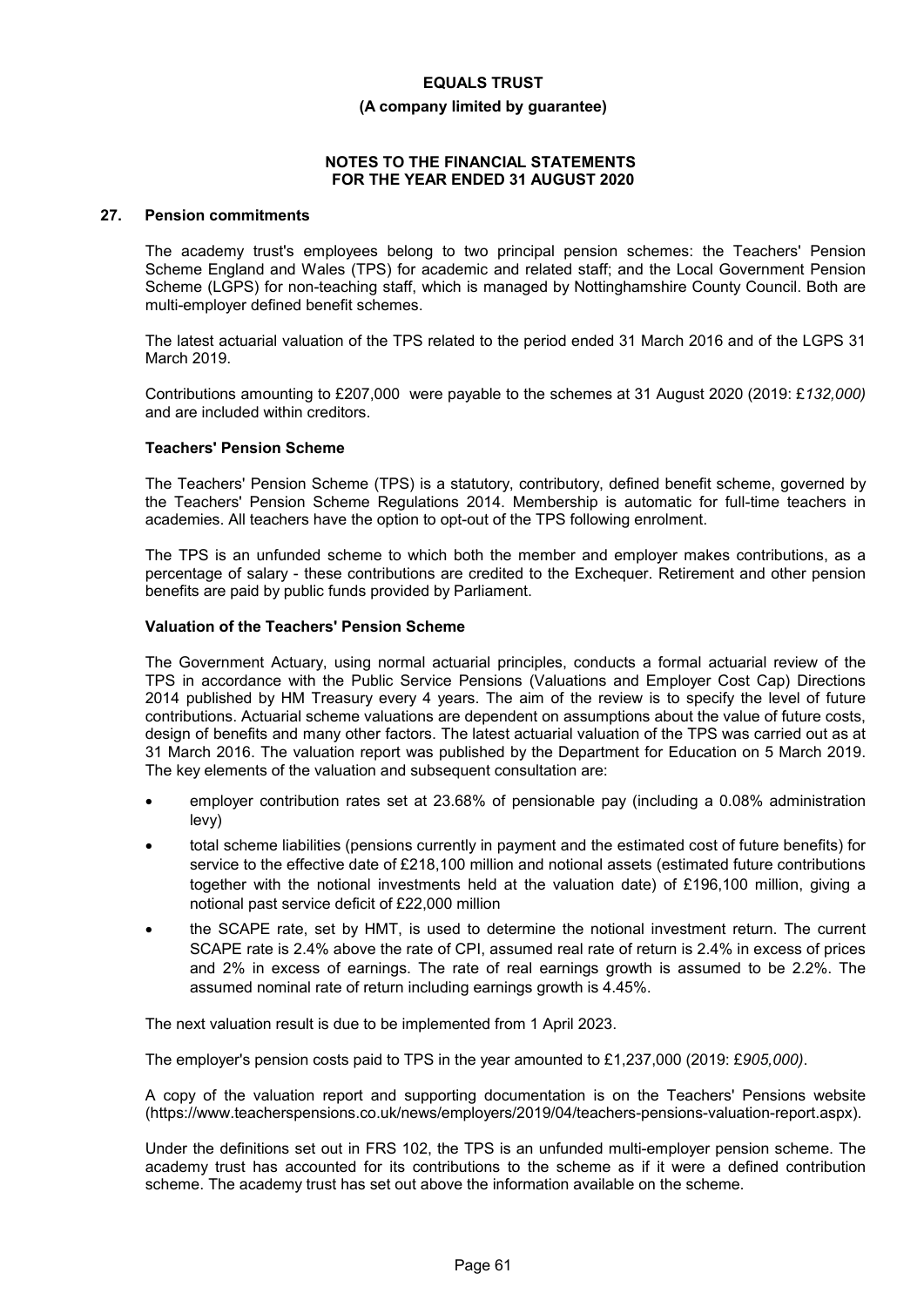#### **(A company limited by guarantee)**

### **NOTES TO THE FINANCIAL STATEMENTS FOR THE YEAR ENDED 31 AUGUST 2020**

### **27. Pension commitments (continued)**

#### **Local Government Pension Scheme**

The LGPS is a funded defined benefit pension scheme, with the assets held in separate trusteeadministered funds. The total contribution made for the year ended 31 August 2020 was £672,000 (2019: £*508,000)*, of which employer's contributions totalled £515,000 (2019: £*387,000)* and employees' contributions totalled £ 157,000 (2019: £*121,000)*. The agreed contribution rates for future years are 20.8 per cent for employers and 5.5 - 12.5 per cent for employees.

The obligation in respect of employees who transferred on conversion represents their cumulative service at both the predecessor school and the academy trust at the balance sheet date.

Parliament has agreed, at the request of the Secretary of State for Education, to a guarantee that, in the event of academy closure, outstanding Local Government Pension Scheme liabilities would be met by the Department for Education. The guarantee came into force on 18 July 2013.

# **Principal actuarial assumptions**

|                                                    | 2020<br>% | 2019<br>% |
|----------------------------------------------------|-----------|-----------|
| Rate of increase in salaries                       | 3.25      | 3.65      |
| Rate of increase for pensions in payment/inflation | 2.25      | 2.15      |
| Discount rate for scheme liabilities               | 1.65      | 1.9       |

The current mortality assumptions include sufficient allowance for future improvements in mortality rates. The assumed life expectations on retirement age 65 are:

|                       | 2020<br>Years | 2019<br><b>Years</b> |
|-----------------------|---------------|----------------------|
| <b>Retiring today</b> |               |                      |
| Males                 | 21.8          | 22.8                 |
| Females               | 24.4          | 25.8                 |
| Retiring in 20 years  |               |                      |
| Males                 | 23.2          | 24.9                 |
| Females               | 25.9          | 28                   |

#### **Sensitivity analysis**

|                                        | 2020<br>£000 | 2019<br>£000 |
|----------------------------------------|--------------|--------------|
| Discount rate $+0.1\%$                 | 393          | 268          |
| Discount rate -0.1%                    | (405)        | (307)        |
| Mortality assumption - 1 year increase | (503)        | (387)        |
| Mortality assumption - 1 year decrease | 486          | 373          |
| CPI rate $+0.1\%$                      | (51)         | (32)         |
| CPI rate $-0.1\%$                      | 50           | 32           |
|                                        |              |              |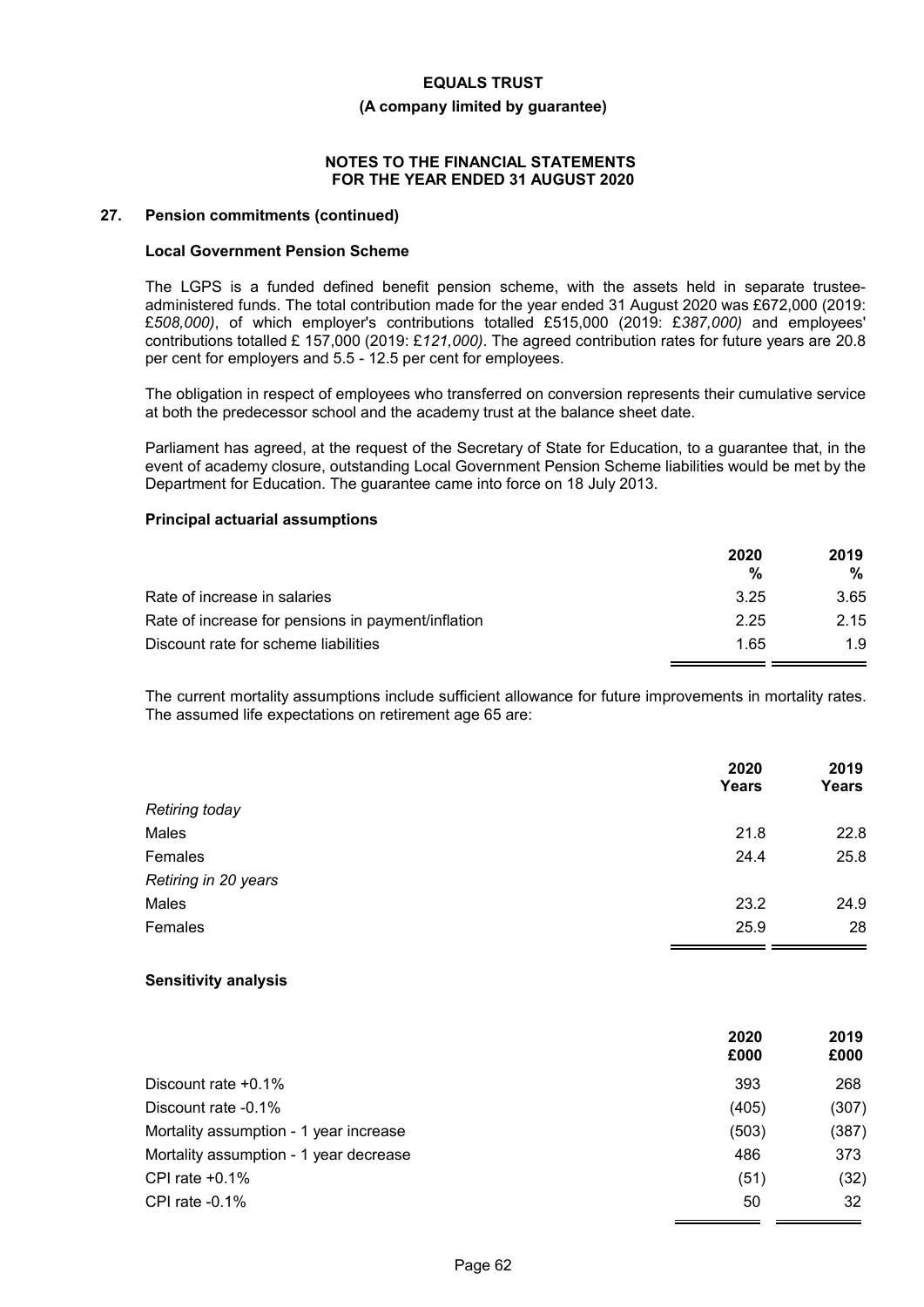# **(A company limited by guarantee)**

### **NOTES TO THE FINANCIAL STATEMENTS FOR THE YEAR ENDED 31 AUGUST 2020**

# **27. Pension commitments (continued)**

The academy trust's share of the assets in the scheme was:

|                                     | 2020<br>£000 | 2019<br>£000 |
|-------------------------------------|--------------|--------------|
| Equities                            | 3,765        | 2,735        |
| Gilts                               | 245          | 143          |
| Corporate bonds                     | 540          | 377          |
| Property                            | 829          | 579          |
| Cash and other liquid assets        | 248          | 128          |
| Inflation-linked pooled fund        | 237          | 157          |
| Infrastructure                      | 369          | 218          |
| Unit trust                          | 68           | 44           |
| <b>Total market value of assets</b> | 6,301        | 4,381        |

The actual return on scheme assets was £87,000 (2019:*185,000)*.

The amounts recognised in the Statement of financial activities are as follows:

|                                                                  | 2020<br>£000   | 2019<br>£000 |
|------------------------------------------------------------------|----------------|--------------|
| Current service cost                                             | (1,295)        | (805)        |
| Past service cost                                                | $\blacksquare$ | (130)        |
| Interest income                                                  | 107            | 107          |
| Interest cost                                                    | (237)          | (197)        |
| Administrative expenses                                          | (2)            | (1)          |
| Total amount recognised in the Statement of financial activities | (1, 427)       | (1,026)      |

Changes in the present value of the defined benefit obligations were as follows:

|                              | 2020<br>£000   | 2019<br>£000 |
|------------------------------|----------------|--------------|
| At 1 September               | 10,223         | 7,237        |
| Conversion of academy trusts | 2,825          |              |
| Past service costs           | $\blacksquare$ | 129          |
| Current service cost         | 1,295          | 805          |
| Interest cost                | 237            | 197          |
| Employee contributions       | 157            | 121          |
| Actuarial (gains)/losses     | (557)          | 1,759        |
| Benefits paid                | 19             | (25)         |
| At 31 August                 | 14,199         | 10,223       |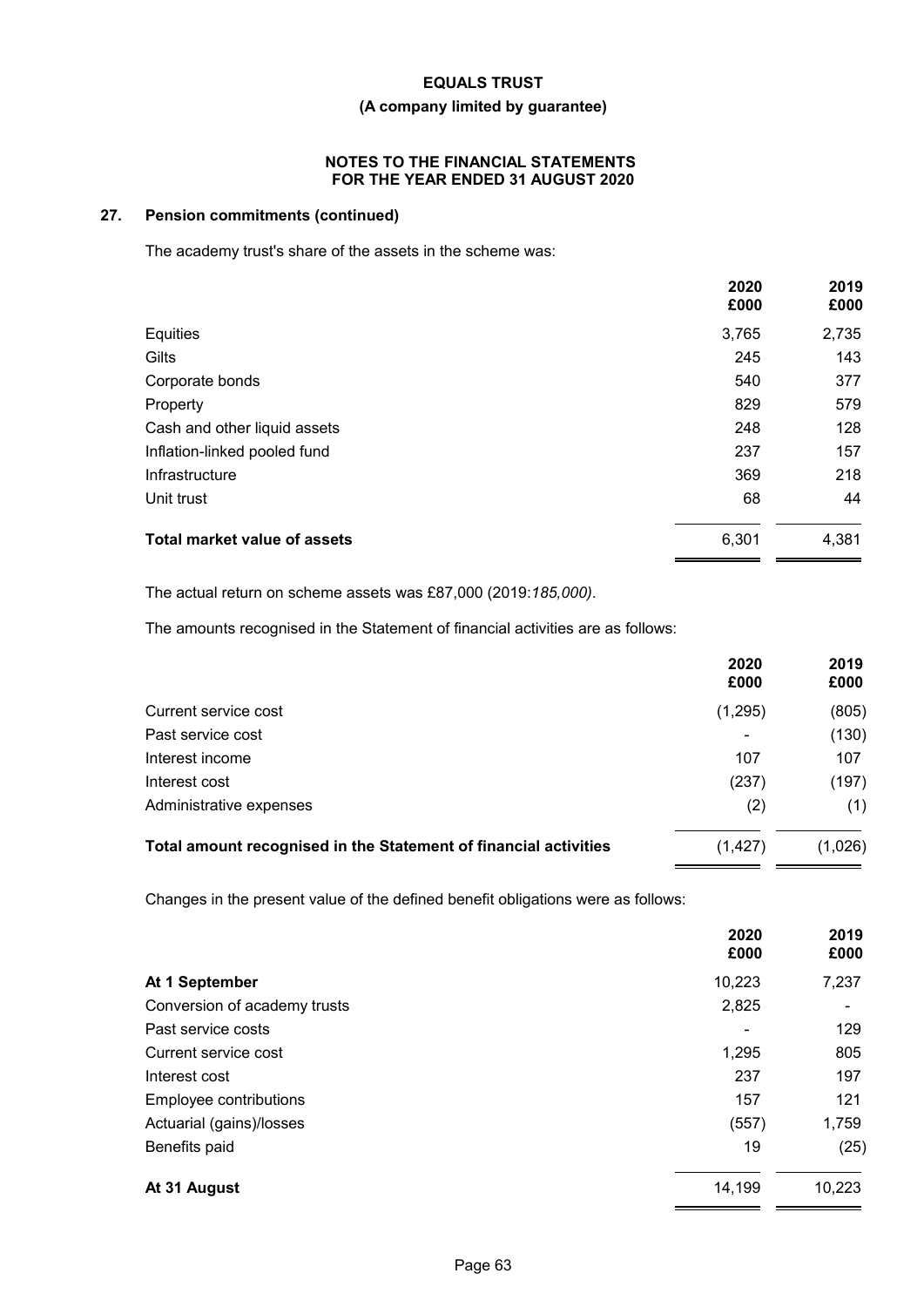# **(A company limited by guarantee)**

### **NOTES TO THE FINANCIAL STATEMENTS FOR THE YEAR ENDED 31 AUGUST 2020**

# **27. Pension commitments (continued)**

Changes in the fair value of the academy trust's share of scheme assets were as follows:

|                               | 2020<br>£000   | 2019<br>£000 |
|-------------------------------|----------------|--------------|
| At 1 September                | 4,433          | 3,714        |
| Conversion of academy trusts  | (1, 144)       | ۰            |
| Interest income               | (107)          | 107          |
| Actuarial (losses)/gains      | (20)           | 78           |
| <b>Employer contributions</b> | 515            | 387          |
| Employee contributions        | 157            | 121          |
| Benefits paid                 | (19)           | 25           |
| Administration expenses       | $\overline{2}$ | $\mathbf 1$  |
| At 31 August                  | 3,817          | 4,433        |

# **28. Operating lease commitments**

At 31 August 2020 the academy trust had commitments to make future minimum lease payments under non-cancellable operating leases as follows:

|                                              | 2020<br>£000 | 2019<br>£000 |
|----------------------------------------------|--------------|--------------|
| Not later than 1 year                        | 24           | 26           |
| Later than 1 year and not later than 5 years | 37           | 58           |
| Later than 5 years                           | 14           | 18           |
|                                              | 75           | 102          |

### **29. Members' liability**

Each member of the charitable company undertakes to contribute to the assets of the company in the event of it being wound up while he/she is a member, or within one year after he/she ceases to be a member, such amount as may be required, not exceeding £10 for the debts and liabilities contracted before he/she ceases to be a member.